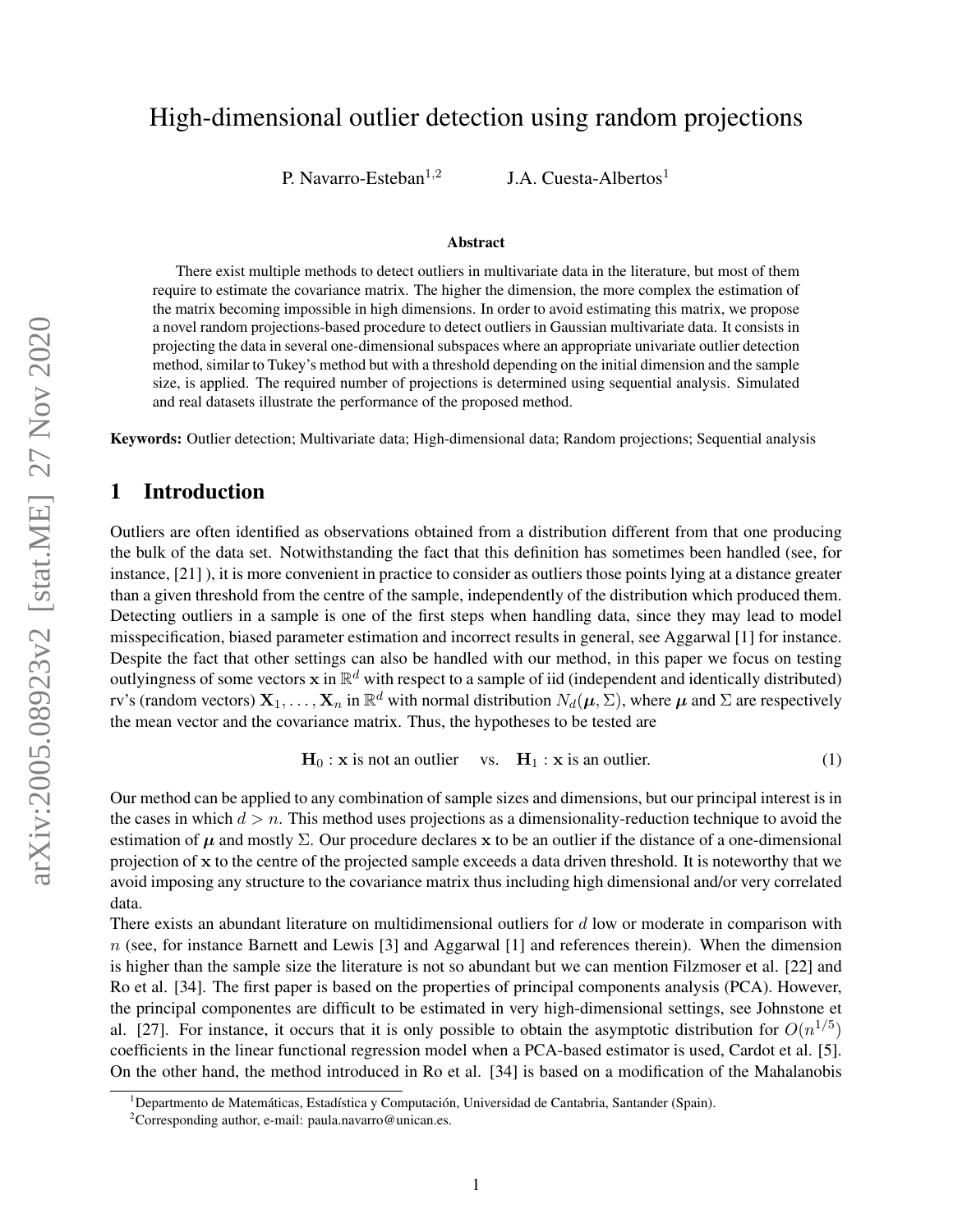distance which involves only the diagonal elements of  $\Sigma$ . Thus, it is equivalent to consider uncorrelated marginals and this does not usually occur in practice.

Our proposal is based on that an outlier is a point lying far away from the centre of a given data set. Then, according to the Stahel-Donoho estimators, Stahel [\[37\]](#page-20-1) and Donoho [\[18\]](#page-19-3), we look for a univariate projection that makes an observation outlier, because ". . . if a point is a multivariate outlier, then there must be some one-dimensional projection of the data for which the point is a (univariate) outlier", see Maronna and Yohai [\[31\]](#page-19-4). Hence we only handle one-dimensional projections and thus we avoid the estimation of  $\Sigma$ .

The idea that an outlier is a point too separated from the centre of a data set can dated back to 1968 in Healy [\[23\]](#page-19-5). It was made more precise in Davies and Gather [\[17\]](#page-19-6) for dimension  $d = 1$  and in Becker and Gather [\[4\]](#page-18-3) for multidimensional data. Those papers propose computing (robust) estimators of the centre and of the covariance matrix of the data set at hand, and, then declaring outliers those points whose Mahalanobis distances to the estimated centre are greater than a previously fixed threshold. An important characteristic is that the threshold depends on both  $d$  and  $n$  (see Theorem [1](#page-3-0) below). Some computational problems were reported, for instance, in Cerioli et al. [\[7\]](#page-18-4) and Cerioli [\[6\]](#page-18-5), albeit they have not appeared in our implementation here.

A possibility of implementing the idea is using projection pursuit. However this technique, in principle, requires to examine all the possible directions, what is impossible in practice. To overcome this problem, there exist procedures which only involve many finite deterministic data-dependent projections such as Peña and Prieto [\[33\]](#page-20-2) and Serfling and Mazumder [\[36\]](#page-20-3), but they require to estimate the covariance matrix, and Pan et al. [\[32\]](#page-20-4) who do not provide the exact number of the required directions.

As an alternative, we propose to use a number of random directions independently chosen from the sample at hand. Johnson and Lindenstrauss' Lemma [\[26\]](#page-19-7) is the basis of the feasibility of random projections. Their most useful property for us is a result stated in Cuesta-Albertos et al. [\[14\]](#page-19-8). From there, it is known that a.s. just a one-dimensional random projection is enough to distinguish between two distributions defined on a separable Hilbert space if one of them satisfies a certain condition on their moments: if two distributions are given, and a one-dimensional marginal of them is randomly chosen, we have that almost surely, the two distributions are different/equal if and only if the two marginals are different/equal. Thus, this procedure projects the original high-dimensional data into a one-dimensional randomly chosen subspace. Since handling only one random direction gives a low power under the alternative hypothesis, we handle several random directions.

Random projections have been applied to solve other problems such as in goodness of fit (Cuesta-Albertos et al. [\[11\]](#page-18-6), [\[10\]](#page-18-7) and [\[15\]](#page-19-9)), analysis of variance (Cuesta-Albertos and Febrero-Bande [\[13\]](#page-19-10)), testing linearity in functional regresion (Cuesta-Albertos et al. [\[16\]](#page-19-11)), constructing depths (Cuesta-Albertos and Nieto-Reyes [\[12\]](#page-19-12)), etc. A common problem in those results is that no clear guidance on the number of the required projections was given. We propose the use of the sequential analysis to solve this, the same idea could be used in the above referred papers.

A sequential method is characterized by a stopping rule that decides whether to stop the observation process with  $X_1, \ldots, X_n$  or to get an additional observation  $X_{n+1}$  for each  $n \geq 1$ . Therefore, the number of observations needed by the procedure is random. Those methods are a powerful technique because they need on average smaller sample sizes than fixed sample size procedures to achieve the same power, Tartakovski et al. [\[38\]](#page-20-5). In our case, this criteria leads to select a low number of random directions,  $K_n$ , what makes the method run quite fast, in  $O(K_n n)$  time. For instance, the computations usually require a little less than 2 seconds for  $d = 500$  and  $n = 100$ , albeit some particularly difficult cases could require at most 12 seconds. The sketch of the procedure to test [\(1\)](#page-0-0) is the following:

- 1. Select  $a, b \in \mathbb{R}^+, a \leq b$ .
- 2. Take a rv V with  $N_d(\mathbf{0}, I_d)$  distribution and make  $\mathbf{V} = \mathbf{V}/||\mathbf{V}||$ .
- 3. Project x and the sample on the subspace generated by V, i.e. compute  $x'V$  and  $X'_1V, \ldots, X'_nV$ , and calculate  $\hat{\nu}_V$  and  $\hat{\lambda}_V$  estimators of the centre and of the dispersion of the projections  $X'_1V, \ldots, X'_nV$ .
- 4. Compute  $y^{\mathbf{V}} := (\mathbf{x}' \mathbf{V} \hat{\nu}_{\mathbf{V}}) / \hat{\lambda}_{\mathbf{V}}$ .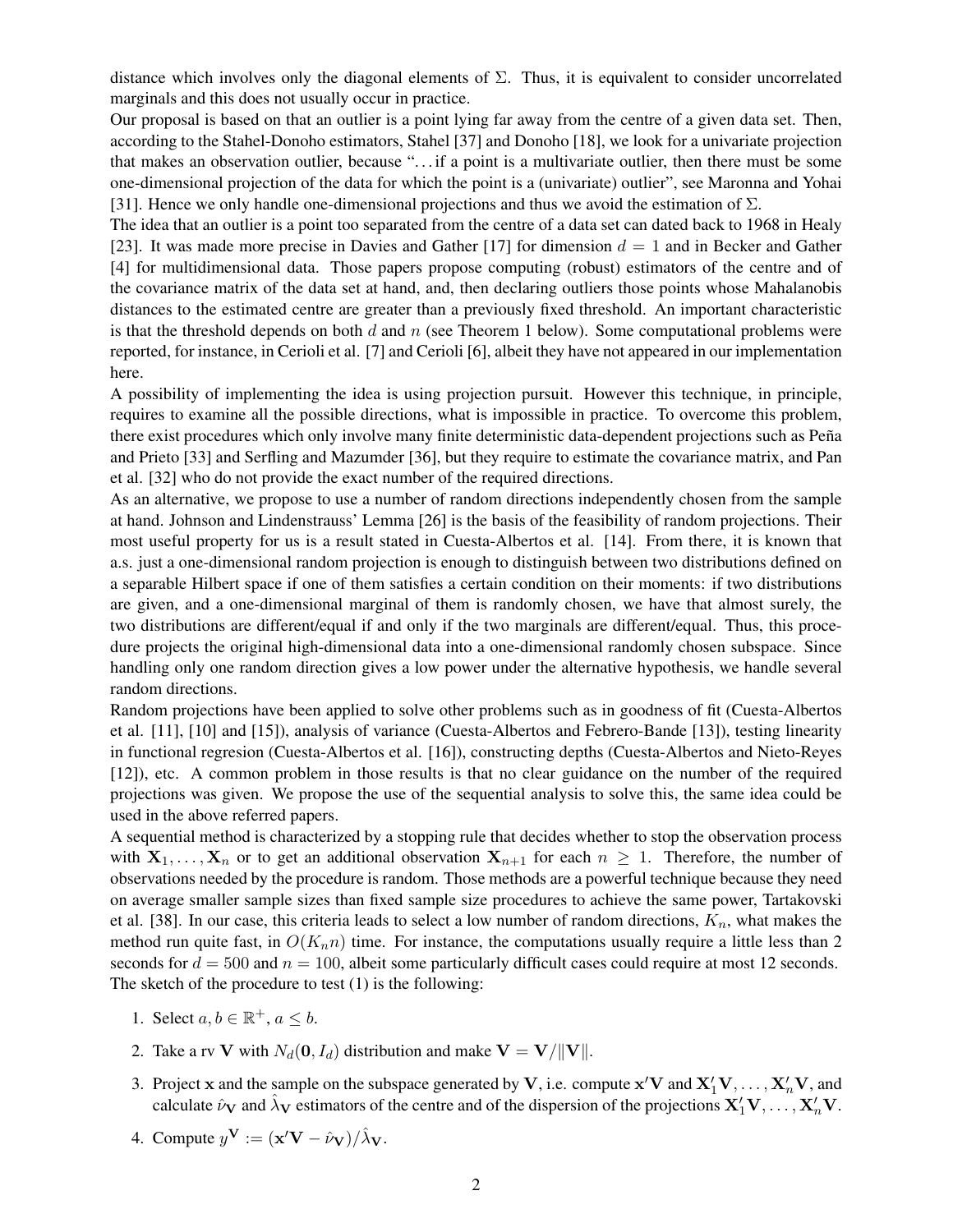5. If  $|y^{\mathbf{V}}| \in [a, b]$  go back to Step 2., else:

- The point **x** is declared as an outlier if  $|y^V| > b$ .
- The point **x** is declared as non-outlier if  $|y^V| < a$ .

The choice of parameters  $a$  and  $b$  is discussed in Section [3.](#page-3-1) It turns out that they depend on the sample size, on the dimension of the space and on  $\Sigma$ , see [\(8\)](#page-5-0) and Proposition [3.](#page-5-1) This dependency will be analysed in Section [3](#page-3-1) through the expected number of required projections to reach the decision about the point we are classifying. Concerning the estimation of  $\hat{\nu}_V$  and  $\lambda_V$  we begin using the sample mean and the sample standard deviation. Next we will replace them by the sample median and the sample median absolute deviation, MAD, respectively.

Despite the fact that we propose some expressions determining a, b and  $E(K_n)$ , the specific computation of their values has happened to be impossible for us. This has led us to consider numerical approximation, including the asymptotic values as  $n \to \infty$  with d fixed and  $\Sigma = I_d$ . Some theoretical work, now in progress, suggests that this solution could work for many covariance matrices, for large values of d (see Subsection [7.3](#page-33-0) in the Appendix). Moreover, extensive simulations reinforce this feeling because they have provided empirical evidence that the proposed procedure is rather stable with respect to variations on  $d$ , n and even on  $\Sigma$  and, consequently, those asymptotic values can be applied in practice for all combinations of d and n (including those with  $d > n$ ) as well as with many different  $\Sigma$ 's (see Subsection [3.4\)](#page-7-0).

The paper is organized as follows. In Section [2](#page-2-0) we make the definition of outlier precise and include a result on the asymptotic behaviour (on d and on  $n$ ) of the threshold (Theorem [1\)](#page-3-0). Section [3](#page-3-1) gives the main theoretical results on which our method is based. Guidelines for its practical implementation are given in Section [4.](#page-9-0) A comprehensive simulation study and two real data applications are presented in Section [5.](#page-11-0) An independent technical Appendix contains the proofs of the results obtained in the paper and several tables showing computational results not included in the main text.

All along the paper, we assume that all the rv's are defined on the same, rich enough, probability space  $(\Upsilon, \mathcal{A}, \mathbf{P}).$ 

# <span id="page-2-0"></span>2 Definition of an outlier

In this section we make the definition of outlier precise and analyse some properties of the threshold involved in such definition. Essentially, the idea is that if a point is outside a certain ball centred at the centre of the sample, then it is an outlier. The shape of the ball should be determined by  $\Sigma$ . Those ideas lead to Definition [1,](#page-2-1) which is based on the well known fact that if **X** is  $N_d(\mu, \Sigma)$ , then the square of its Σ-based Mahalanobis distance to  $\mu$  follows a chi-squared distribution with d degrees of freedom,  $\chi^2_d$ . Given  $0 < \delta < 1$ , denote by  $C_n^d(\delta)$  the square root of the  $\delta$ -quantile of the maximum of a random sample with size n and distribution  $\chi_d^2$ , i.e.  $C_n^d(\delta)$  is the solution of the equation:

<span id="page-2-2"></span>
$$
\mathbf{P}\left(\max\left\{\|\mathbf{X}_1-\boldsymbol{\mu}\|_{\Sigma},\ldots,\|\mathbf{X}_n-\boldsymbol{\mu}\|_{\Sigma}\right\}\geq C_n^d(\delta)\right)=\delta,\tag{2}
$$

where  $\|\mathbf{X} - \boldsymbol{\mu}\|_{\Sigma} = \|\Sigma^{-1/2} (\mathbf{X} - \boldsymbol{\mu})\|$ , with  $\|\cdot\|$  being the Euclidean norm and  $\mathbf{X}_1, \dots, \mathbf{X}_n$  iid rv's with distribution  $N_d(\mu, \Sigma)$ . Thus,  $C_n^d(\delta)$  is the square root of the  $(1 - \delta)^{1/n}$ -quantile of the distribution  $\chi_d^2$ . To ease the notation we omit  $\delta$  in  $C_n^d(\delta)$  when its value is clear from the context or its exact value is irrelevant.

<span id="page-2-1"></span>**Definition 1.** Let  $\mathbf{x} \in \mathbb{R}^d$  and  $\delta \in (0,1)$ . We say that  $\mathbf{x}$  is an outlier at the level  $\delta$  with respect to a simple *random sample with size n and a distribution*  $N_d(\mu, \Sigma)$ , *if*  $\|\mathbf{x} - \boldsymbol{\mu}\|_{\Sigma} \geq C_n^d(\delta)$ .

According to this definition, [\(1\)](#page-0-0) becomes

<span id="page-2-3"></span>
$$
\mathbf{H}_0: \|\mathbf{x} - \boldsymbol{\mu}\|_{\Sigma} \le C_n^d(\delta) \quad \text{vs.} \quad \mathbf{H}_1: \|\mathbf{x} - \boldsymbol{\mu}\|_{\Sigma} > C_n^d(\delta). \tag{3}
$$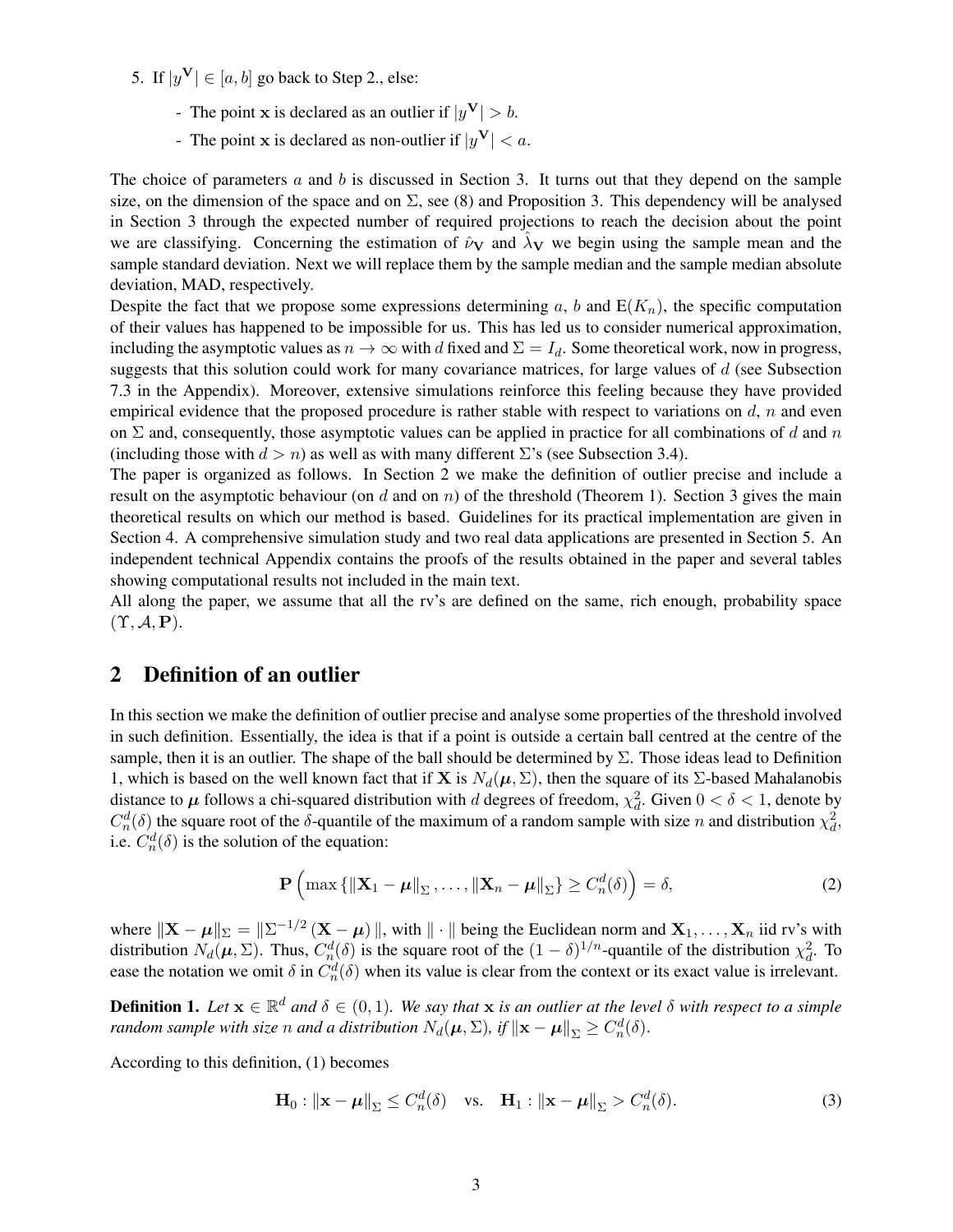Note that Definition [1](#page-2-1) is easily modified to cover dependent data. The only difference in the dependent case will be the expression for  $C_n^d(\delta)$  which will be more complex. Extensions to elliptical non-normal distributions are straightforward.

Theorem [1](#page-3-0) gives the asymptotic behaviour of  $C_n^d$ .

<span id="page-3-0"></span>**Theorem 1.** Let  $C_n^d$  be as defined in [\(2\)](#page-2-2). Then  $C_n^d \to \infty$  as  $n \to \infty$  or  $d \to \infty$  while the other parameter *remains fixed with rates*  $log(n)$  *and*  $d^{1/2}$  *respectively.* 

An illustration of Theorem [1](#page-3-0) appears in Table [12](#page-33-1) in Subsection [7.1](#page-33-2) in the Appendix, which shows the values of  $C_n^d(\delta)$  for some values of d and n, and  $\delta = 0.05$ .

# <span id="page-3-1"></span>3 The proposed outlier-detection method

If  $\Sigma$  and  $\mu$  are known it is simple to check if a given point satisfies Definition [1](#page-2-1) or not. However, in practice,  $\mu$  and  $\Sigma$  must be estimated and, consequently, it is not possible to be completely sure if the definition holds. To test [\(3\)](#page-2-3), we propose the procedure sketched in the Introduction, paying attention to the determination of a and b. We also provide the expected number of projections required to declare a point as an outlier or as regular. We begin with some results related to statistics based on the sample mean and variance; later, in Subsection [3.3,](#page-6-0) we will introduce their robust versions.

Under H<sub>0</sub>, the only relevant quantity is the value of  $t = ||x - \mu||_2$ , so instead of assuming that we have a fixed point, we will replace the point x by a random point in the Mahalanobis sphere associated to  $\Sigma$  with centre at  $\mu$  and radius t. Being more precise, we will replace the point  $\mathbf{x} \in \mathbb{R}^d$  by a rv X whose distribution is  $N_d(\mu, \Sigma)$  given that  $\|\mathbf{X} - \boldsymbol{\mu}\|_{\Sigma} = t$ . We begin with two assumptions and some notation:

> (A1) **X** and  $X_1, \ldots, X_n$  are iid rv's with distribution  $N_d(\mu, \Sigma)$ . (A2) V and  $V_1, \ldots, V_n$  are iid rv's with distribution  $N_d(\mathbf{0}, I_d)$  which also are independent form the rv's in (A1).

**Notation** Denote the beta and error function as  $B(a, b)$  and erf(·) respectively. We define  $\Omega_{\Sigma}^{d-1}$  $_{\Sigma}^{a-1}(t) :=$  $\{ \mathbf{x} \in \mathbb{R}^d : ||\mathbf{x}||_{\Sigma} = t \}$ , the Mahalanobis hypersphere of radius t. With an abuse of notation,  $\Omega_t^{d-1}$  denotes such a sphere when  $\Sigma = I_d$ ,  $\omega_t^d$  is its surface area; thus,  $\omega_t^d = 2\pi^{d/2}t^d/\Gamma(d/2)$ . The sample mean and the covariance matrix are denoted by  $\hat{\mu}$  and  $\hat{\Sigma}$ . Initially the centre and the dispersion of the projected sample  $X'_1V, \ldots, X'_nV$  are estimated by its sample mean,  $\hat{\mu}_V$ , and standard deviation  $\hat{\sigma}_V$ . Under assumptions (A1) and (A2), denote

<span id="page-3-2"></span>
$$
Y^{\mathbf{V}} := \frac{\mathbf{X}' \mathbf{V} - \hat{\boldsymbol{\mu}}_{\mathbf{V}}}{\hat{\sigma}_{\mathbf{V}}}.
$$
 (4)

The denominator in [\(4\)](#page-3-2) can be zero for some  $V$ 's, however the subset of  $V$ 's satisfying this has null Lebesgue measure even in the case  $d > n$ . Although  $Y^V$  depends on the sample, we omit this dependency to ease the notation. On the other hand, the distribution of  $Y^V$  does not depend on  $\mu$  nor on an scale. Since our method relies on  $Y^V$ , we can assume w.l.o.g. that  $\mu = 0$  and that the smaller eigenvalue of  $\Sigma$  is one.

When  $V = V_k$ , we simplify the notation writing  $Y^k$  instead of  $Y^{V_k}$ . The rv number of random projections which we need to decide if **X** is an outlier or not with respect to a sample of size n is denoted by  $K_n^{a,b}(\Sigma)$ . Thus, given  $0 < a \leq b$ ,

<span id="page-3-3"></span>
$$
K_n^{a,b}(\Sigma) = \inf \left\{ k : |Y^k| < a \text{ or } |Y^k| > b \right\}. \tag{5}
$$

If there is no possibility of confusion, or the values of  $a, b$  or  $\Sigma$  are not important, we omit them and simplify to  $K_n$ . Note that if  $K_n$  is finite, then  $|Y^{K_n}|$  is well defined.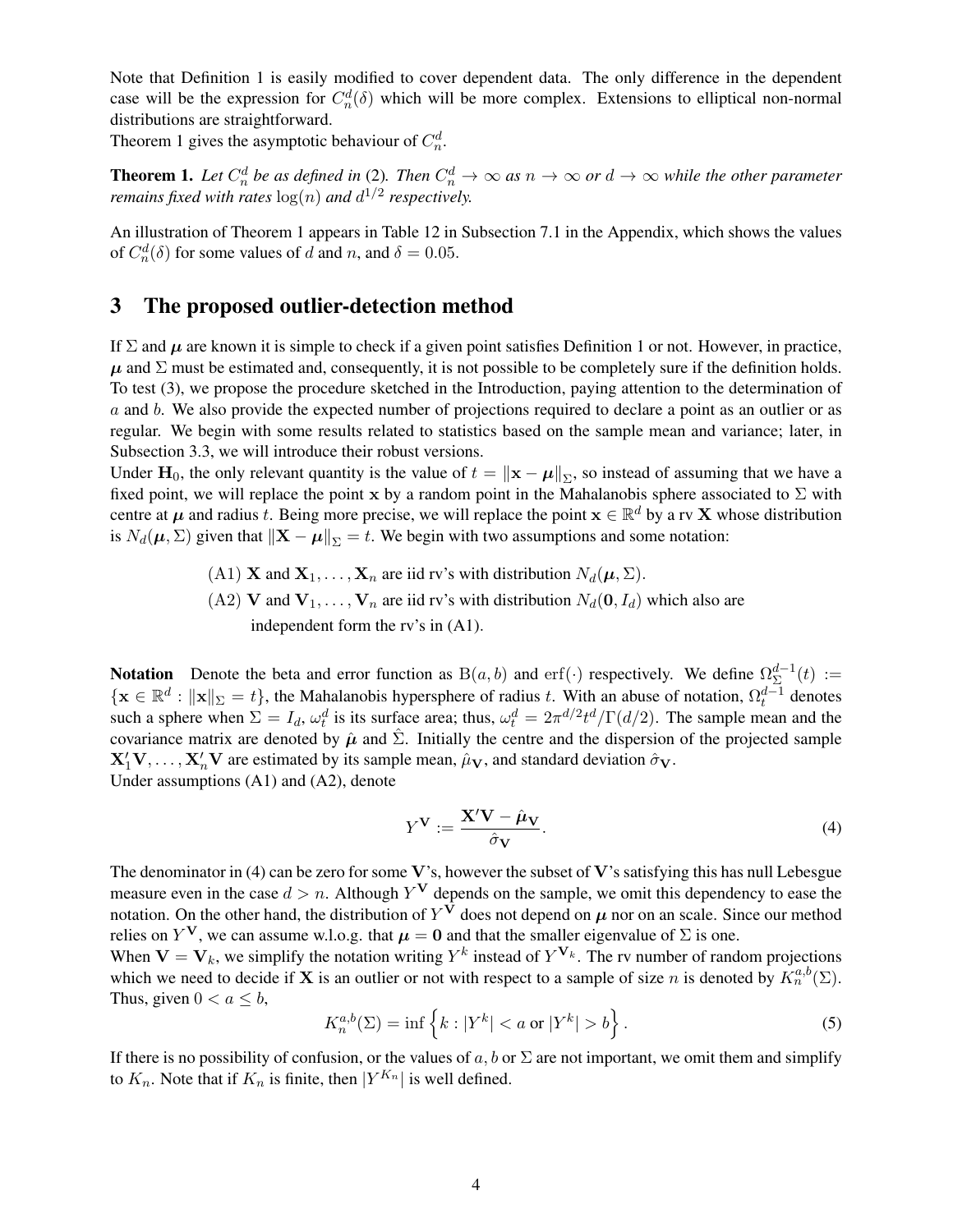For  $y, t > 0$ ,  $m, x \in \mathbb{R}^d$ , S and  $\Sigma$  two  $d \times d$  semi-positive and positive definite matrices, **X** with distribution  $N_d(\mathbf{0}, \Sigma)$  and **Z** with distribution  $N_d(\mathbf{0}, I_d)$ , denote

<span id="page-4-4"></span>
$$
y_{\mathbf{m},S}^{\mathbf{V}} := (\mathbf{x} - \mathbf{m})' \mathbf{V} / (\mathbf{V}' S \mathbf{V})^{1/2},
$$
  
\n
$$
F(y,t) := \mathbf{P} (|\mathbf{Z}' \mathbf{V}| < y ||\mathbf{Z}|| = t),
$$
  
\n
$$
F_{\Sigma}(a, b, t) := \mathbf{P} (|Y^{K_n}| > b ||\mathbf{X}||_{\Sigma} = t),
$$
  
\n
$$
||\mathbf{x}||_{S} := ||(S^+)^{1/2} \mathbf{x}||
$$
\n(6)

where  $S^+$  is the Moore-Penrose inverse of S. The pdf of **X** given that  $\|\mathbf{X}\|_{\Sigma} = t$  will be denoted by  $f_t$ .

# <span id="page-4-3"></span>3.1 Some properties of the distribution of  $Y^{\mathbf{V}}$

We begin obtaining an explicit expression for the conditional cdf of  $Y^V$  given  $\|\mathbf{X}\|_{\Sigma}$ . Then, Proposition [2](#page-4-0) gives an expression of the cdf of the standardized random projection of a given d-dimensional vector. In this proposition we suppose that  $S$  is diagonal, which entails no loss of generality, since a rotation of the coordinates axes allows us to obtain this kind of matrix. Notice that we make no assumption on the number of non-null eigenvalues of S as long as there exist two positive ones at least.

<span id="page-4-1"></span>**Proposition 1.** Under assumptions (A1) and (A2), the cdf of  $Y^V$  given that  $\|\mathbf{X}\|_{\Sigma} = t$ , with  $t > 0$ , does not *depend on* Σ *and its value is*

$$
\mathbf{P}\left(Y^{\mathbf{V}} < y\right| \|\mathbf{X}\|_{\Sigma} = t\right) = \begin{cases} -\tau \int_{-\infty}^{y} \int_{-\infty}^{0} \int_{-t}^{t} g_t(s, x, z) \, ds \, dx \, dz, & y < 0, \\ \frac{1}{2} + \tau \int_{0}^{y} \int_{0}^{\infty} \int_{-t}^{t} g_t(s, x, z) \, ds \, dx \, dz, & y > 0, \end{cases}
$$

*where*  $g_t(s, x, z) = \frac{x^{n-1}}{z^n} \exp \left\{ \frac{-(n-1)x^2}{2z^2} \right\}$  $\left\{ \frac{2a-1)x^2}{2z^2} \right\} (t^2-s^2)^{(d-3)/2} \exp \left\{ \frac{-n}{2} (s-x)^2 \right\}, \, \tau \, := \, 2^{\frac{3-n}{2}} t^{2-d} \sqrt{\frac{n}{2\pi}} (n-1)$  $1)^{\frac{n-1}{2}} / (\Gamma(\frac{n-1}{2}))$  $\frac{-1}{2}$ )  $B\left(\frac{d-1}{2}\right)$  $\frac{-1}{2}$ ,  $\frac{1}{2}$  $(\frac{1}{2})$ .

<span id="page-4-0"></span>**Proposition 2.** Let  $\mathbf{x} = (x_1, \ldots, x_d)' \in \mathbb{R}^d$ . Assume that  $\mathbf{m} = (m_1, \ldots, m_d)' \in \mathbb{R}^d$ , *S* is diagonal with  $eigenvalues$   $0 = s_{\ell+1}^2 = \ldots = s_d^2$  and  $0 < s_1^2 \leq \ldots \leq s_\ell^2$  with  $2 \leq \ell \leq d$  and that  $t := ||\mathbf{x} - \mathbf{m}||_S > 0$ . If  $V$  *is uniformly distributed on*  $\Omega_1^{d-1}$ , *then the distribution of*  $y_{\mathbf{m},S}^{\mathbf{V}}$  *is supported by*  $[-t,t]$  *and* 

$$
\mathbf{P}(y_{\mathbf{m},S}^{\mathbf{V}} \leq z) = \begin{cases} \tau \int_{A_{\frac{\mathbf{V}}{2}}} \Delta(z) e^{-\frac{1}{2} \sum_{i=2}^{d} v_{i}^{2}} d\mathbf{V}_{-1}, & -t < z < -\frac{|u_{1}|}{s_{1}}, \\ \frac{1}{2} - \text{sign}(z) \tau \int_{A_{+}^{V}} \Delta(y) e^{-\frac{1}{2} \sum_{i=2}^{d} v_{i}^{2}} d\mathbf{V}_{-1}, & -\frac{|u_{1}|}{s_{1}} \leq z \leq \frac{|u_{1}|}{s_{1}}, \\ 1 - \tau \int_{A_{+}^{V}} \Delta(z) e^{-\frac{1}{2} \sum_{i=2}^{d} v_{i}^{2}} d\mathbf{V}_{-1}, & \frac{|u_{1}|}{s_{1}} < z < t, \end{cases}
$$

with  $\tau := (2^{\frac{d+3}{2}} \pi^{\frac{d-1}{2}})^{-1}$ ,  $\Delta(z) := \text{erf}(h_+(z))$ √  $\overline{2}\big) - \text{erf}\big(h_{-}(z)/2\big)$ √  $\widehat{2}),\ \mathbf{v}_{-1}\,:=\,(v_2,\ldots,v_d),\ h_{\pm}(z)\,=\,$  $\left(u_1\psi_{\mathbf{v}}\pm|z|\sqrt{(u_1)^2\varphi_{\mathbf{v}}+s_1^2\psi_{\mathbf{v}}^2-s_1^2z^2\varphi_{\mathbf{v}}}\right)/\left(s_1^2z^2-(u_1)^2\right), A_{+}^{\mathbf{v}}:=\{\mathbf{v}_{-1}:\psi_{\mathbf{v}}>0\}$  and  $A_{-}^{\mathbf{v}}:=\{\mathbf{v}_{-1}:\psi_{\mathbf{v}}>\psi_{\mathbf{v}}>\psi_{\mathbf{v}}\}$  $\psi_{\mathbf{v}} < 0$  } and where  $\psi_{\mathbf{v}} := \sum_{i=2}^{d} u_i v_i$ ,  $\varphi_{\mathbf{v}} := \sum_{i=2}^{\ell} s_i^2 v_i^2$ , and  $u_i = x_i - m_i$  for  $i = 1, ..., d$ .

We obtain now some properties of the distribution of  $Y^{K_n}$  which will be key in the practical determination of a and b. Given  $\alpha \in (0,1)$ , the intended error of type I, our goal is to obtain  $0 < a \leq b$  such that  $P(K_n < \infty) = 1$ , and the probability of declaring a point **X** as outlier when it is not is less or equal than  $\alpha$ , i.e.

<span id="page-4-2"></span>
$$
\sup_{t \le C_n^d} F_\Sigma(a, b, t) = \alpha. \tag{7}
$$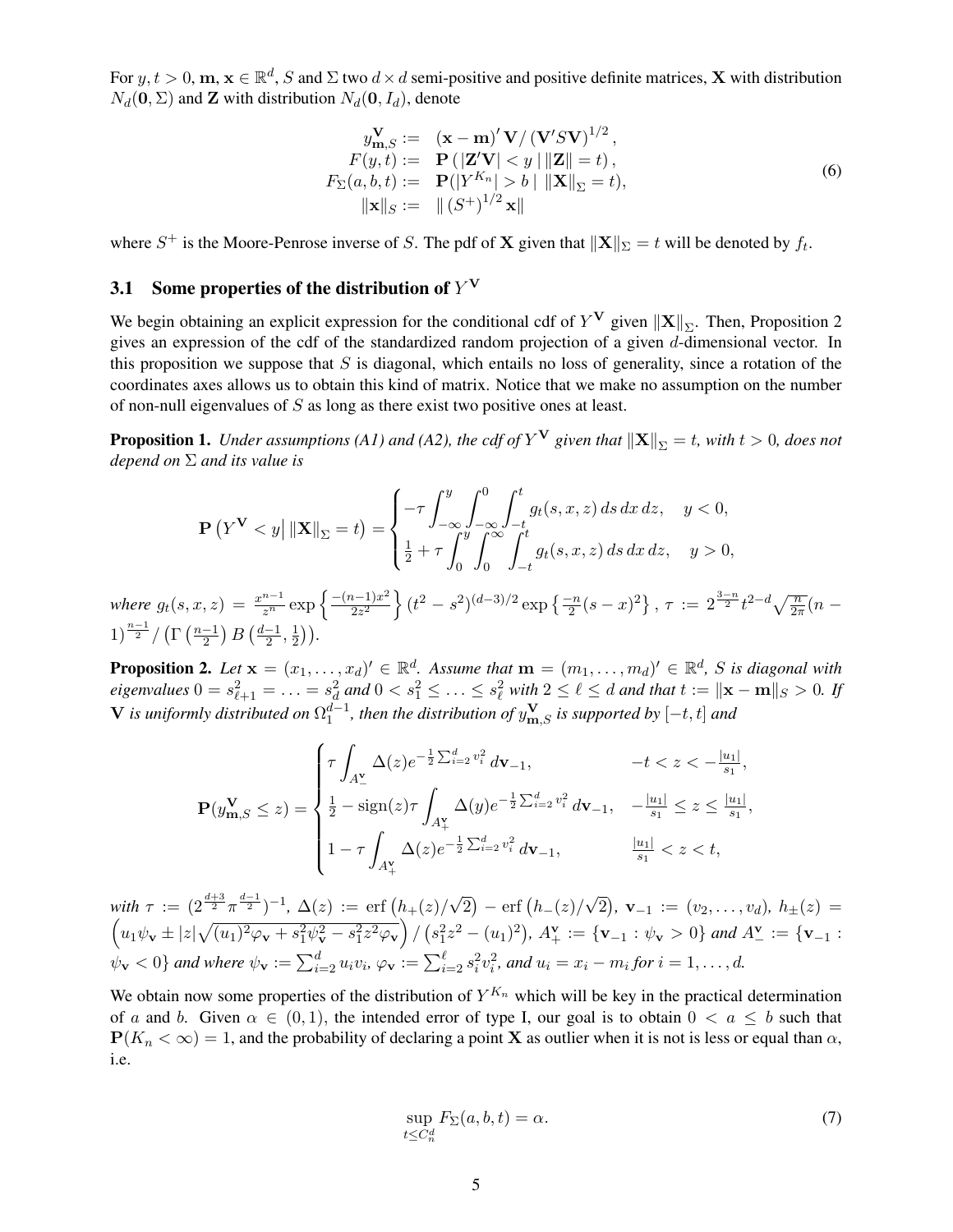Trivially we need to exclude the case  $a = 0$ , because for any x and any sample we have a.s.  $x \neq \hat{\mu}$  and  $P(|y^{\mathbf{V}}| \leq 0) = 0$  a.s. Thus, Fubini's Theorem implies that the probability of not rejecting  $\mathbf{H}_0$  is zero for any x.

<span id="page-5-1"></span>**Proposition 3.** *Under assumptions (A1) and (A2), if*  $a, b, t$  *are strictly positive constants such that*  $a \leq b$ , *then*

$$
F_{\Sigma}(a,b,t)=\int_{\Omega^{d-1}_{\Sigma}(t)}\int_{\mathbb{R}^d}\int_{\mathbb{R}^{d^2}}g_a^b(\mathbf{x},\mathbf{m},S)f_t(\mathbf{x})\,\mathbf{P}_{\hat{\Sigma}}(dS)\mathbf{P}_{\hat{\mu}}(d\mathbf{m})d\mathbf{x},
$$

 $where\ g_a^b(\mathbf{x},\mathbf{m},S):=\mathbf{P}\left(|y_{\mathbf{m},S}^{\mathbf{V}}|>b\right)/\left(\mathbf{P}\left(|y_{\mathbf{m},S}^{\mathbf{V}}|>b\right)+\mathbf{P}\left(|y_{\mathbf{m},S}^{\mathbf{V}}|$ *tion with parameters* n and  $\Sigma$ , and  $\mathbf{P}_{\hat{\boldsymbol{\mu}}}$  *is the*  $N_d$   $(\mathbf{0}, n^{-1}\Sigma)$ .

From the proof of Proposition [3,](#page-5-1) it is clear the following corollary.

Corollary 1. *Under the assumptions in Proposition [3,](#page-5-1) we have that*

$$
\mathbf{P}\left(\left|Y^{K_n}\right|>b\mid\left\|\mathbf{X}\right\|_{\Sigma}=t,\mathbf{X}_1,\ldots,\mathbf{X}_n\right)=\int_{\Omega_{\Sigma}^{d-1}(t)}g_a^b(\mathbf{x},\hat{\boldsymbol{\mu}},\hat{\Sigma})f_t(\mathbf{x})\,d\mathbf{x}.
$$

Proposition [4](#page-5-2) leads to an easier expression of Proposition [3](#page-5-1) for  $\Sigma = I_d$  provided in Corollary [2.](#page-5-3) The quantities in such corollary can be computed from Proposition [1.](#page-4-1)

<span id="page-5-2"></span>**Proposition 4.** Under assumptions (A1) and (A2) the rv's  $Y^1, \ldots, Y^k$  defined in [\(4\)](#page-3-2) are conditionally inde*pendent given*  $\|\mathbf{X}\|_{\Sigma}$  *if and only if*  $\Sigma = I_d$ *.* 

<span id="page-5-3"></span>**Corollary 2.** *Under assumptions in Proposition* [3.](#page-5-1) *If*  $\Sigma = I_d$ *, then* 

$$
F_{\Sigma}(a,b,t) = \frac{\mathbf{P}\left(\left|Y^{\mathbf{V}}\right| > b\right| \|\mathbf{X}\| = t\right)}{1 - \mathbf{P}\left(\left|Y^{\mathbf{V}}\right| \in (a,b)\right| \|\mathbf{X}\| = t\right)}.
$$

Proposition [5](#page-5-4) shows that the probabilities involved in  $(7)$  are monotone on t. Thus  $(7)$  can be simplified to

<span id="page-5-0"></span>
$$
F_{\Sigma}(a, b, C_n^d) = \alpha. \tag{8}
$$

<span id="page-5-4"></span>**Proposition 5.** *Under assumptions (A1) and (A2), if a, b and t are positive constants such that*  $0 < a \leq b$ , *then, the function*  $F_{\Sigma}(a, b, t)$  *is strictly increasing in t.* 

### <span id="page-5-6"></span>3.2 Moments of  $K_n$

Proposition [6](#page-5-5) gives an expression of the variance and the expected number of projections that we need to declare a point as an outlier or as regular. Its proof is not included because it is similar to that of Proposition [3.](#page-5-1)

<span id="page-5-5"></span>Proposition 6. *Under assumptions (A1) and (A2), assume that* a, b *and* t *are positive numbers such that*  $a \leq b$  *and consider*  $K_n$  *defined as in* [\(5\)](#page-3-3)*, then* 

$$
E(K_n||\mathbf{X}||_{\Sigma} = t) = \iiint_{\mathcal{D}} \bar{g}_a^b(\mathbf{x}, \mathbf{m}, S) f_t(\mathbf{x}) \mathbf{P}_{\hat{\Sigma}}(dS) \mathbf{P}_{\hat{\mu}}(d\mathbf{m}) d\mathbf{x},
$$
  
\n
$$
Var(K_n||\mathbf{X}||_{\Sigma} = t) = \iiint_{\mathcal{D}} \bar{g}_a^b(\mathbf{x}, \mathbf{m}, S) (2\bar{g}_a^b(\mathbf{x}, \mathbf{m}, S) - 1) f_t(\mathbf{x}) \mathbf{P}_{\hat{\Sigma}}(dS) \mathbf{P}_{\hat{\mu}}(d\mathbf{m}) d\mathbf{x}
$$

$$
- \left( \iiint_{\mathcal{D}} \bar{g}_a^b(\mathbf{x}, \mathbf{m}, S) f_t(\mathbf{x}) \mathbf{P}_{\hat{\Sigma}}(dS) \mathbf{P}_{\hat{\mu}}(d\mathbf{m}) d\mathbf{x} \right)^2,
$$

 $where \ \bar{g}_a^b(\mathbf{x},\mathbf{m},S) = \left( \mathbf{P}\left(|y_{\mathbf{m},S}^{\mathbf{V}}| > b \right) + \mathbf{P}\left(|y_{\mathbf{m},S}^{\mathbf{V}}| < a \right) \right)^{-1}, \ \mathcal{D} := \Omega^{d-1}_{\Sigma}(t) \times \mathbb{R}^d \times \mathbb{R}^{d^2}, \ and \ \mathbf{P}_{\hat{\Sigma}} \ and$  ${\bf P}_{\hat{\mu}}$  *are the Wishart distribution with parameters n and*  $\Sigma$ , *and the*  $N_d$ (**0**,  $\Sigma/n$ )*, respectively.*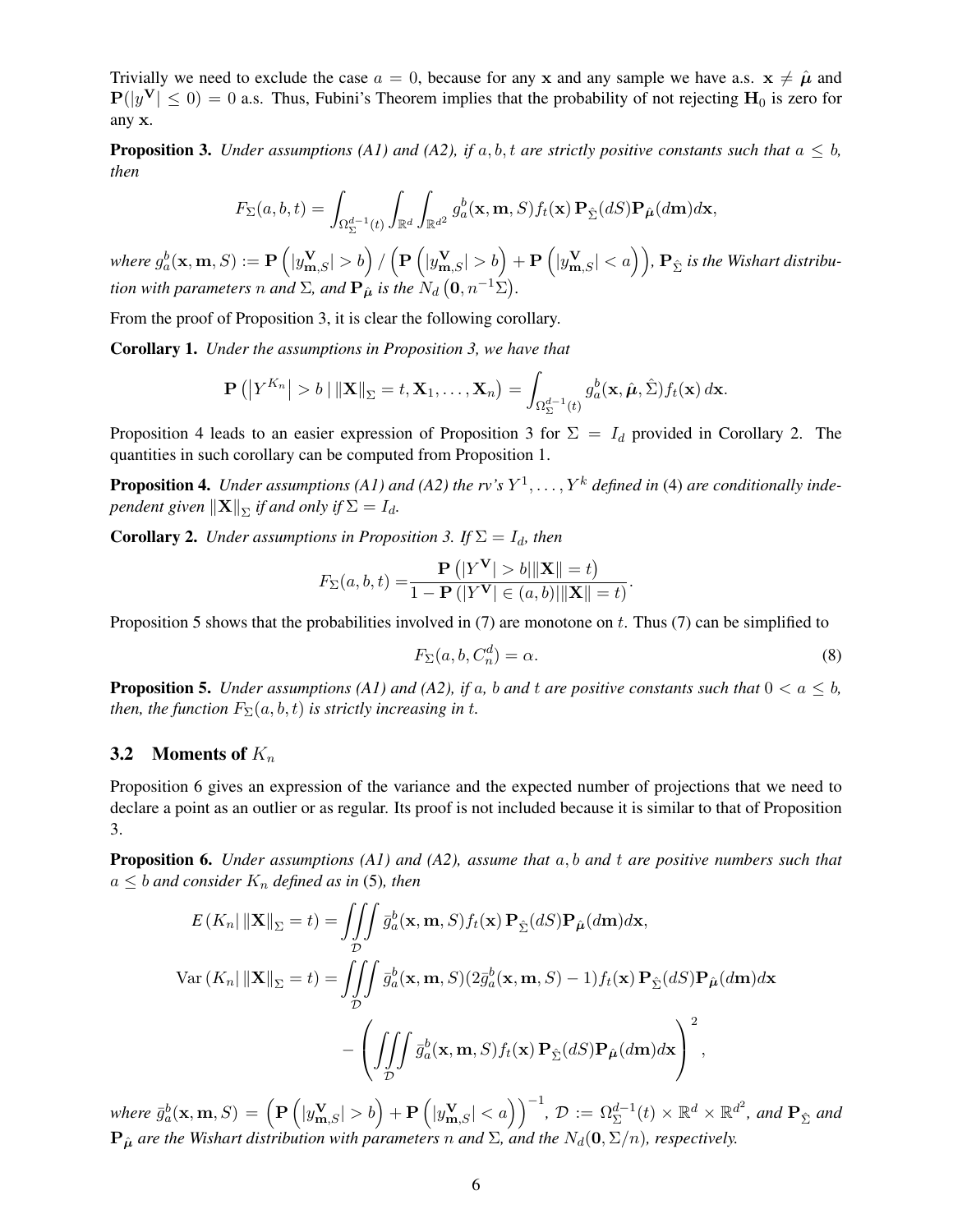Propositions [4](#page-5-2) and [6](#page-5-5) allow to obtain Corollary [3.](#page-6-1)

<span id="page-6-1"></span>**Corollary 3.** *Under assumptions in Proposition* [6,](#page-5-5) *if*  $\Sigma = I_d$ , *then* 

$$
E(K_n||\mathbf{X}|| = t) = \frac{1}{1 - \mathbf{P}(|Y^{\mathbf{V}}| \in (a, b)||\mathbf{X}|| = t)},
$$
  
Var $(K_n||\mathbf{X}|| = t) = \frac{\mathbf{P}(|Y^{\mathbf{V}}| < b||\mathbf{X}|| = t) - \mathbf{P}(|Y^{\mathbf{V}}| < a||\mathbf{X}|| = t)}{1 - (\mathbf{P}(|Y^{\mathbf{V}}| \in (a, b)||\mathbf{X}|| = t))^2}.$ 

It is clear from Corollary [3](#page-6-1) that  $E(K_n||X|| = t)$  and  $Var(K_n||X|| = t)$  do not depend on either the specific value of t or the dimension, but rather, only on the probability  $P(|Y^V| \in (a, b)|||X|| = t)$ . A graphical representation of those functions appears in Figure [5](#page-34-0) in Subsection [7.2](#page-33-3) in the Appendix.

# <span id="page-6-0"></span>3.3 Robust versions of  $K_n$  and  $Y^V$

The results in Sections [3.1](#page-4-3) and [3.2](#page-5-6) fix the problem when we have a clean sample and we want to decide on a point which is not in the sample. However, usually, we are interested in detecting outliers inside the sample, which may affect the estimation of the mean and the standard deviation. Thus, we propose to replace  $\hat{\mu}_{\bf V}$ and  $\hat{\sigma}_{V}$  in [\(4\)](#page-3-2) by some robust counterparts. Our selections are the median,  $m_{V}$ , and the MAD,  $M_{V}^{*}$ .

It is well known that under normality the MAD overestimates the standard deviation (see Maronna et at. [\[30\]](#page-19-13)). To make it consistent (see ibid), we use the normalized MAD, abridged to MADN:  $M_V = M_V^*/q_3$ , where  $q_3$  is the third quantile of a  $N_1(0,1)$  distribution. We will denote by  $\hat{m}_{\bf V}$  and  $\hat{M}_{\bf V}$  to the sample median and MADN respectively. Furthermore, since both of them may not be unique, the notation  $\hat{m}_{\bf v}$  and  $\hat{M}_{\bf v}$  refers to the choice of any of the available possibilities. To reflect the change, we replace  $Y^{\bf V}$  and  $K_n$ by  $\tilde{Y}^{\mathbf{V}}$  and  $L_n$ , respectively. Now, [\(8\)](#page-5-0) becomes

<span id="page-6-6"></span><span id="page-6-5"></span>
$$
\mathbf{P}\left(\left|\tilde{Y}^{L_n}\right| > b\right| \left\|\mathbf{X}\right\|_{\Sigma} = C_n^d\right) = \alpha. \tag{9}
$$

As it usually occurs with robust estimators (see for instance Cerioli et al. [\[6\]](#page-18-5) or Becker and Gather [\[4\]](#page-18-3)), it is difficult to obtain the conditional exact distribution of  $\tilde{Y}^{L_n}$ . Because of this we prove, in Theorem [3,](#page-6-2) that asymptotically on *n* this distribution coincides with that of  $Y^{K_n}$ . Afterwards, in Section [5,](#page-11-0) we will present simulations suggesting that this approximation gives acceptable results in many cases for small sample sizes and arbitrary values of the dimension.

Theorem [2](#page-6-3) is an auxiliary result to obtain Theorem [3.](#page-6-2) However, we state it separately because it could have some independent interest.

<span id="page-6-3"></span>**Theorem 2.** *Under assumptions (A1) and (A2), there exists*  $A_0 \in \mathcal{A}$  *with*  $P(A_0) = 1$  *such that if*  $\omega \in A_0$ *, then*

$$
\sup_{\mathbf{v}\in\Omega_1^{d-1}}|\hat{m}_{\mathbf{v}}-m_{\mathbf{v}}|\to 0 \quad and \quad \sup_{\mathbf{v}\in\Omega_1^{d-1}}|\hat{M}_{\mathbf{v}}-M_{\mathbf{v}}|\to 0.
$$
\n(10)

<span id="page-6-2"></span>**Theorem [3.](#page-5-1)** Let us consider  $g_a^b(\cdot, \cdot, \cdot)$  as defined in Proposition 3. Assume (A1) and (A2). If a, b and t are *positive constants such that*  $0 < a \leq b$ , and  $\tilde{Y}^{L_n}$  *is defined as above, then, a.s.* 

$$
\mathbf{P}\left(\left|\tilde{Y}^{L_n}\right| > b \mid \|\mathbf{X}\|_{\Sigma} = t\right) \to \int_{\Omega_{\Sigma}^{d-1}(t)} g_a^b(\mathbf{x}, \mathbf{0}, \Sigma) f_t(\mathbf{x}) d\mathbf{x}.
$$

Next proposition gives the asymptotic behaviour of the first two moments of  $L_n$ . Its proof is similar to that one of Theorem [3](#page-6-2) and we do not include it.

<span id="page-6-4"></span>**Proposition 7.** Let us consider  $\bar{g}_a^b(\cdot,\cdot,\cdot)$  as defined in Proposition [6.](#page-5-5) Assume (A1) and (A2). If  $a, b$  and  $t$  are *positive constants such that*  $0 < a \leq b$ *, then, a.s.* 

$$
E(L_n \mid \|\mathbf{X}\|_{\Sigma} = t) \to \int_{\Omega_{\Sigma}^{d-1}(t)} \bar{g}_a^b(\mathbf{x}, \mathbf{0}, \Sigma) f_t(\mathbf{x}) d\mathbf{x},
$$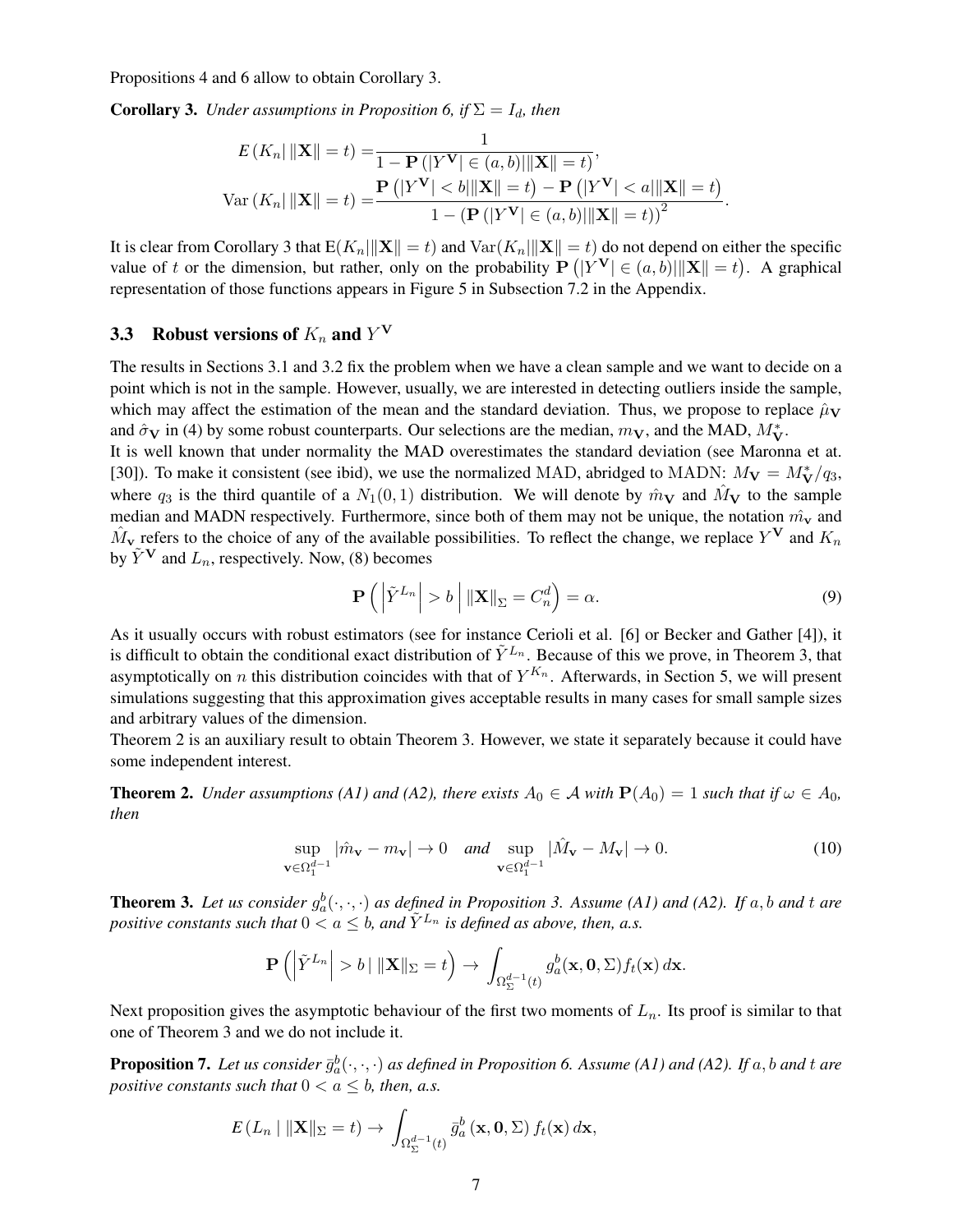$$
\operatorname{Var}(L_n \mid \|\mathbf{X}\|_{\Sigma} = t) \to \int_{\Omega_{\Sigma}^{d-1}(t)} \bar{g}_a^b(\mathbf{x}, \mathbf{0}, \Sigma) \left(2\bar{g}_a^b(\mathbf{x}, \mathbf{0}, \Sigma) - 1\right) f_t(\mathbf{x}) d\mathbf{x} - \left(\int_{\Omega_{\Sigma}^{d-1}(t)} \bar{g}_a^b(\mathbf{x}, \mathbf{0}, \Sigma) f_t(\mathbf{x}) d\mathbf{x}\right)^2,
$$

The expressions of Theorem [3](#page-6-2) and Proposition [7](#page-6-4) simplify in the case  $\Sigma = I_d$  as shown in the following corollary.

<span id="page-7-3"></span>**Corollary 4.** With the assumptions and the notation in Theorem [3,](#page-6-2) consider  $F(\cdot, t)$  as defined in [\(6\)](#page-4-4). If  $\Sigma = I_d$ *, then, as*  $n \to \infty$ *, a.s.,* 

$$
\mathbf{P}\left(\left|\tilde{Y}^{L_n}\right| > b \mid \|\mathbf{X}\| = t\right) \to (1 - F(b, t)) / (1 - F(b, t) + F(a, t)),
$$
  
\n
$$
E(L_n \mid \|\mathbf{X}\| = t) \to (1) / (1 - F(b, t) + F(a, t)),
$$
  
\n
$$
\text{Var}(L_n \mid \|\mathbf{X}\| = t) \to (F(b, t) - F(a, t)) / \left((1 - F(b, t) + F(a, t))^2\right).
$$

<span id="page-7-4"></span>**Remark 1.** *Denote*  $\mathbb{X}_n = {\mathbf{X}_1, \dots, \mathbf{X}_n}$ *. From the proofs of Theorem [3](#page-6-2) and Proposition [7](#page-6-4) it is clear that the* a.s. limits of the expressions  $\mathbf{P}\left(|\tilde{Y}^{L_n}|>b~|~\|\mathbf{X}\|_{\Sigma}=t, \mathbb{X}_n\right)$ ,  $E\left(L_n \left| ~\|\mathbf{X}\|_{\Sigma}=t, \mathbb{X}_n\right)$  and  $\text{Var}(L_n \left| ~\|\mathbf{X}\|_{\Sigma}=t, \mathbb{X}_n\right)$  $t, \mathbb{X}_n$  *coincide with those shown in Proposition* [7.](#page-6-4)

#### <span id="page-7-0"></span>3.4 Computation of the constants  $a$  and  $b$

The explicit computation of a and b requires to find a solution of [\(9\)](#page-6-5) satisfying that  $E(L_n||X||_{\Sigma} = C_n^d)$ equals to a pre-specified value. This problem has been impossible for us even in the non-robust version [\(8\)](#page-5-0) which handles the function  $F_{\Sigma}(a, b, t)$ .

Proposition [3](#page-5-1) gives an explicit expression for  $F_{\Sigma}(a, b, t)$ ; the problem being that the integrand in this expression is so involved that, excepting if  $a = b$ , we have not been able to compute the integral even when  $\Sigma = I_d$ (note that a and b depend on the covariance matrix). In addition, the complexity increases when  $\Sigma \neq I_d$ , because of the dependency of the projections given  $\|\mathbf{X}\|_{\Sigma}$  as Proposition [4](#page-5-2) showed.

An option to solve [\(8\)](#page-5-0) as an approximation to [\(9\)](#page-6-5) would be take  $a = b = a_{\alpha}$ , the conditional  $(1 - \alpha)$ -quantile of Y<sup>V</sup> given that  $\|\mathbf{X}\|_{\Sigma} = C_n^d$ ; but this does not seem very sensible because this means taking the decision based on one single random projection. However, according to Proposition [8](#page-7-1) below, for every  $a \in (0, a_{\alpha})$ , there exists a unique  $b_a$  such that the pair  $(a, b_a)$  gives a test at the level  $\alpha$  for the covariance matrix under consideration. Moreover, the lower the a, the larger the number of required projections, what increases the chances to take the right decision (at the price of a higher computational time).

<span id="page-7-1"></span>**Proposition 8.** *Given*  $a > 0$  *with*  $P(|Y^V| < a) \leq \alpha$ , *there exists a unique*  $b_a$  *such that*  $F_{\Sigma}(a, b_a, C_a^d) = \alpha$ . *Moreover, the map*  $a \mapsto b_a$  *is strictly decreasing on* a.

Proposition [9](#page-7-2) somehow eases the computation of a and b because it states that given  $0 < a \leq b$ , then asymptotically on  $n$  the expected number of observations required to reach a decision is minimal if the sample comes from a  $N_d(\mathbf{0}, I_d)$ . Therefore, if we use for a general covariance matrix the constants of the identity, then we will make the decision using the pre-specified number of projections or more.

<span id="page-7-2"></span>**Proposition 9.** Let us assume (A1) and (A2) and let  $t > 0$  and  $0 < a \leq b$ . Let  $\Sigma \neq I_d$  be a positive definite matrix. Let  $\mathbb{X}^\Sigma:=\{{\bf X}_n^\Sigma\}$  and  $\mathbb{X}^{I_d}:=\{{\bf X}_n^{I_d}\}$  be two random samples taken from the  $N_d({\bf 0},\Sigma)$  and  $N_d({\bf 0},I_d)$ *respectively. Then, almost surely,*

$$
\lim_{n} E\left(L_n^{a,b}\left|\|\mathbf{X}\|_{\Sigma}=t,\mathbb{X}^{\Sigma}\right|\right) > \lim_{n} E\left(L_n^{a,b}\left|\|\mathbf{X}\| = t,\mathbb{X}^{I_d}\right|\right).
$$

After Proposition [9,](#page-7-2) our proposal consists of using a and b computed for the  $N_d(\mathbf{0}, I_d)$ . However, Proposi-tion [9](#page-7-2) leaves two open points: the level of the test obtained when using those constants with  $\Sigma \neq I_d$ ; and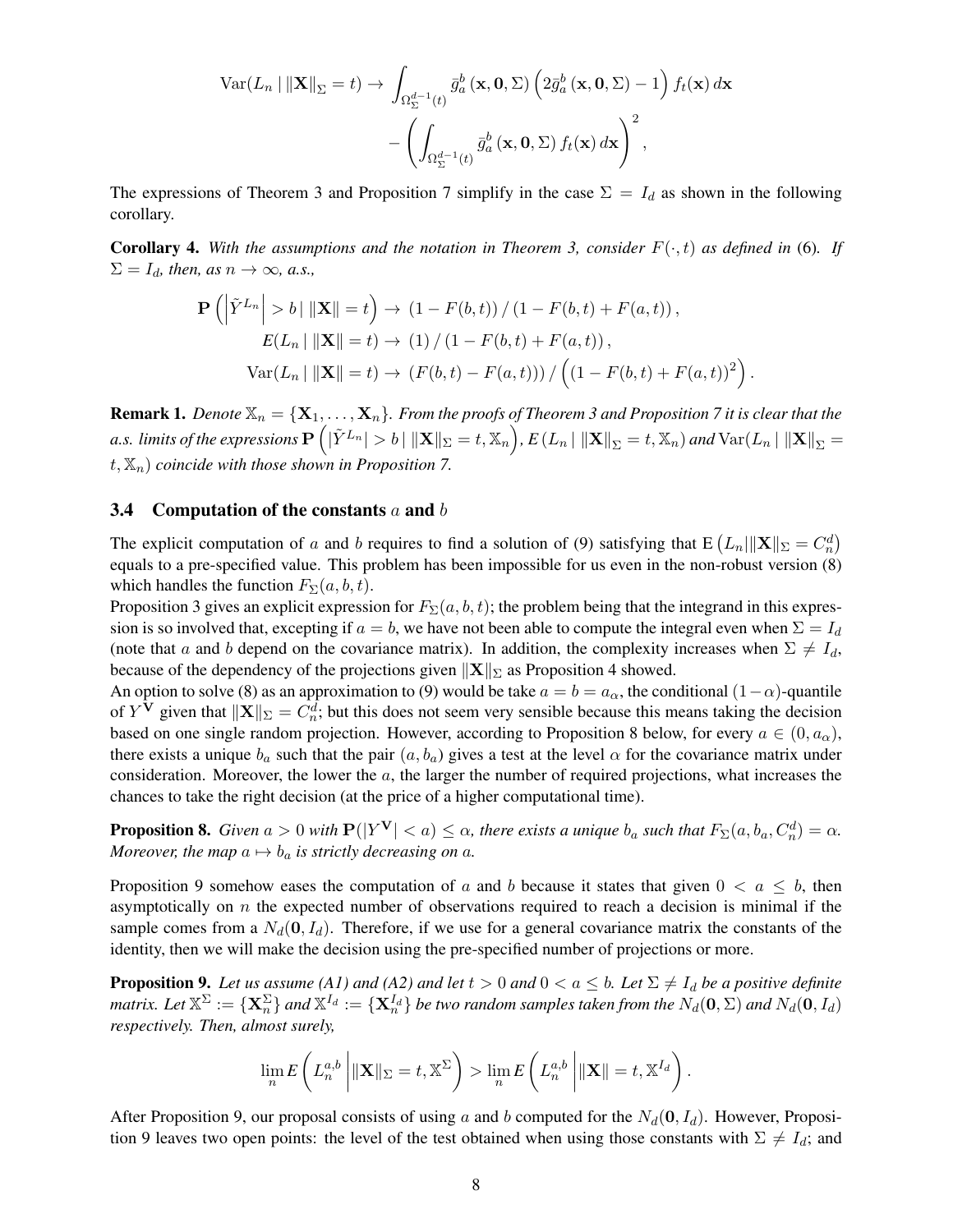some hints on the expected number of observations when n is low, mostly, when  $\Sigma \neq I_d$ . We have obtained no theoretical result on this line, but we have produced practical evidence suggesting that the situation is reasonably good. Specifically, we have selected several covariance matrices and we have conducted numerical experiments using pairs  $(a, b)$  computed for  $\Sigma = I_d$  with the following results (see Subsections [3.4.1](#page-8-0) and [3.4.2\)](#page-8-1):

- 1) The obtained rejection levels with  $\Sigma \neq I_d$  are close to the levels of the identity.
- 2) The results obtained for sample sizes as low as  $n = 50$  are similar to those predicted by Proposition [9.](#page-7-2) I.e., for sample sizes  $n \geq 50$  and covariance matrices  $\Sigma \neq I_d$ , the mean of the obtained values for  $L_n$ are mostly larger than the expected for the identity and they are seldom only slightly lower.
- 3) The mean of the values obtained for  $L_n$  when  $\Sigma \neq I_d$  are generally similar to those obtained when  $\Sigma = I_d$  but sometimes they are much higher.

**Notation** We denote by  $l_{\Sigma}^{r}$  to  $E(L_n|||X||_{\Sigma} = rC_n^d(\delta))$ , when  $\delta = .05$ . Its sample mean along the simulations we do will be represented by  $\hat{l}_{\Sigma}^{r}$ . However, to ease the notation, we will write  $l_I^r, \hat{l}_I^r, l_I^r$  and  $\hat{l}_i^r$  when  $\Sigma = I_d$  or  $\Sigma = \Sigma_i^d$ ,  $i = 1, \ldots, 4$  for the matrices  $\Sigma_1^d, \ldots, \Sigma_4^d$  defined in the next subsection respectively.

## <span id="page-8-0"></span>**3.4.1** Computation of  $(a, b)$ ,  $\Sigma = I_d$

In this subsection, given  $n \in \mathbb{N}$ , we want to compute the constants a and b giving a power  $\alpha$ -test with a given value  $h \geq 1$  for  $l_I^1$ . To this, taking into account the expressions in Corollary [4,](#page-7-3) we could solve the equations

<span id="page-8-2"></span>
$$
\begin{cases} h &= (1 - v + u)^{-1} \\ \alpha &= (1 - v)(1 - v + u)^{-1}, \end{cases} \tag{11}
$$

and then to look for a, b satisfying that  $u = \tilde{F}(a, C_n^d)$  and  $v = \tilde{F}(b, C_n^d)$ , where  $\tilde{F}(y, t) =$  $\mathbf{P}\left(|\tilde{Y}^{\mathbf{V}}| < y|\|\mathbf{X}\| = t\right).$ 

The solution of [\(11\)](#page-8-2) is  $u = (1 - \alpha)/h$  and  $v = 1 - \alpha/h$ . Only remains to find the u and v quantiles of the distribution  $\tilde{F}(\cdot, C_n^d)$ . Since we have no explicit expressions for them, we have decided to begin computing a and b by the Monte Carlo method.

The computation is done as follows: we fix N large and for  $j = 1, \ldots, N$ , i) generate  $\mathbf{X}_0^j$  $_0^j, \mathbf{X}_1^j$  $i_1^j, \ldots, \mathbf{X}_n^j$  and  $\mathbf{V}^j$  iid rv's with distribution  $N_d(\mathbf{0}, I_d)$ , ii) consider  $\mathbf{X}^j = C_n^d \mathbf{X}_0^j$  $_{0}^{j}/\Vert\mathbf{X}_{0}^{j}$  $\tilde{y}^j$ ||, iii) compute  $\tilde{Y}^j$  =  $\left| (\mathbf{X}^j)' \mathbf{V}^j - \hat{m}_{\mathbf{V}^j} \right| / \hat{M}_{\mathbf{V}^j}$ , iv) take a and b equal to the quantiles u and v of the sample  $\tilde{Y}^1, \ldots, \tilde{Y}^N$ .

Regrettably, some simulations have shown that the test associated to the obtained pair has generally power lower than  $\alpha$  because the value b is lower than desired. To fix this point we recalculate b, keeping a fixed, by simulations with the bisection method. This procedure has proved to give tests at the right level.

Table [1](#page-9-1) shows the values of the constants a and b for different values of  $l_I^1$ . Those values have been computed with the above explained methodology with  $N = 10^6$ .

The choice of the values of the dimension and the sample size attempts to represent the scenarios when the dimension is higher/smaller than the sample size. From this table, the bigger  $l_I^1$ , the wider the interval  $(a, b)$ according to Corollary [3.](#page-6-1) However, the larger the sample size, the narrower the interval  $(a, b)$ . This is due to the fact that the estimation of the parameters is more stable for greater sample sizes.

# <span id="page-8-1"></span>**3.4.2** Computation of  $(a, b)$ ,  $\Sigma \neq I_d$

Based on Proposition [9,](#page-7-2) our idea is using the values obtained for  $\Sigma = I_d$  to handle any covariance matrix. We firstly check if those values are suitable for general matrices. Since we think that the worst situation with those constants could occur in matrices with sparse eigenvalues, we have chosen three families with large variation among them, while  $\Sigma_4^d$ 's are a matrices with little variation. The considered families are: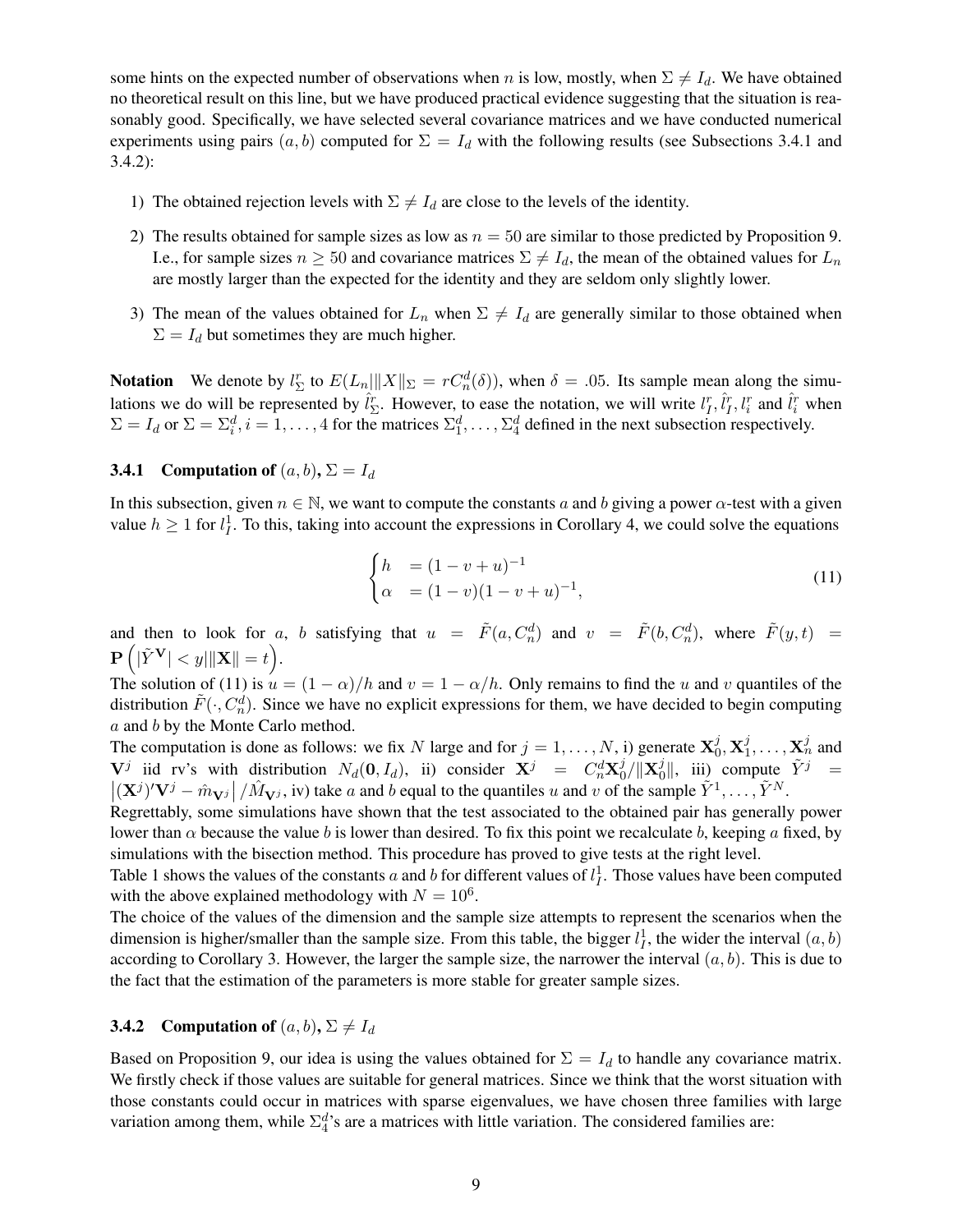|      |                                     | $n=50$ |          |                               |                             |  | $n = 100$     |              |  |   | $n=500$                     |  |
|------|-------------------------------------|--------|----------|-------------------------------|-----------------------------|--|---------------|--------------|--|---|-----------------------------|--|
|      | $l_{I}^{1}=100$<br>$l_{I}^{1} = 50$ |        |          |                               | $l_1^1 = 50$                |  | $l_I^1 = 100$ | $l_1^1 = 50$ |  |   | $lI1 = 100$                 |  |
|      | $\alpha$                            |        | $\alpha$ |                               | $\alpha$                    |  | $\alpha$      | h            |  | h | $\alpha$                    |  |
| 50 I | 0.03254.97140.01635.3212            |        |          |                               | 0.0326 4.6374 0.0163 4.9143 |  |               |              |  |   | 0.0336 4.4525 0.0167 4.6989 |  |
| 100  | 0.03034.71840.01505.0936            |        |          |                               | 0.0303 4.3539 0.0151 4.6495 |  |               |              |  |   | 0.0304 4.1478 0.0156 4.3910 |  |
| 500  |                                     |        |          | 0.0268 4.3039 0.0133 4.6239   | 0.0267 3.9230 0.0133 4.2078 |  |               |              |  |   | 0.0266 3.7278 0.0132 3.9520 |  |
| 1000 |                                     |        |          | $0.0263$ 4.1916 0.0130 4.5217 | 0.0261 3.8253 0.0128 4.0909 |  |               |              |  |   | 0.0259 3.6096 0.0130 3.8197 |  |

<span id="page-9-1"></span>Table 1: Obtained values of  $(a, b)$  when  $\Sigma = I_d$  for different values of n, d and  $l_I^1$  and  $C_n^d \equiv C_n^d(0.05)$ .

<span id="page-9-2"></span>Table 2: Values of  $b_{\Sigma}$  giving the greatest difference  $|b_I - b_{\Sigma}|$  for  $\Sigma = \Sigma_i^d$ ,  $i = 1, \dots, 4$ , and different values of d and n. a's are taken from Table [1.](#page-9-1) Columns  $\Sigma$  tell the matrices in which  $b_{\Sigma}$  were obtained.

|                |                                                           | $n=50$                                        | $n = 100$ |                                             | $n = 500$                               |                                             |
|----------------|-----------------------------------------------------------|-----------------------------------------------|-----------|---------------------------------------------|-----------------------------------------|---------------------------------------------|
|                |                                                           | $l_{I}^{1}=50$ $l_{I}^{1}=100$                |           | $l_{I}^{1} = 50$ $l_{I}^{1} = 100$          |                                         | $l_I^1 = 50$ $l_I^1 = 100$                  |
| $\overline{d}$ | $b_{\Sigma}$ $\Sigma$ $b_{\Sigma}$ $\Sigma$               |                                               |           | $b_{\Sigma}$ $\Sigma$ $b_{\Sigma}$ $\Sigma$ |                                         | $b_{\Sigma}$ $\Sigma$ $b_{\Sigma}$ $\Sigma$ |
|                | 50   5.1413 $\Sigma_3^d$ 5.4932 $\Sigma_3^d$              |                                               |           | 4.6194 $\Sigma_4^d$ 4.9504 $\Sigma_3^d$     | 4.4439 $\Sigma_3^d$ 4.6858 $\Sigma_3^d$ |                                             |
|                |                                                           | 100   4.8813 $\Sigma_3^d$ 5.1857 $\Sigma_3^d$ |           | 4.3497 $\Sigma_4^d$ 4.6387 $\Sigma_2^d$     | 4.1399 $\Sigma_3^d$ 4.3691 $\Sigma_3^d$ |                                             |
|                |                                                           | 500   4.3244 $\Sigma_2^d$ 4.6946 $\Sigma_3^d$ |           | 4.0248 $\Sigma_3^d$ 4.2460 $\Sigma_3^d$     | 3.7509 $\Sigma_4^d$ 3.9143 $\Sigma_3^d$ |                                             |
|                | 1000 $\left  4.3129 \Sigma_3^d \right  4.6166 \Sigma_3^d$ |                                               |           | 3.9221 $\Sigma_3^d$ 4.1094 $\Sigma_3^d$     | 3.6276 $\Sigma_1^d$ 3.8363 $\Sigma_2^d$ |                                             |

- $\Sigma_1^d$  is a matrix with the half of their eigenvalues 1's and others  $d^2$ .
- $\Sigma_2^d$  is a matrix with equally spaced eigenvalues from 1 to  $d^2$ .
- $\Sigma_3^d$  is a matrix whose eigenvalues are 1's  $d-1$  times and one is  $d^2$ .
- The eigenvalues of  $\Sigma_4^d$  vary between 1 and 2. They are the ratio between two equispaced sequences between  $d^2$  and 2 and between  $d^2$  and 1 respectively.

From this point, for each combination of dimension and sample size, we have computed a pair  $(a_I, b_I)$ giving an  $\alpha$ -level test for the identity matrix as explained in Subsection [3.4.1.](#page-8-0) We have kept  $a_I$  and, for every  $\Sigma = \Sigma_i^d$ ,  $i = 1, ..., 4$ , we have computed (using the same procedure as in Subsection [3.4.1](#page-8-0) with  $N = 10^4$ simulations) the value  $b_{\Sigma}$  such that the pair  $(a_{I}, b_{\Sigma})$  is an  $\alpha$ -level test.

The good news is that in all cases we have considered, we have found that the values  $b_I$  and  $b_{\Sigma}$  are very similar. In fact, we include in Subsection [7.3](#page-33-0) in the Appendix some guidelines of an ongoing research to find conditions allowing to use the constants  $a_I, b_I$  with other covariance matrices when d is large. In fact, the reasoning there suggests that this selection could work for matrices fullfilling a not too restrictive condition on their eigenvalues and that the selection could be not too different even for those matrices not satysfying it (see Remarks [2](#page-35-0) and [4](#page-36-0) in the Appendix). Moreover, excepting if  $\Sigma = \Sigma_3^d$ , the expected numbers of projections  $l_I^1$  and  $l_{\Sigma}^1$  are also very similar.

For each pair of sample size and dimension, Table [2](#page-9-2) shows the  $b_{\Sigma}$  maximizing the difference  $|b_I - b_{\Sigma}|$  along the four covariance matrices and the matrix producing it. All obtained  $b_{\Sigma}$ 's are in Table [13](#page-36-1) in Subsection [7.4.1](#page-36-2) in the Appendix.

# <span id="page-9-0"></span>4 Practical implementation

Here we give some advices on the practical implementation of the method. We pay attention to how to fix the number of expected projections (Subsection [4.1\)](#page-10-0) and how many simulated values of  $\tilde{Y}^V$  we should produce to compute a and b (Subsection [4.2\)](#page-10-1). Subsection [4.3](#page-10-2) contains an algorithm to analyse all points in a sample. Subsection [4.4](#page-11-1) shows a procedure to reduce the role of the randomness in the process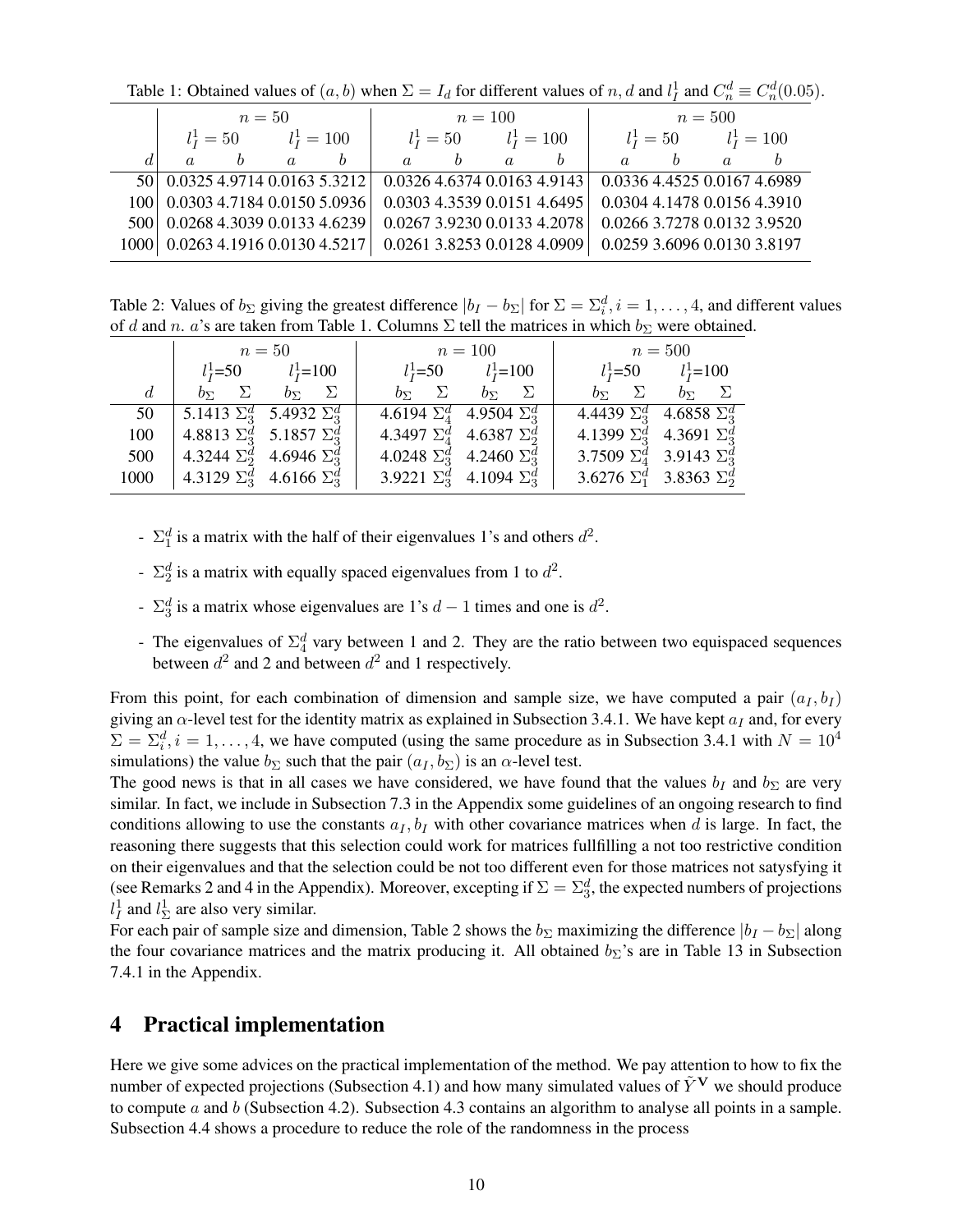<span id="page-10-3"></span>Table 3: Obtained values of  $(a, b)$  when  $\Sigma = I_d$  for different values of n, d and  $l_I^1$  and  $C_n^d \equiv C_n^d(0.05)$ . Only  $10^5$  simulated values in the of  $\tilde{Y}^{\mathbf{V}}$  in the first step.

|                  |                                  | $n=50$                        |          |   |          |              | $n = 100$     |                               | $n=500$                     |              |               |  |
|------------------|----------------------------------|-------------------------------|----------|---|----------|--------------|---------------|-------------------------------|-----------------------------|--------------|---------------|--|
|                  |                                  | $l_I^1 = 100$<br>$l_I^1 = 50$ |          |   |          | $l_1^1 = 50$ | $l_I^1 = 100$ |                               |                             | $l_I^1 = 50$ | $l_I^1 = 100$ |  |
|                  | $\alpha$                         |                               | $\alpha$ | h | $\alpha$ | h            | $\alpha$      | h                             | $\alpha$                    | h            | $\alpha$      |  |
|                  | 50 0.0333 4.9870 0.0168 5.3563   |                               |          |   |          |              |               | $0.0326$ 4.6579 0.0165 4.9365 | 0.0340 4.4449 0.0170 4.6927 |              |               |  |
| 100 <sup>1</sup> | 0.0297 4.7470 0.0149 5.1214      |                               |          |   |          |              |               | $0.0300$ 4.3772 0.0150 4.6435 | 0.0312 4.1760 0.0154 4.3896 |              |               |  |
| 500              | 0.0262 4.3144 0.0131 4.6484      |                               |          |   |          |              |               | $0.0269$ 3.9731 0.0140 4.2024 | 0.0275 3.7194 0.0136 3.9522 |              |               |  |
|                  | 1000 0.0256 4.1863 0.0122 4.5825 |                               |          |   |          |              |               | $0.0262$ 3.8331 0.0134 4.0953 | 0.0257 3.6629 0.0123 3.8329 |              |               |  |

<span id="page-10-4"></span>Table 4: Estimation of the probability of declaring as an outlier a vector such that  $\|\mathbf{X}\| = C_n^d$ , when  $\Sigma = I_d$ , for several values of  $n, d$  using  $a, b$  obtained in Table [3.](#page-10-3)

|          | $n=50$                                  | $n=100$                                 | $n = 500$                                   |
|----------|-----------------------------------------|-----------------------------------------|---------------------------------------------|
|          | $l_I^1 = 50$ $l_I^1 = 100$              | $l_I^1 = 50$ $l_I^1 = 100$              | $l_I^1 = 50$ $l_I^1 = 100$                  |
| $d \mid$ | Prob. $\hat{l}_I^1$ Prob. $\hat{l}_I^1$ | Prob. $\hat{l}_I^1$ Prob. $\hat{l}_I^1$ | Prob. $\hat{l}_I^1$ Prob. $\hat{l}_I^1$     |
|          | $\overline{50}$ 0.0528 48 0.0440 98     | 0.0518510.0454100                       | $\overline{0.0466}$ 48 0.0470 97            |
|          | $100 \mid 0.0464$ 51 0.0474 103         |                                         | $0.0534$ 50 0.0516 101 0.0460 50 0.0482 100 |
|          | 500   0.0530 50 0.0480 102              | 0.0506480.050894                        | 0.0492 49 0.0492 99                         |
|          | 1000   0.0540 50 0.0532 110             | 0.0482490.049496                        | 0.0440 51 0.0524 104                        |

# <span id="page-10-0"></span>**4.1** Which value should we choose for  $l_{\Sigma}^{r}$ ?

In principle, the higher the  $l_{\Sigma}^{r}$  the higher the power under the alternative, but also the computational effort increases. The simulations we present below show a detectable increment in power from  $l_{\Sigma}^r = 50$  to  $l_{\Sigma}^r =$ 100. However, this increment is not too striking and, of course, the improvement slows down for values of  $l_{\Sigma}^{r}$  above 100.

Hence, our advice is to fix this parameter at 50, or at most at 100. In fact, in Subsection [5.3](#page-13-0) we use  $l_{\Sigma}^r = 50$ , while we choose  $l_{\Sigma}^{r} = 100$  in Subsection [5.4.](#page-14-0)

# <span id="page-10-1"></span>4.2 How many simulated values of  $\tilde{Y}^V$  are required to compute a, b?

The algorithm we proposed in Subsection [3.4.1](#page-8-0) to compute a, b requires a large number N of replicas of  $\ddot{Y}^{\mathbf{V}}$ . In this paper we have chosen  $N = 10^6$ , but this is quite time consuming. Some computations suggest that  $N = 10^4$  could do it depending on the involved percentiles, but it seems that  $N = 10^5$  offers a reasonable trade-off between time and precision. Table [14,](#page-37-0) in Subsection [7.4.2](#page-36-3) in the Appendix, shows the computational times for some combinations of d, n and  $l_I^1$ . Those times range from 40 seconds to 33 minutes in a four cores processor 3.2 GHz Intel Core i5.

The results obtained with  $N = 10^5$  are not so bad. To see this, it is enough to compare the results in Tables [3](#page-10-3) and [4](#page-10-4) with those in Tables [1](#page-9-1) and [15:](#page-38-0) there are some differences among the parameters (due to greater uncertainty in the estimation of the involved quantiles) but, in our opinion, they are inside reasonable margins.

### <span id="page-10-2"></span>4.3 Algorithm to analyse a sample

An algorithm to analyse all points in a sample goes as follows: Let  $\mathcal X$  be the set containing all points in the sample at hand and fix the set of the regular points,  $\mathcal{X}_R$ , equal to the empty set. Then follow the steps

*i*. Take a random projection and analyse all points in  $X$ .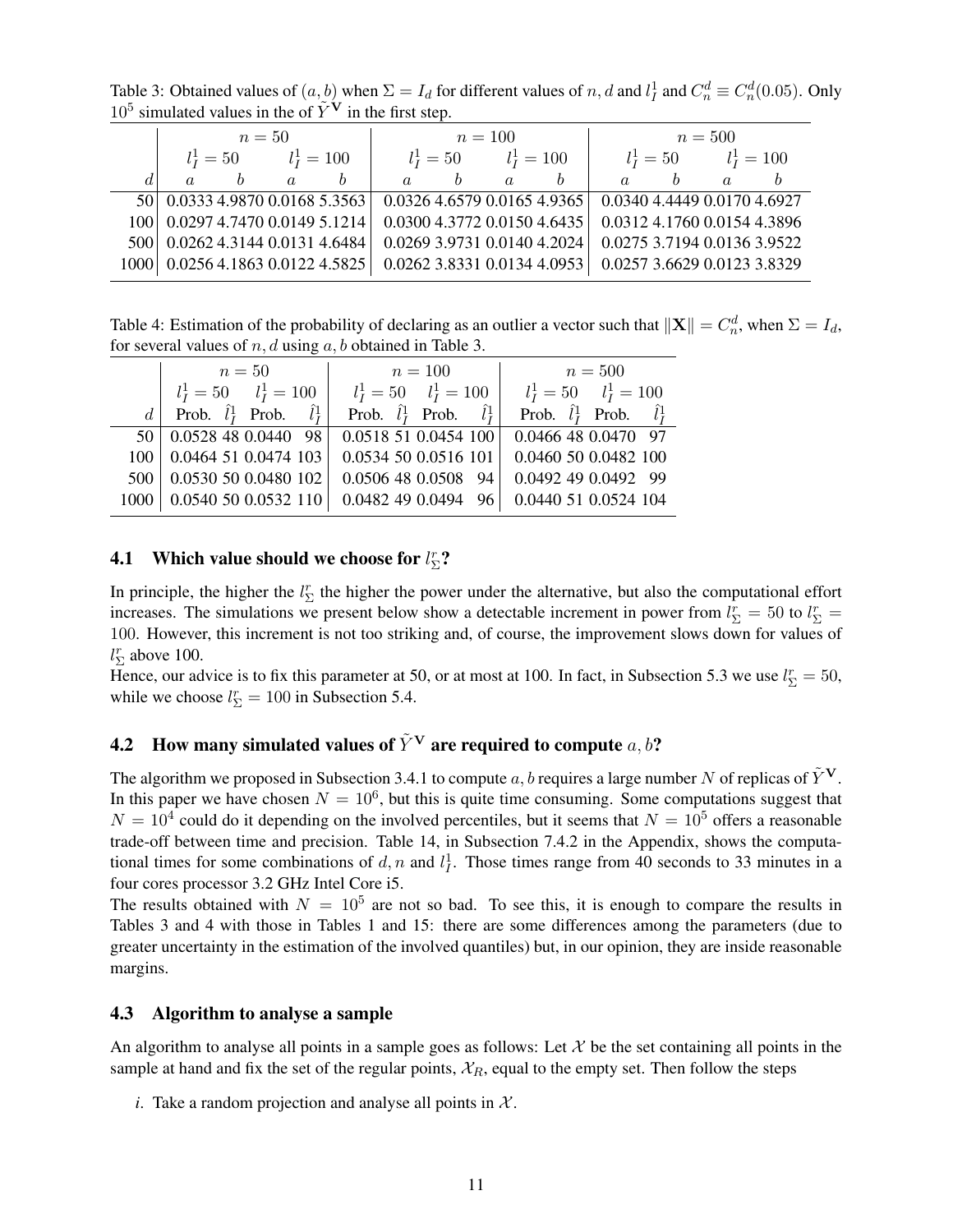- *ii*. If some points have been declared as outliers, delete them from X, set  $X_R = \emptyset$ , and go to step 1. Else, add the points declared as non-outliers to  $\mathcal{X}_R$ .
- *iii*. If  $X_R \neq X$  go to step 1. Else, return  $X_R$ .

Notice that the algorithm always ends. Moreover, some points declared regular in initial rounds, could later be declared as outliers, because in step 2 we make  $\mathcal{X}_R = \emptyset$  every time a new outlier is identified. This is done so to reduce the masking effect.

## <span id="page-11-1"></span>4.4 How to reduce the role of the randomness in deciding if a point is outlier or not?

Some people can feel uncomfortable with the randomness of the procedure. As stated, the larger  $l_{\Sigma}^{r}$  the lower the role of the randomness. A possibility to reduce further this role is to repeat a not so large number of times, T, the process using a significance level  $\alpha$ . Thus, since points x satisfying that  $\|\mathbf{x} - \boldsymbol{\mu}\|_{\Sigma} = C_n^d(\alpha)$ are declared as outliers a proportion  $\alpha$  of times, we could resort to declare as outliers those points which have been identified as outliers more than a proportion  $\alpha$  of times along the T repetitions. We have applied this criteria in Subsection [5.4,](#page-14-0) with  $T = 100$ .

The criteria can be strengthened (resp. relaxed) identifying as outliers only the points declared as outliers a number of times higher (resp. lower) than the  $0.95$  (resp.  $0.05$ ) quantile of a binomial with parameters  $T$  and α.

# <span id="page-11-0"></span>5 Numerical studies

In this section we analyse the behaviour of the method thorough simulated experiments and real datasets. Here, only the results for  $n = 50$  are shown (the complete results are in the Appendix). We also compare our procedure with existing methods.

The computations of the constants  $a$  and  $b$  determining the tests are carried out as described in Subsections [3.4.1](#page-8-0) with  $N = 10^6$  simulated values of  $\tilde{Y}^V$ .

## 5.1 Simulations

We use the notation introduced at the end of Subsection [3.4.](#page-7-0) All the results are obtained from 5000 replicated simulations.

Table [5](#page-12-0) shows the proportion of times we have declared a point with Mahalanobis norm  $C_n^d(\delta)$  with  $\delta = 0.05$ as an outlier for  $n = 50$  and several values of d. More results including the cases  $n = 100, 500$  are in Table [15](#page-38-0) in Subsection [7.4.3](#page-37-1) in the Appendix. The results are not bad because the proportions are close to the intended: the percentiles 0.025 and 0.975 of the obtained proportions are 0.044 and 0.0562 and the price we pay to achieve robustness seems to be a slightly conservative test, since we obtain 18 (out of 120) proportions outside those values, all of them in the upper part, but with the maximum (equal to 0.0668) being close to the target.

The mean number of projections  $\hat{l}_1^1, \dots, \hat{l}_4^1$  are always greater or very close to  $l_I^1$  (giving support to the fact that the asymptotical result shown in Proposition [9](#page-7-2) also holds for finite sample sizes), being  $\hat{l}_3^1$  always the largest one.

Moreover  $\hat{l}_1^1$ ,  $\hat{l}_2^1$  and  $\hat{l}_4^1$  are always reasonably similar to  $\hat{l}_1^1$ , which, in turn, are close to the goal  $l_I^1$ . The values obtained for  $\hat{l}_3^1$  increase with the dimension and, when  $d = 500, 10^3$ , they are an order of magnitude larger than intended.

Table [6](#page-12-1) shows the estimations of the probability of declaring a point as an outlier when its Mahalanobis norm is 1.2 $C_n^d$  or  $2C_n^d$  and  $n = 50$ . Complete results are in Tables [16](#page-39-0) and [17](#page-40-0) in Subsection [7.4.3](#page-37-1) in the Appendix. The values corresponding to  $I_d$  and  $\Sigma_4^d$  are the highest, being those of the identity slightly better. The worst results (and the highest number of required projections) are obtained for  $\Sigma_3^d$ ; the remaining ones being similar to those corresponding to the identity. Obviously when  $l_I^1$  increases, so does the probability to detect the outliers. We also see an increase of the power when  $n$  becomes larger and a slight decrease when  $d$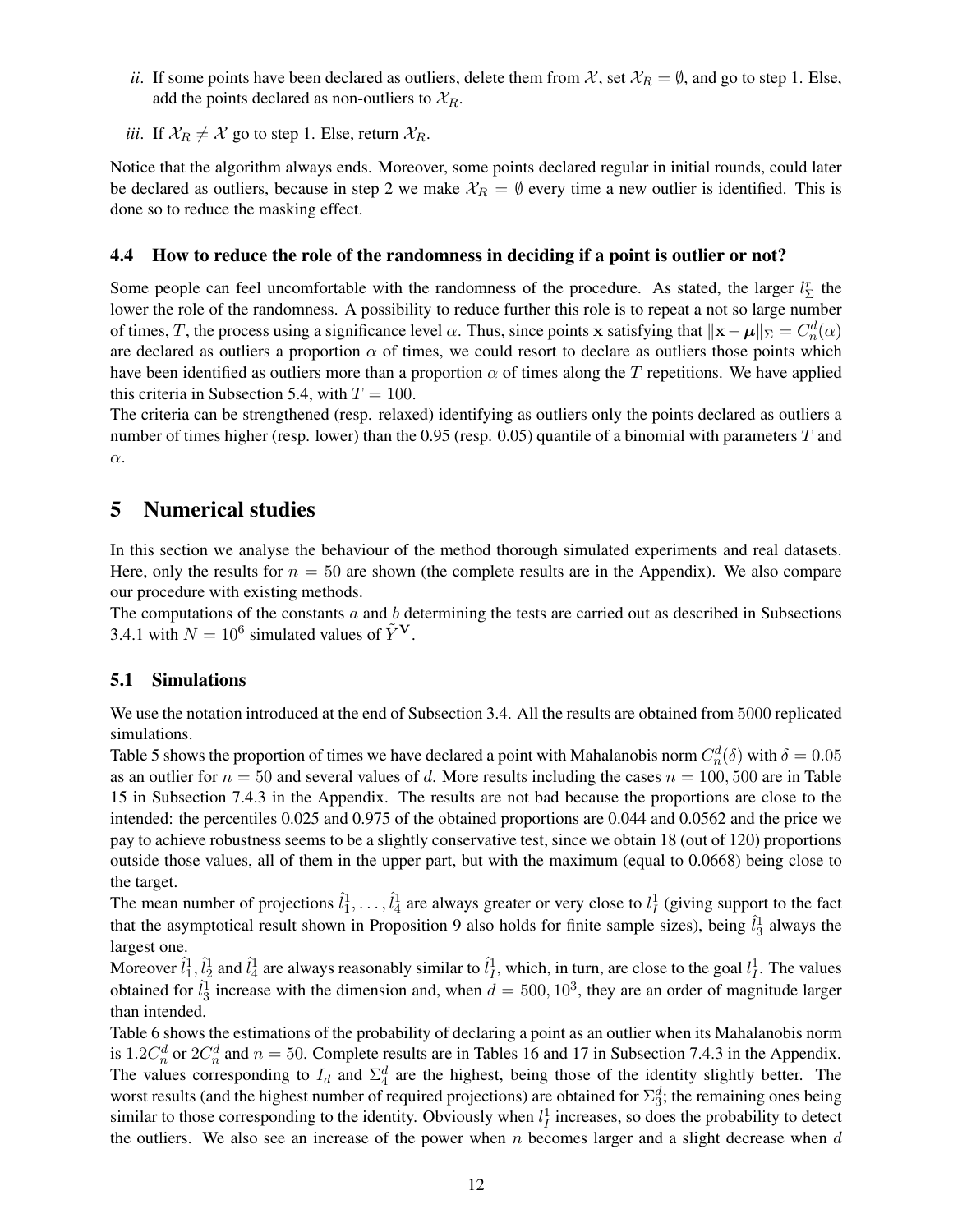<span id="page-12-0"></span>Table 5: Estimation of the probability of declaring as an outlier a vector such that  $\|\mathbf{X}\|_{\Sigma} = C_n^d$ , for  $n = 50$ and several values of d and  $\Sigma$ . We also show the sample means of  $L_n$ .

| $\boldsymbol{d}$ | $l^1_{\tau}$ |     |            | $\hat{l}^1$ | $\Sigma_1^d$     | $\hat{l}^1$ | $\Sigma_2^d$          | $\hat{l}_2^1$ | $\Sigma^d_3$ | $\hat{l}_4^1$ | $\Sigma_4^d$ |
|------------------|--------------|-----|------------|-------------|------------------|-------------|-----------------------|---------------|--------------|---------------|--------------|
| 50               | 50           | 51  | 0.0528     | 49          | 0.0571           | 49          | 0.0541                | 186           | 0.0668       | 50            | 0.0569       |
|                  | 100          | 98  | 0.0560     | 99          | 0.0558           | 103         | 0.0553                | 366           | 0.0580       | 99            | 0.0572       |
| 100              | 50           | 49  | 0.0507     |             | 48 0.0496        |             | 50 0.0501             | 249           | 0.0628       |               | 50 0.0489    |
|                  | 100          | 100 | 0.0538     |             | 101 0.0519       | 100         | 0.0526                |               | 526 0.0603   |               | 98 0.0494    |
| 500              | 50           | 49  | 0.0481     | 50          | 0.0507 50 0.0518 |             |                       |               | 552 0.0628   |               | 50 0.0483    |
|                  | 100          | 100 | 0.0520     |             | 102 0.0509       | 99          | 0.0545                | 1111          | 0.0589       |               | 101 0.0538   |
| 1000             | 50           | 50  | 0.0496     | 50          | 0.0538           | 49          | 0.0534                | 790           | 0.0586       |               | 50 0.0500    |
|                  | 100          |     | 100 0.0520 |             |                  |             | 101 0.0476 102 0.0507 |               | 1601 0.0549  |               | 99 0.0553    |
|                  |              |     |            |             |                  |             |                       |               |              |               |              |

<span id="page-12-1"></span>Table 6: Estimation of the probability of declaring as an outlier a vector such that  $\|\mathbf{X}\|_{\Sigma} = rC_n^d$ ,  $r = 1.2, 2$ with  $n = 50$ . We also show the sample means of  $L_n$ .

| $\overline{d}$ | $  X  _{\Sigma}$      | $l_I^r$ | $\hat{l}_I^r$ | $I_d$ | $\hat{l}_1^r$ | $\Sigma_1^d$ | $\hat{l}^r_2$ | $\Sigma_2^d$ | $\hat{l}_3^r$ | $\Sigma_3^d$ | $\hat l_4^r$ | $\Sigma_4^d$ |
|----------------|-----------------------|---------|---------------|-------|---------------|--------------|---------------|--------------|---------------|--------------|--------------|--------------|
| 50             | $1.2C_n^d$            | $50\,$  | 48            | .2378 | 48            | .2247        | 48            | .2338        | 163           | .1752        | 48           | .2333        |
|                |                       | 100     | 93            | .2729 | 96            | .2412        | 95            | .2617        | 313           | .1867        | 92           | .2639        |
|                | $2C_n^d$              | 50      | 12            | .8817 | 13            | .8660        | 12            | .8830        | 47            | .6575        | 12           | .8912        |
|                |                       | 100     | 16            | .9259 | 19            | .9061        | 16            | .9153        | 74            | .6985        | 16           | .9229        |
| 100            | $1.2C_n^d$            | $50\,$  | 48            | .2235 | 49            | .2093        | 48            | .2146        | 223           | .1729        | 49           | .2191        |
|                |                       | 100     | 97            | .2387 | 97            | .2236        | 95            | .2320        | 460           | .1723        | 96           | .2487        |
|                | $2C_n^d$              | $50\,$  | 13            | .8829 | 13            | .8678        | 13            | .8734        | 70            | .6289        | 13           | .8743        |
|                |                       | 100     | 18            | .9150 | 19            | .9081        | 18            | .9115        | 113           | .6738        | 18           | .9160        |
| 500            | $\overline{1.2C_n^d}$ | 50      | 50            | .2160 | 48            | .2132        | 49            | .2168        | 518           | .1711        | 50           | .2198        |
|                |                       | 100     | 97            | .2454 | 99            | .2375        | 96            | .2399        | 973           | .1761        | 97           | .2412        |
|                | $2C_n^d$              | 50      | 13            | .8771 | 13            | .8617        | 13            | .8780        | 150           | .6139        | 13           | .8726        |
|                |                       | 100     | 18            | .9166 | 18            | .9185        | 18            | .9075        | 249           | .6513        | 18           | .9090        |
| 1000           | $1.2C_n^d$            | $50\,$  | 49            | .2202 | 51            | .2136        | 49            | .2159        | 700           | .1632        | 49           | .2156        |
|                |                       | 100     | 98            | .2470 | 97            | .2338        | 97            | .2429        | 1383          | .1616        | 96           | .2366        |
|                | $2C_n^d$              | 50      | 13            | .8797 | 13            | .8728        | 13            | .8729        | 214           | .6128        | 13           | .8674        |
|                |                       | 100     | 19            | .9116 | 19            | .9134        | 19            | .9093        | 360           | .6551        | 19           | .9124        |
|                |                       |         |               |       |               |              |               |              |               |              |              |              |

becomes larger. This makes sense because for larger values of  $n$ , the estimation of the parameters is more accurate, while the larger  $d$ , the greater the noise in the sample.

Other features of the procedure are analysed later. In particular, the masking and swamping effects as well as the size of the outliers are analysed in Subsection [5.2](#page-12-2) and the proportion of observations wrongly classified as outliers in Subsection [5.3.](#page-13-0) Finally, it is also worth seeing the effect in the analysis of large outliers. This task is done in Subsection [5.4.1](#page-15-0) using real data because the data set analysed there contains a quite large outlier and we compare the result of the analysis with and without this point.

## <span id="page-12-2"></span>5.2 Masking and Swamping

In order to analyse the masking and the swamping effects in our procedure, we have generated samples with sizes  $n = 50, 100$  and dimensions  $d = 50, 500, 1000$  for the covariance matrices  $I_d$  and  $\Sigma_i^d$ ,  $i = 1, ..., 4$ . Those samples contain 10% outliers. More precisely, when  $n = 50$  (resp.  $n = 100$ ), we take one point (resp. two) with the distribution of **X** given  $\|\mathbf{X}\|_{\Sigma} = rC_n^d$  with  $r = 1.05, 1.25, 2, 3$ .

Moreover, since the introduced outliers have different sizes, this analysis is also useful to analyse the effect of the size of the outliers in their detection.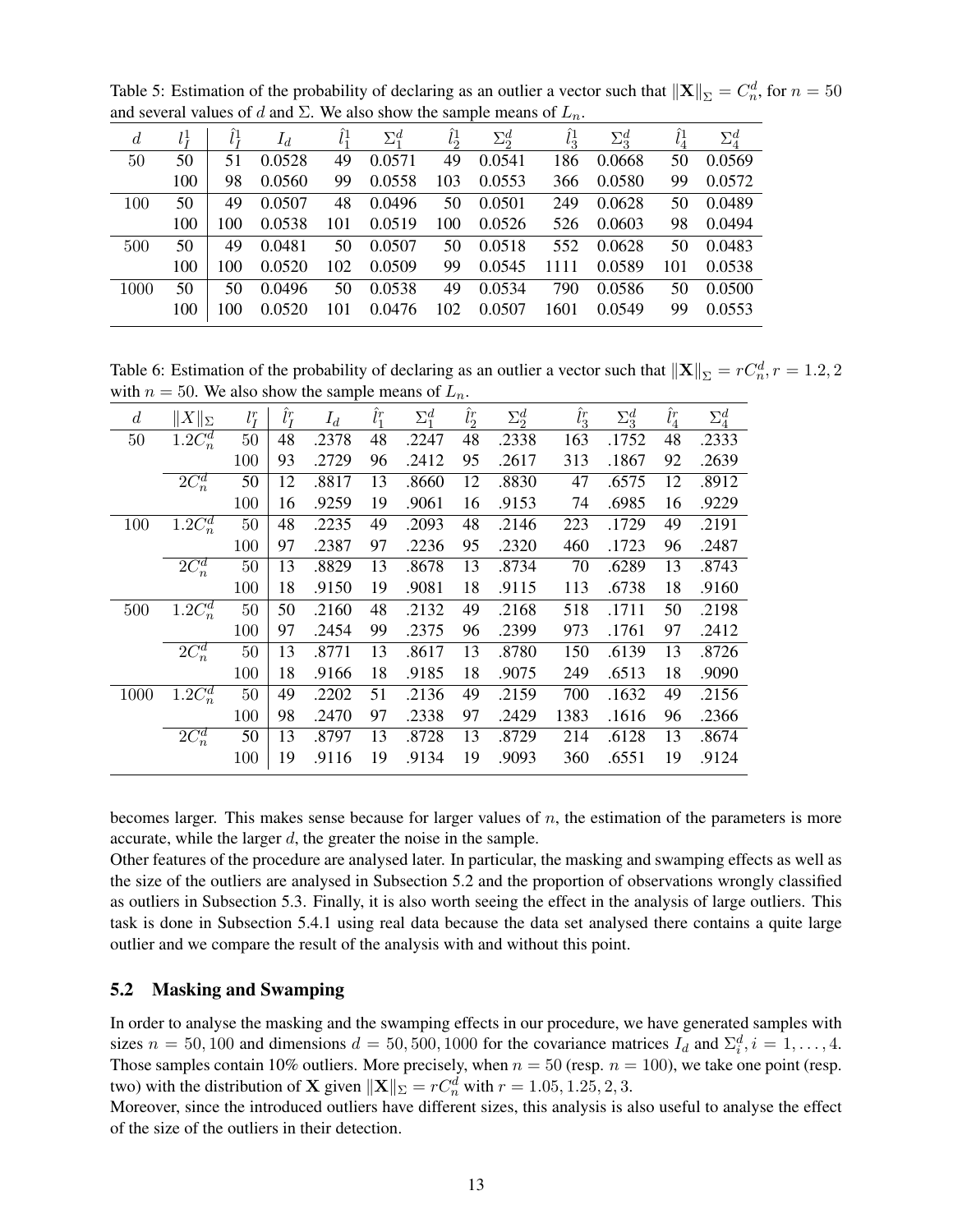The results of those simulations appear in Table [18](#page-41-0) in Subsection [7.4.3](#page-37-1) in the Appendix. More exactly, this table shows the proportion of regular observations which are incorrectly identified as outliers (swamping effect) in column  $\langle C_n^d \rangle$  and, also, the proportion of genuine outliers which are declared as outliers (masking effect) in the rest of the columns. We see that the swamping effect increases with the dimension and depends on the covariance matrix ( $\Sigma_3^d$  is the worst case), but it is always small (bellow 0.03 excepting when  $\Sigma = \Sigma_3^d$ in which the value 0.05 happens once). This phenomenom decreases with  $n$ . Obviously, the proportion of real outliers declared as outliers increases with their Mahalanobis norm and also, there is a slight increase when  $d$  or  $n$  increase.

More precisely, when we have points with Mahalanobis norm close to the limit value  $C_n^d$ , for instance 1.05 $C_n^d$ , we have proportions of detected outliers from 0.061 to 0.1030 (depending on  $\Sigma$ , the dimension and the sample size), while when we move away from that, for instance to  $3C_n^d$ , these proportions increase to values from 0.7840 to 0.9775. In addition, we see that  $\Sigma_3^d$  gives the slowest increase.

### <span id="page-13-0"></span>5.3 Comparison with other procedures

Here we compare our method (denoted RP) with other ones proposed for high-dimensional data, such as the principal component outlier detection (PCOut), Filzmoser et al. [\[22\]](#page-19-1), and the minimum diagonal product (MDP), Ro et al. [\[34\]](#page-20-0).

Main interest in this subsection is twofold: first to check how d and  $\Sigma$  affect those methods, second to see the capability of the procedures to detect multiple outliers once the parameters have been fixed to have a similar behaviour under the null.

To this, we use two settings: in the first one we handle clean samples and compute how many points are declared as outliers. In the second one the samples contain 10% outliers and analyse the proportion of them which are detected by the procedures.

In both settings, we have employed  $n = 50, 100, d = 50, 500, 1000$  and seven covariance matrices: first one is the identity, the second one is  $S_2 = (e^{-|i-j|/d})$ . Then, we generate a matrix A whose elements are iid  $N(0, 1)$  and take  $S_3 = A'A$ . Remaining matrices are the  $\Sigma_i^d$ 's defined in Subsection [3.4.2.](#page-8-1) The results obtained with the  $\Sigma_i^d$ 's are in Subsection [7.4.4](#page-37-2) in the Appendix. We report here those corresponding to  $I_d$ ,  $S_2$ and  $S_3$ , covering a situation with independent marginals, another one with relatively high correlations and a third one with randomly chosen correlations.

In the three settings that we handle here, we have generated data for  $\Sigma = I_d$  and we have multiplied them by the appropriate matrix to obtain the desired covariance; thus, somehow, we handle the same data with the three covariance matrices. We have done 500 simulations. Matrix A varies from simulation to simulation.

PCOut and MDP are implemented in the functions pcout and rmdp in the R packages mvoutlier and Rfast, respectively. We have kept the default parameters of those functions excepting that when we use rmdp, we fix itertime =  $d^{1.5}$  in order to keep the suggestion of the help that this parameter should be similar to  $d$  for sample sizes equal to 50, from where we have concluded that for higher sample sizes, the number of iterations should be greater than the sample size. Regrettably, this makes MDP quite slow and we do not report their results when  $d = 1000$  because it took 364.18 seconds to compute five values when  $n = 50$  in the first setting.

The default options of the functions pcvout and rmdp lead to a claim of around 10% of outliers in the clean samples. Thus, for each pair  $n, d$ , we have fixed the parameters  $a, b$  for RP in order to declare around this percentage of outliers. This is achieved taking a, b such that  $E(L_n \mid ||\mathbf{X}|| = q_d^n) = 50$  and  $P(X$  declared outlier  $||X|| = q_d^n$  = 0.1, where  $q_d^n$  is the 0.75-quantile of the square roots of a random sample with size *n* taken from a  $\chi_d^2$ . Those parameters have been used in both settings.

The results obtained when using the covariance matrices  $\Sigma_i^d$  are similar to those obtained when  $\Sigma = S_3$ . Those cases are handled as described before, excepting for the fact that we have used a randomly chosen basis in order to prevent the matrices  $\Sigma_i^d$  being diagonal. We did not this before because RP is invariant against those rotations. However, on the one hand, it seems that MDP may depend on when  $\Sigma$  is diagonal or not; and, on the other hand, the first step in PCOut is to standardise the data, thus making all cases in which  $\Sigma$  is diagonal equivalent to  $\Sigma = I_d$ .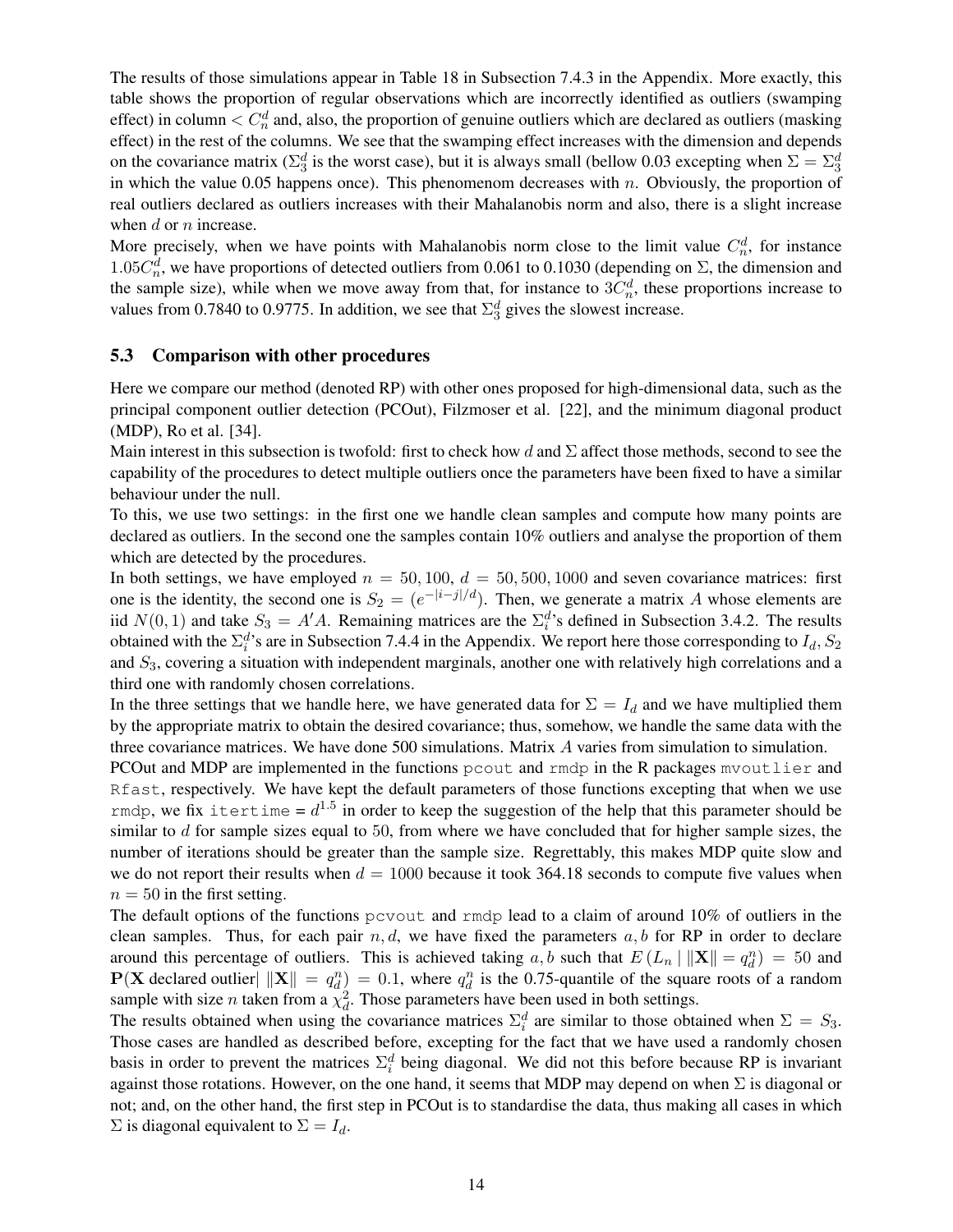|       |      |       | <b>MDP</b> |                                                         |       | PCOut |                                                 |       | <b>RP</b> |       |
|-------|------|-------|------------|---------------------------------------------------------|-------|-------|-------------------------------------------------|-------|-----------|-------|
| $\,n$ | d    | $I_d$ | $S_2$      | $S_3$                                                   | $I_d$ | $S_2$ | $S_3$                                           | $I_d$ | $S_2$     | $S_3$ |
| 50    | 50   |       |            | $.1360$ $.1190$ $.1158$ $.1025$ $.1377$ $.1110$ $.1108$ |       |       |                                                 |       | .0909     | .1085 |
|       | 500  | .1404 | .0320      | .0585 .0950 .1308 .1003 .1149 .1003 .1101               |       |       |                                                 |       |           |       |
|       | 1000 |       |            | _ _ _ _                                                 |       |       | $.1028$ $.1317$ $.1018$ $.1132$ $.1000$ $.1141$ |       |           |       |
| 100   | 50   | .0735 |            | .0896 .0739 .1022 .1219 .1086 .1044 .0790 .0896         |       |       |                                                 |       |           |       |
|       | 500  | .0827 | .0187      | .0498 0829 .1235 .0813 .1104 .0810 .1104                |       |       |                                                 |       |           |       |
|       | 1000 |       |            | $    .0787$ .1232 .0808 .1108 .0830                     |       |       |                                                 |       |           | .1098 |

<span id="page-14-1"></span>Table 7: Proportion of outliers found in a clean data set for several covariance matrices.

## 5.3.1 Handling a clean sample

Here we generate a sample from a  $N_d(\mathbf{0}, \Sigma)$  without outliers and compute the proportion of the points in the sample the procedures declare as outliers. Since there are no outliers in the sample, no observation should be declared as outlier. However, the proportion of outliers is not interesting here (because you can get the right proportion tuning appropriately the parameters). Here, we are only interested in detecting the stability of the procedures; more precisely in seeing if the dimension or the covariance matrix affect to the capacity of the procedures to detect outliers.

The conclusion of those simulations (see Tables [7](#page-14-1) and [19](#page-41-1) in Subsection [7.4.4](#page-37-2) in the Appendix) seems to be that the behaviour of MDP is very different depending on when  $\Sigma$  is diagonal or not and, when  $\Sigma \neq I_d$ , the dimension also affects its behaviour. The increment of the sample size decreases the number of wrongly detected outliers.

PCOut and RP are quite stable when the dimension varies, in spite of PCOut tends to declare more outliers when  $n = 50$ . This effect is more noticeable in the results in Table [19.](#page-41-1) Additionally, PCOut seems to declare less outliers when the dependence is not too strong while the oposite happens with RP. Overall, results from RP are more stable than those from MDP or PCOut.

## 5.3.2 Handling a sample with 10% outliers

Here we generate a clean sample with size .9n from a  $N_d(\mathbf{0}, \Sigma)$  and we add  $n_{out} = .1n$  outliers with distribution  $N_d(\mathbf{0}, \Sigma)$  given that  $\|\mathbf{X}\|_{\Sigma} = p_i$ ,  $i = 1, \ldots, n_{out}$ ; where we take  $q_i$ ,  $i = 1, \ldots, n_{out}$ , an equispaced sequence from .95 to .99 and, then, the  $p_i$ 's are the square roots of the  $q_i$ 's-quantiles of the  $\chi_d^2$  distribution.

Tables [8](#page-15-1) and [20](#page-42-0) (last one in Subsection [7.4.4](#page-37-2) in the Appendix) show the proportion of outliers which were correctly identified along 500 repetitions; thus, the higher the proportions, the better. MDP does a good work when  $\Sigma = I_d$ , with better results than PCOut, but its behaviour seems to deteriorate in the other two situations in Table [8,](#page-15-1) mostly when  $d$  increases. In the situations handled in Table [20](#page-42-0) this method gives the best results when  $\Sigma = \Sigma_3^d$ . It is not too bad when  $d = 50$  with the remaining matrices, but its behaviour deteriorates noticeably when d increases.

Broadly speaking, we can say that PCOut is the winner when  $\Sigma = S_2$  while RP is the choice in the remaining cases with  $\Sigma \neq \Sigma_3^d$ . Those results suggest that, on highly dependent situations, the user could benefit from using PCOut; while he should use RP in no so dependent ones.

## <span id="page-14-0"></span>5.4 The procedure in practice: Two real data examples

The practical relevance of the proposed test is illustrated on two well-known real data sets. They have been studied by Hubert et al. [\[25\]](#page-19-14). Those data are functional; however, all observations in both two sets have been measured on the same values of the independent variable, and they can be also considered as d-dimensional. We compute a and b as in Section [3.4.1](#page-8-0) with  $\mathbf{P}\left(\right)$  $\left| \tilde{Y}^{L_n} \right| > b \|\mathbf{X}\|_{\Sigma} = C_n^d \Big) = 0.05, l_I^1 = 100 \text{ and } N = 10^6.$ Consequently, a point x such that  $\|\mathbf{x}\|_{\Sigma} = C_n^d$  should be identified as outlier 5% of times.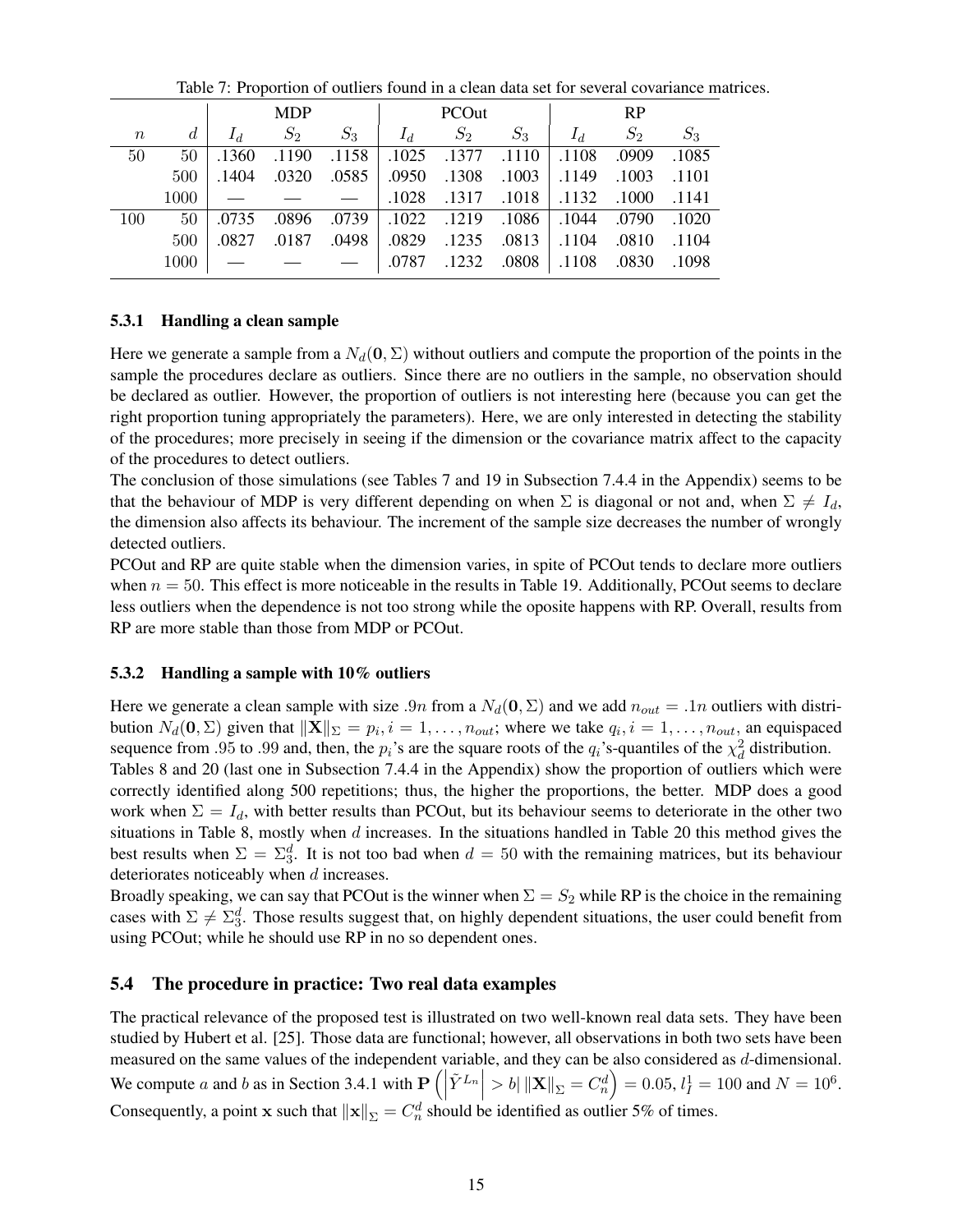Table 8: Samples contain 10% of real outliers. Columns show the proportion of them correctly identified.

<span id="page-15-1"></span>

|       |              |       | <b>MDP</b>                                                                                          |       |                                                 | <b>PCOut</b>                                    |       |       | <b>RP</b>   |       |
|-------|--------------|-------|-----------------------------------------------------------------------------------------------------|-------|-------------------------------------------------|-------------------------------------------------|-------|-------|-------------|-------|
| $\,n$ | d            |       | $S_2$                                                                                               | $S_3$ | $I_d$                                           | $S_2$                                           | $S_3$ | $I_d$ | $S_2$       | $S_3$ |
| 50    | $50^{\circ}$ | .1959 |                                                                                                     |       | $.1216$ $.1357$ $.1564$ $.2912$ $.1684$         |                                                 |       |       | .2856 .2032 | .2844 |
|       | 500          |       | .1420 .1568 .1056 .1842 .1756 .1756 .1756 .1842 .0340 .0688.                                        |       |                                                 |                                                 |       |       |             |       |
|       | 1000         |       | $    .1060$ .1552 .1112 .1576 .1092 .1424                                                           |       |                                                 |                                                 |       |       |             |       |
| 100   | 50           | .1301 |                                                                                                     |       | .0902 .0905 .2112 .3120 .2282 .3076 .1816 .2864 |                                                 |       |       |             |       |
|       | 500          | .1424 |                                                                                                     |       | .0185 .0610 .0856 .1808 .0928 .1790 .1138 .0185 |                                                 |       |       |             |       |
|       | 1000         |       | $\begin{array}{ccccccc} \text{---} & \text{---} & \text{---} & \text{---} & \text{---} \end{array}$ |       |                                                 | $.0812$ $.1598$ $.0852$ $.1478$ $.1064$ $.1526$ |       |       |             |       |

We have applied the method  $T = 100$  times to every point in the sample at hand and we have declared as outliers those points who were identified as outliers 5% of times or more, following the procedure described in Subsection [4.4.](#page-11-1)

In the analysis we show the outliers identified by the procedures introduced in this paper (denoted RP), in Hubert et al. [\[25\]](#page-19-14) (denoted Hub), in Filzmoser et al. [\[22\]](#page-19-1), (denoted PCOut), and Ro et al. [\[34\]](#page-20-0) (denoted MDP). PCOut and MDP are handled with their default parameters, excepting that we take itertime =  $d$ in MDP according to the suggestion that this value should be similar to the dimension when  $n = 50$ .

### <span id="page-15-0"></span>5.4.1 Wine Data

This dataset contains the proton nuclear magnetic resonance spectra of 40 different wine samples, Larsen et al. [\[28\]](#page-19-15). As in Hubert et al. [\[25\]](#page-19-14), we select the region between wavelengths 5.37 and 5.62, on which each sample has  $d = 397$  measurements.



<span id="page-15-2"></span>Figure 1: The left panel shows the outliers which are also detected in [\[25\]](#page-19-14). The right panel shows the outliers detected with the proposed method but not in [\[25\]](#page-19-14).

Table [9](#page-16-0) shows the data identified as outliers by the considered procedures. Those curves are represented in Figure [1](#page-15-2) with coloured lines. We see that the curve 37 has large peaks around wavelength 5.4 and may be considered an isolated outlier. To see if this curve has a big effect in the analysis (I.e. to give an idea of the robustness of the method), we have carried out the same procedure eliminating it. The results of RP, Hub and MDP are similar to those in Table [9](#page-16-0) (see Table [10\)](#page-16-1), however they are not so for PCOut method. Therefore, in this case, we can conclude that including extreme outliers, as the curve 37, does not affect too much the result of our procedure.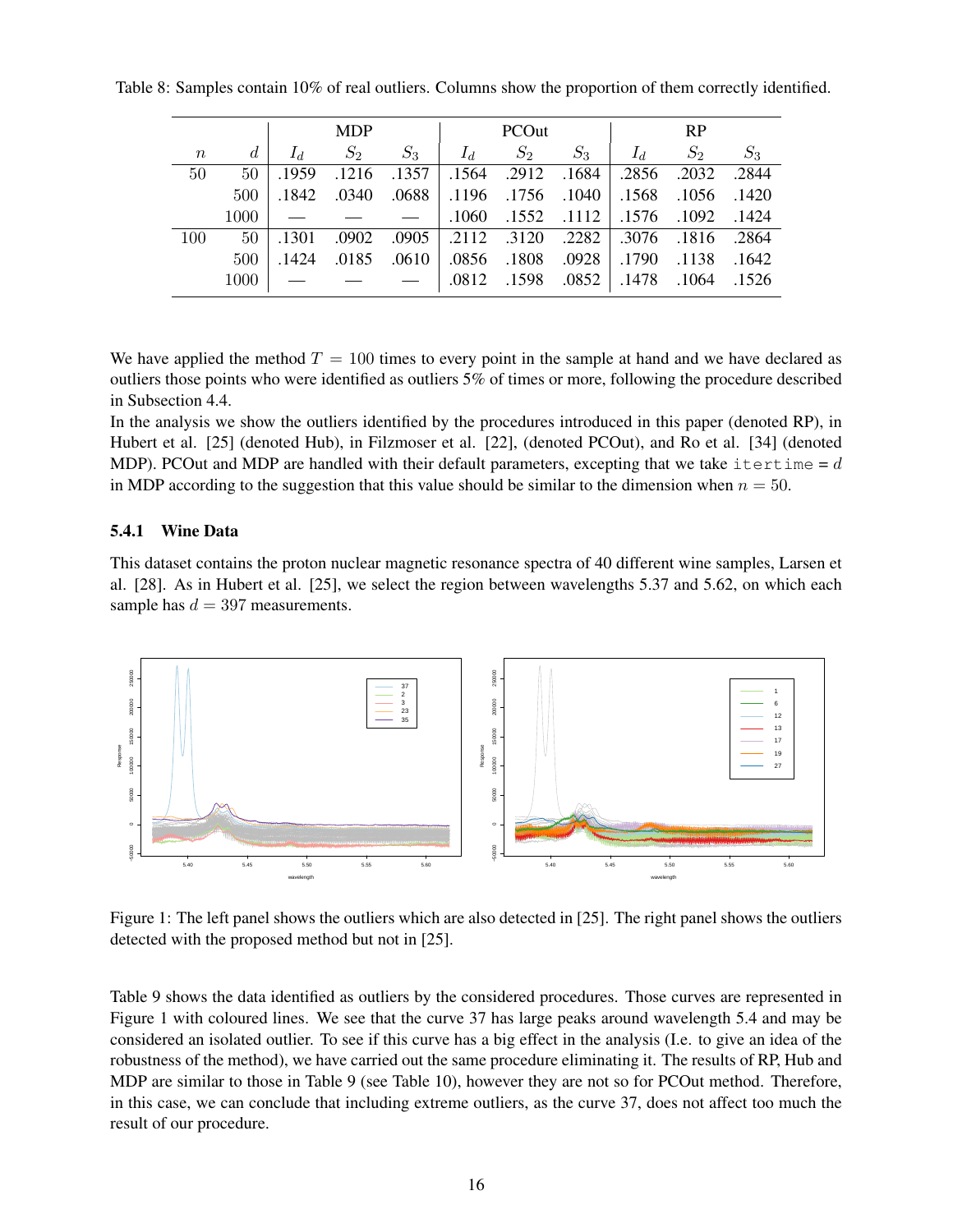<span id="page-16-0"></span>Table 9: Wines identified as outliers. Each number in row RP (resp. PCOut) is the proportion of times this wine was declared outlier by RP (resp. the weight of this wine. Low weights identify potential outliers).

|                                                         |                                                                  | 1 2 3 6 12 13 17 18 19 23 27 35 37 |  |  |  |  |             |  |
|---------------------------------------------------------|------------------------------------------------------------------|------------------------------------|--|--|--|--|-------------|--|
|                                                         | RP   0.89 0.16 0.24 0.05 0.67 0.32 0.63 0.64 0.61 0.06 0.19 1.00 |                                    |  |  |  |  |             |  |
|                                                         | $Hub$ $X$ $X$                                                    |                                    |  |  |  |  | $X$ $X$ $X$ |  |
| PCOut 0.04 0.06 0.16 0.20 0.04 0.08 0.16 0.04 0.14 0.04 |                                                                  |                                    |  |  |  |  |             |  |
| <b>MDP</b>                                              |                                                                  |                                    |  |  |  |  |             |  |

<span id="page-16-1"></span>Table 10: Wines identified as outliers deleting the wine 37. The description of Table [9](#page-16-0) applies.

|                |                                      |       |  |  |                                |  | 1 2 3 6 9 12 13 14 17 18 19 20 23 27 29 35 |   |  |      |
|----------------|--------------------------------------|-------|--|--|--------------------------------|--|--------------------------------------------|---|--|------|
|                | $RP$   0.92 0.19 0.30 0.08 0.57 0.21 |       |  |  |                                |  | $0.47$ $0.59$ $0.57$ $0.08$                |   |  | 0.26 |
| $H$ ub $\perp$ |                                      | $X$ X |  |  |                                |  |                                            | X |  |      |
| PCOut   0.04   |                                      |       |  |  | $0.20\;0.52\;0.04\;0.08\;0.66$ |  | 0.16 0.04 0.35 0.14 0.78 0.27              |   |  |      |
| <b>MDP</b>     |                                      |       |  |  |                                |  |                                            |   |  |      |

The curves 1, 12, 17 and 19 oscillate too much, as shown in Figure [2,](#page-17-0) where the boxplot of the indicators of the oscillation  $\sum_{j=1}^d (X_{j+1}^i - X_j^i)^2$  computed for each point  $\mathbf{X}^i$ ,  $i = 1, ..., 40$  appear. Unlike Hub, RP and PCOut declare them as outliers (except for 17 which is not declared by PCOut): RP with probability greater than 0.6 and PCOut with weights 0.04 (weights close to zero indicate potential outliers).

RP, PCOut and Hub also declare the curves 2, 3 and 23 as outliers. Curve 35 is only identified by RP and Hub. Figure [1](#page-15-2) shows that those curves are in the external part of the bulk of the data: 2 and 3 in the bottom and 23 and 35 in the top part. RP and PCOut additionally detect 13 as outlier; this curve is in the bottom part of the data just above of 2 and 3 (see Figure [1\)](#page-15-2). RP detects the curves 6 and 27 (in coloured lines in Figure [1\)](#page-15-2), PCOut only the curve 6, and Hub none of them. We see that curve 6 starts to increase before the other curves; while 27 has a similar shape of the curve 3 (which is declared as an outlier by Hub) but in the top part of the data. However, the number of times these curves have been detected by RP (well below the .95-quantile of a binomial with parameters 100 and .05, which is 9) make them doubtful as outliers from the RP point of view. PCOut gives the maximum weight, 0.2, to 6, i.e. among all the outliers that PCOut detects, this curve is the least anomalous.

The difference between the detected curves by PCOut and RP is that PCOut detects the curve 18 (with the same weight that curve [3](#page-17-1)), and RP detects the curves 17, 27 and 35. Figure 3 shows these curves. It seems the curve 18 has some fluctuation however this curve does not appear as outlier in the boxplot in Figure [2.](#page-17-0) In conclusion, it seems that PCOut and RP detect better the shape outliers than Hub. RP also detects curves that have little peculiarities or those which are in the border of the bulk of the data albeit with lower probability.

#### 5.4.2 Octane data

This data set consists of 39 near infrared spectra of gasoline samples over  $d = 226$  wavelengths ranging from 1102 nm to 1552 nm with measurements every two nm. It is known that samples 25, 26 and 36-39 have a very different spectrum because they contain added ethanol, Esbensen et al. [\[19\]](#page-19-16), Rousseeuw et al. [\[35\]](#page-20-6) and Hubert et al. [\[25\]](#page-19-14). Table [11](#page-17-2) shows the data identified as outliers by the considered procedures. All those curves are plotted with coloured lines in Figure [4.](#page-18-8) Curiously, Hub and MDP (resp. PCOut and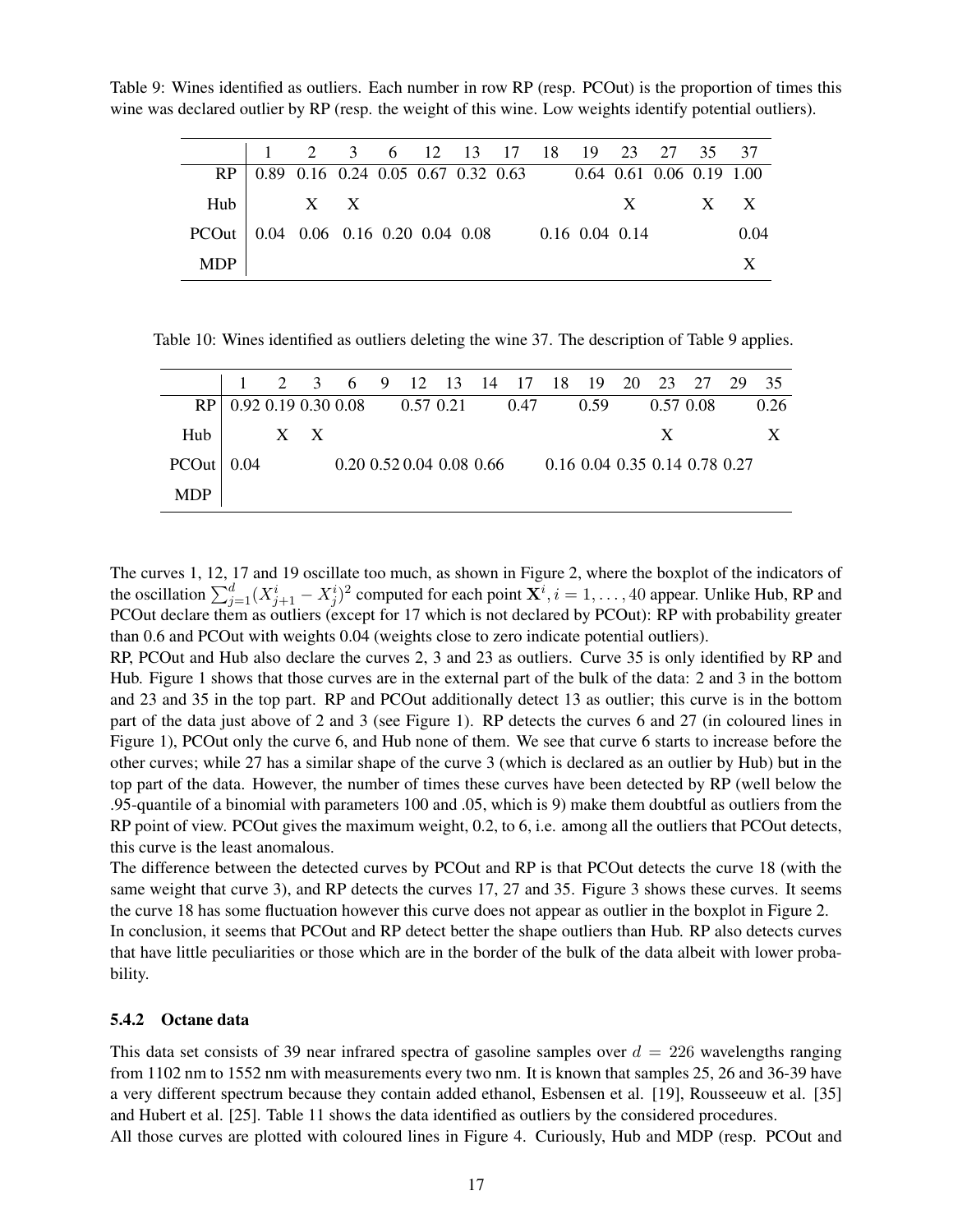

<span id="page-17-0"></span>Figure 2: Boxplot of the squared of the differences among the components of each point in the wine data.



<span id="page-17-1"></span>Figure 3: The left panel shows the outlier which was detect by PCOut but not with our method. The right panel shows the outliers detected with our method but not with PCOut.

<span id="page-17-2"></span>Table 11: Outliers in the gasolines. Each number in row RP (resp. PCOut) is the proportion of times this wine was declared outlier by RP (resp. the weight of this wine. Low weights identify potential outliers).

|       |  |  |  | RP 0.11 0.06 0.99 1.00 0.28 1.00 1.00 1.00 0.99         |  |
|-------|--|--|--|---------------------------------------------------------|--|
| Hub   |  |  |  | $X$ X X X X X                                           |  |
| PCOut |  |  |  | $0.10$ $0.04$ $0.04$ $0.08$ $0.04$ $0.04$ $0.04$ $0.04$ |  |
| MDP   |  |  |  | $X$ X X X X X                                           |  |

RP) detect the same curves as outliers. Clearly the curves 25, 26, 36, 37, 38 and 39, represented in the left panel, are persistently outlying from wavelength 1390 onward and all procedures detect them. The curves 23 and 34, represented in the right panel, are declared outliers by PCOut and RP but not by Hub and MDP. Additionally, RP detects the curve 6. We see that these three curves are in the border of the bulk of the data and they are slightly separated from the rest on wavelengths around 1150, 1195 and 1390. Anyhow, curve 23 is only declared as outlier 6% of times what makes it doubtful from the point of view of RP. This is the curve with the highest weight, 0.1, when we apply PCOut.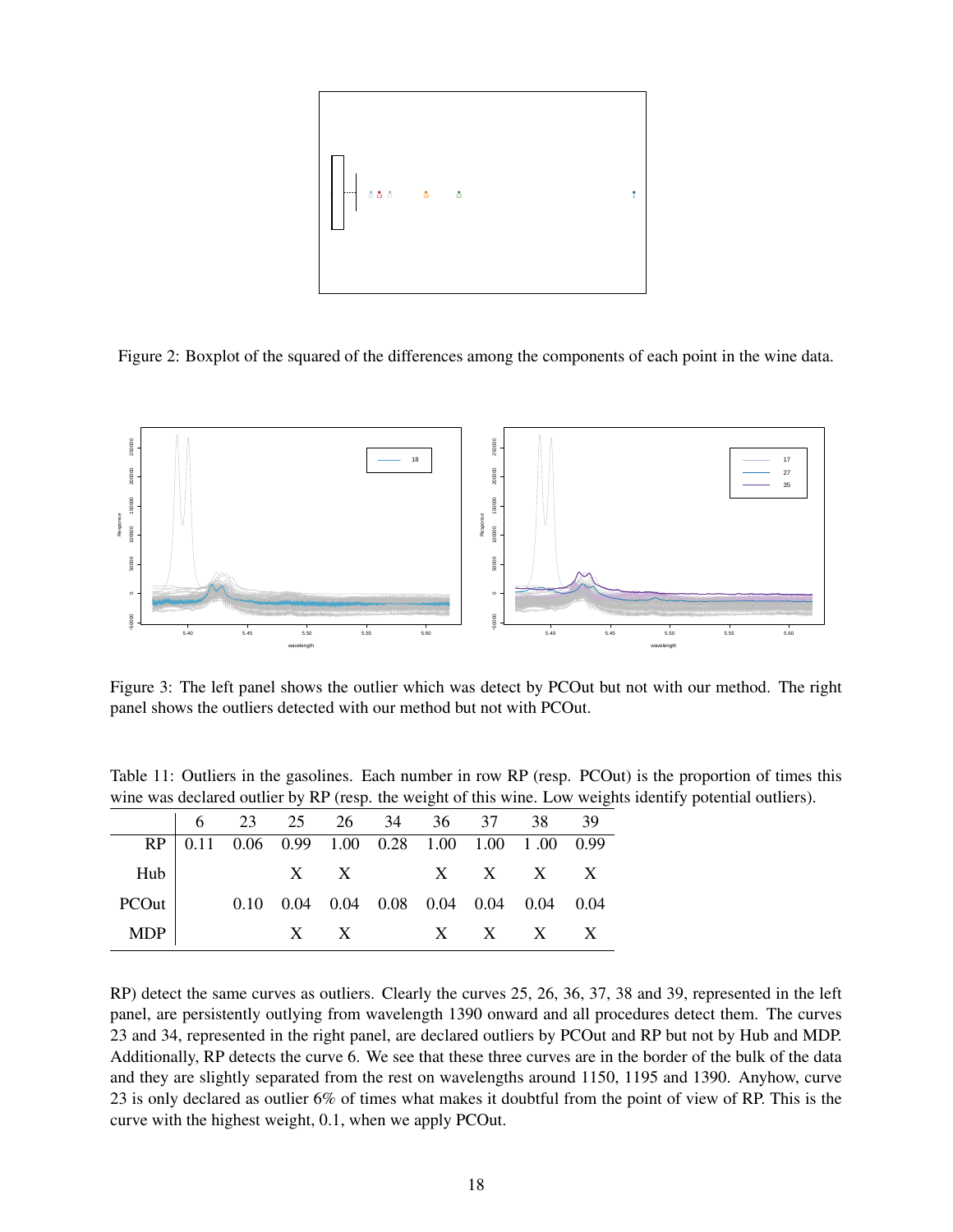

<span id="page-18-8"></span>Figure 4: Outliers detected in octane data with the proposed method: the left panel shows the outliers which are also detected in [\[25\]](#page-19-14) and the right panel shows the outliers detected with our method but not with the method proposed in [\[25\]](#page-19-14).

Similarly to the wine dataset, it seems that PCOut and RP detect the outliers which are far away from the bulk of the data (curves 25, 26 and 36 to 39) and those which always are in the border of the data (23 and 34, and additionally RP detects 6).

# References

- <span id="page-18-0"></span>[1] Aggarwal, C.C.: Outlier Analysis. Springer (2017)
- <span id="page-18-10"></span>[2] Anderson, T.W.: The integral of a symmetric unimodal function over a symmetric convex set and some probability inequalities. Proc. Amer. Math. Soc. 6(2), 170–176 (1955)
- <span id="page-18-1"></span>[3] Barnett, V., Lewis, T.: Outliers in Statistical Data. Wiley Series in Probability and Statistics. Wiley (1994)
- <span id="page-18-3"></span>[4] Becker, C., Gather, U.: The masking breakdown point of multivariate outlier identification rules. J. Amer. Statist. Assoc. 94(447), 947–955 (1999)
- <span id="page-18-2"></span>[5] Cardot, H., Mas, A., Sarda, P.: Clt in functional linear regression models. Probab. Theory and Related Fields 138(3-4), 325–361 (2007)
- <span id="page-18-5"></span>[6] Cerioli, A.: Multivariate outlier detection with high-breakdown estimators. J. Amer. Statist. Assoc. 105(489), 147–156 (2010)
- <span id="page-18-4"></span>[7] Cerioli, A., Riani, M., Atkinson, A.C.: Controlling the size of multivariate outlier tests with the mcd estimator of scatter. Stat. Comput. 19(3), 341–353 (2009)
- <span id="page-18-9"></span>[8] Chang, S., Cosman, P.C., Milstein, L.B.: Chernoff-type bounds for the gaussian error function. IEEE Trans. Commun. 59(11), 2939–2944 (2011)
- <span id="page-18-11"></span>[9] Csorgo, M.: Quantile processes with statistical applications, vol. 42. Siam (1983)
- <span id="page-18-7"></span>[10] Cuesta-Albertos, J., del Barrio, E., Fraiman, R., Matrán, C.: The random projection method in goodness of fit for functional data. Comput. Statist. Data Anal. 51(10), 4814 – 4831 (2007)
- <span id="page-18-6"></span>[11] Cuesta-Albertos, J., Fraiman, R., Ransford, T.: Random projections and goodness-of-fit tests in infinitedimensional spaces. Bull. Braz. Math. Soc. 37(4), 477–501 (2006)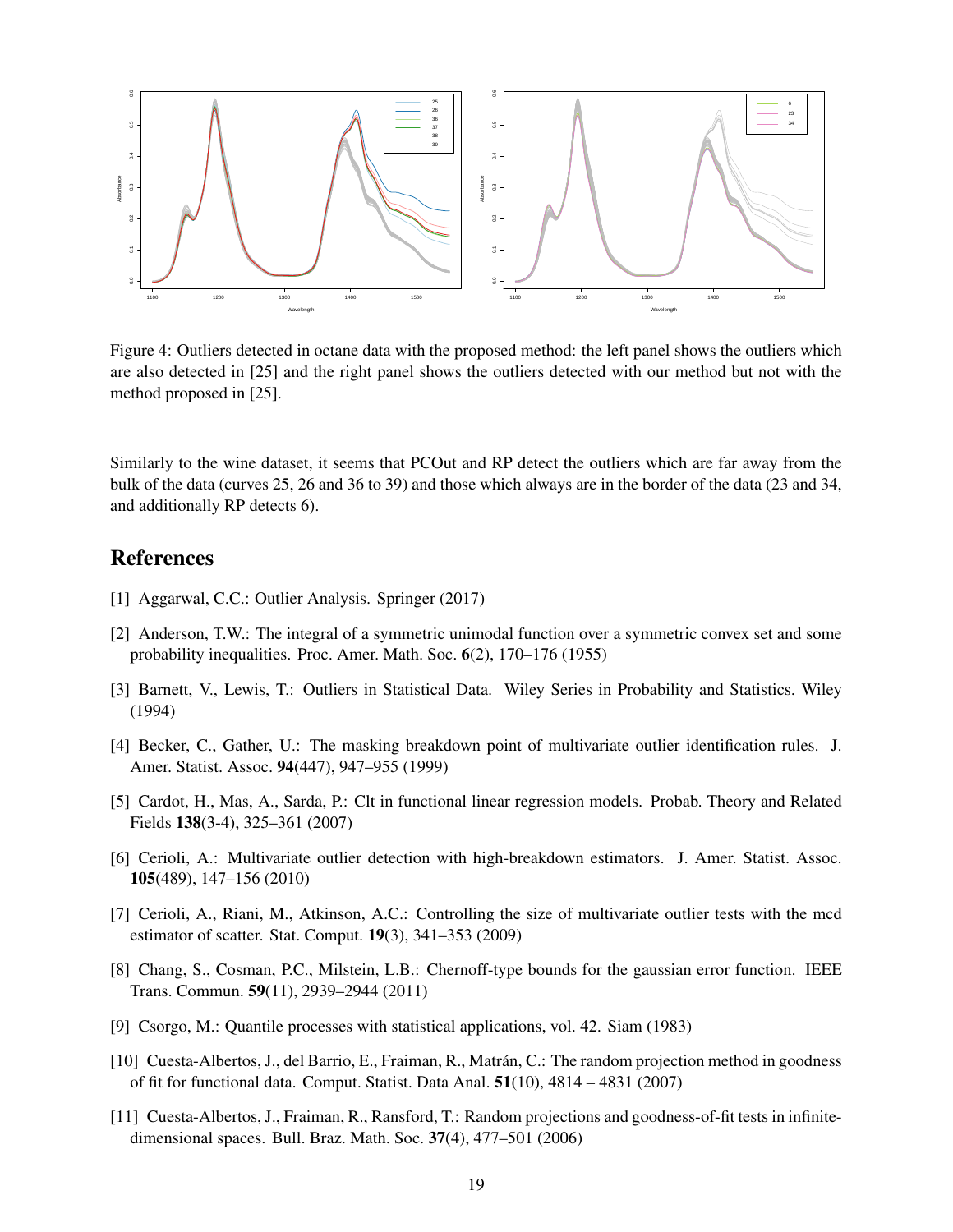- <span id="page-19-12"></span>[12] Cuesta-Albertos, J., Nieto-Reyes, A.: The random Tukey depth. Comput. Statist. Data Anal. 52(11), 4979 – 4988 (2008)
- <span id="page-19-10"></span>[13] Cuesta-Albertos, J.A., Febrero-Bande, M.: A simple multiway anova for functional data. TEST 19(3), 537–557 (2010)
- <span id="page-19-8"></span>[14] Cuesta-Albertos, J.A., Fraiman, R., Ransford, T.: A sharp form of the Cramér–Wold theorem. J. Theor. Probab. 20(2), 201–209 (2007)
- <span id="page-19-9"></span>[15] Cuesta-Albertos, J.A., Gamboa, F., Nieto-Reyes, A.: A random-projection based procedure to test if a stationary process is gaussian. Comput. Statist. Data Anal. 75, 124–141 (2014)
- <span id="page-19-11"></span>[16] Cuesta-Albertos, J.A., García-Portugués, E., Febrero-Bande, M., González-Manteiga, W.: Goodnessof-fit tests for the functional linear model based on randomly projected empirical processes. Ann. Stat. 47(1), 439–467 (2019)
- <span id="page-19-6"></span>[17] Davies, L., Gather, U.: The identification of multiple outliers. J. Amer. Statist. Assoc. 88(423), 782–792 (1993)
- <span id="page-19-3"></span>[18] Donoho, D.L.: Breakdown properties of multivariate location estimators. Ph.D. qualifying paper (1982)
- <span id="page-19-16"></span>[19] Esbensen, K., Guyot, D., Westad, F., Houmoller, L.: Multivariate Data Analysis in Practice : an Introduction to Multivariate Data Analysis and Experimental Design. CAMO (2002)
- <span id="page-19-18"></span>[20] Fang, K., Zhang, Y.: Generalized Multivariate Analysis. Berlin ; New York : Springer-Verlag (1990)
- <span id="page-19-0"></span>[21] Febrero, M., Galeano, P., González-Manteiga, W.: A functional analysis of  $NO<sub>x</sub>$  levels: location and scale estimation and outlier detection. Comput. Statist. 22(3), 411–427 (2007)
- <span id="page-19-1"></span>[22] Filzmoser, P., Maronna, R., Werner, M.: Outlier identification in high dimensions. Comput. Statist. Data Anal. 52(3), 1694–1711 (2008)
- <span id="page-19-5"></span>[23] Healy, M.J.R.: Multivariate normal plotting. J. R. Stat. Soc. Ser. C. Appl. Stat. 17(2), 157–161 (1968)
- <span id="page-19-19"></span>[24] Hu, T., Móricz, F., Taylor, R.: Strong laws of large numbers for arrays of rowise independent random variables. Acta Math. Hung. 54, 153–162 (1989)
- <span id="page-19-14"></span>[25] Hubert, M., Rousseeuw, P.J., Segaert, P.: Multivariate functional outlier detection. Stat. Methods Appl. 24(2), 177–202 (2015)
- <span id="page-19-7"></span>[26] Johnson, W., Lindenstrauss, J.: Extensions of Lipschitz maps into a Hilbert space. Contemporary Mathematics 26, 189–206 (1984)
- <span id="page-19-2"></span>[27] Johnstone, I.M., Lu, A.Y.: On consistency and sparsity for principal components analysis in high dimensions. . Amer. Statist. Assoc. 104(486), 682–693 (2009)
- <span id="page-19-15"></span>[28] Larsen, F.H., van den Berg, F., Engelsen, S.B.: An exploratory chemometric study of <sup>1</sup>H NMR spectra of table wines. J. Chemom. 20(5), 198–208 (2006)
- <span id="page-19-17"></span>[29] Laurent, B., Massart, P.: Adaptive estimation of a quadratic functional by model selection. Ann. Math. Statist. 28(5), 1302–1338 (2000)
- <span id="page-19-13"></span>[30] Maronna, R.A., Martin, R.D., Yohai, V.J., Salibián-Barrera, M.: Robust statistics: theory and methods (with R). John Wiley  $&$  Sons (2019)
- <span id="page-19-4"></span>[31] Maronna, R.A., Yohai, V.J.: The behavior of the Stahel-Donoho robust multivariate estimator. J. Amer. Statist. Assoc. 90(429), 330–341 (1995)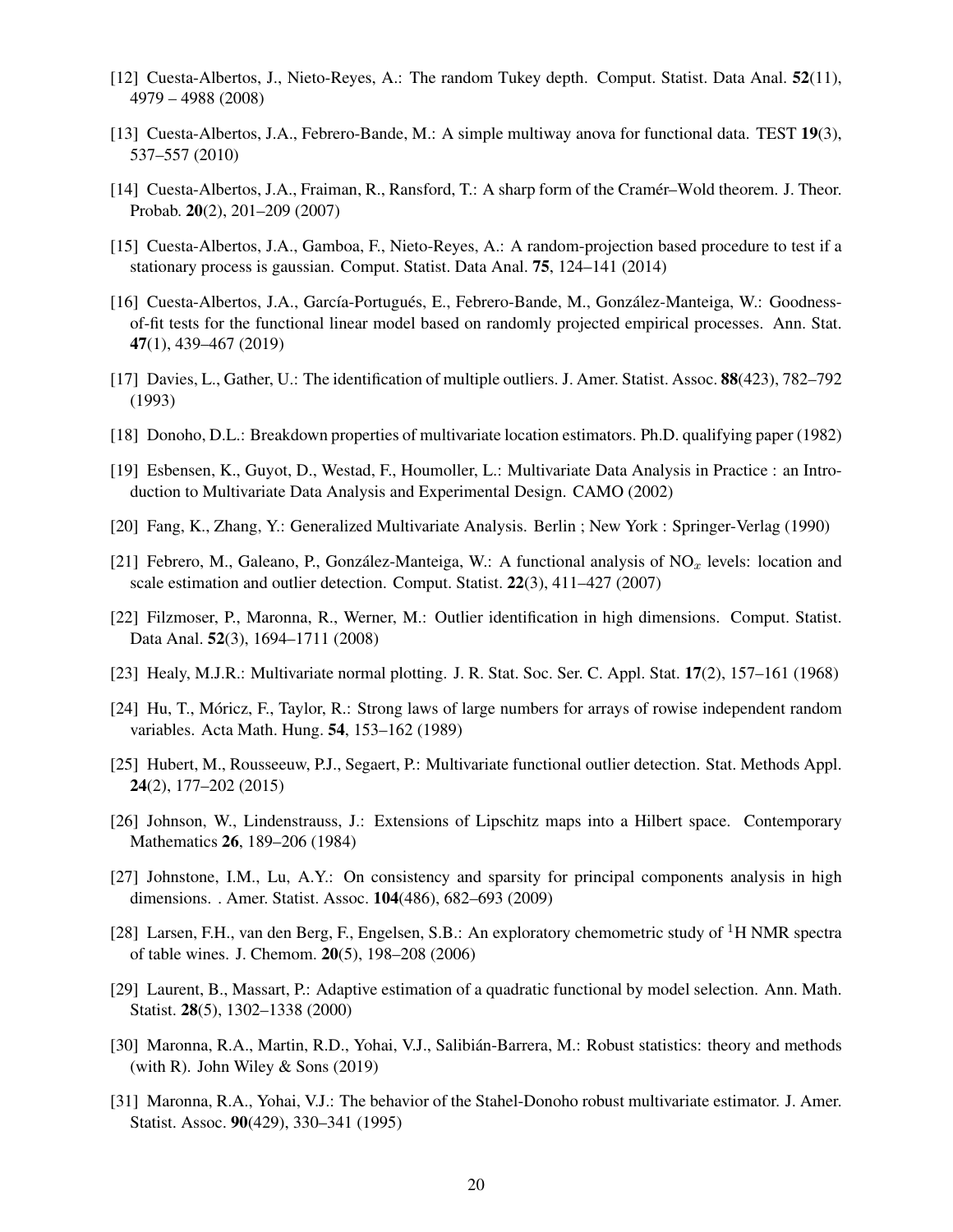- <span id="page-20-4"></span>[32] Pan, J., Fung, W., Fang, K.: Multiple outlier detection in multivariate data using projection pursuit techniques. J. Statist. Plann. Inference  $83(1)$ ,  $153 - 167 (2000)$
- <span id="page-20-2"></span>[33] Peña, D., Prieto, F.J.: Multivariate outlier detection and robust covariance matrix estimation. Technometrics 43(3), 286–310 (2001)
- <span id="page-20-0"></span>[34] Ro, K., Zou, C., Wang, Z., Yin, G.: Outlier detection for high-dimensional data. Biometrika 102(3), 589–599 (2015)
- <span id="page-20-6"></span>[35] Rousseeuw, P.J., Debruyne, M., Engelen, S., Hubert, M.: Robustness and outlier detection in chemometrics. Crit. Rev. Anal. Chem. 36(3–4), 221–242 (2006)
- <span id="page-20-3"></span>[36] Serfling, R., Mazumder, S.: Computationally easy outlier detection via projection pursuit with finitely many directions. J. Nonparametr. Stat. 25(2), 447–461 (2013)
- <span id="page-20-1"></span>[37] Stahel, W.A.: Breakdown of covariance estimators. Fachgruppe fur Statistik (1981)
- <span id="page-20-5"></span>[38] Tartakovsky, A., Nikiforov, I., Basseville, M.: Sequential analysis: Hypothesis testing and changepoint detection. Chapman and Hall/CRC (2014)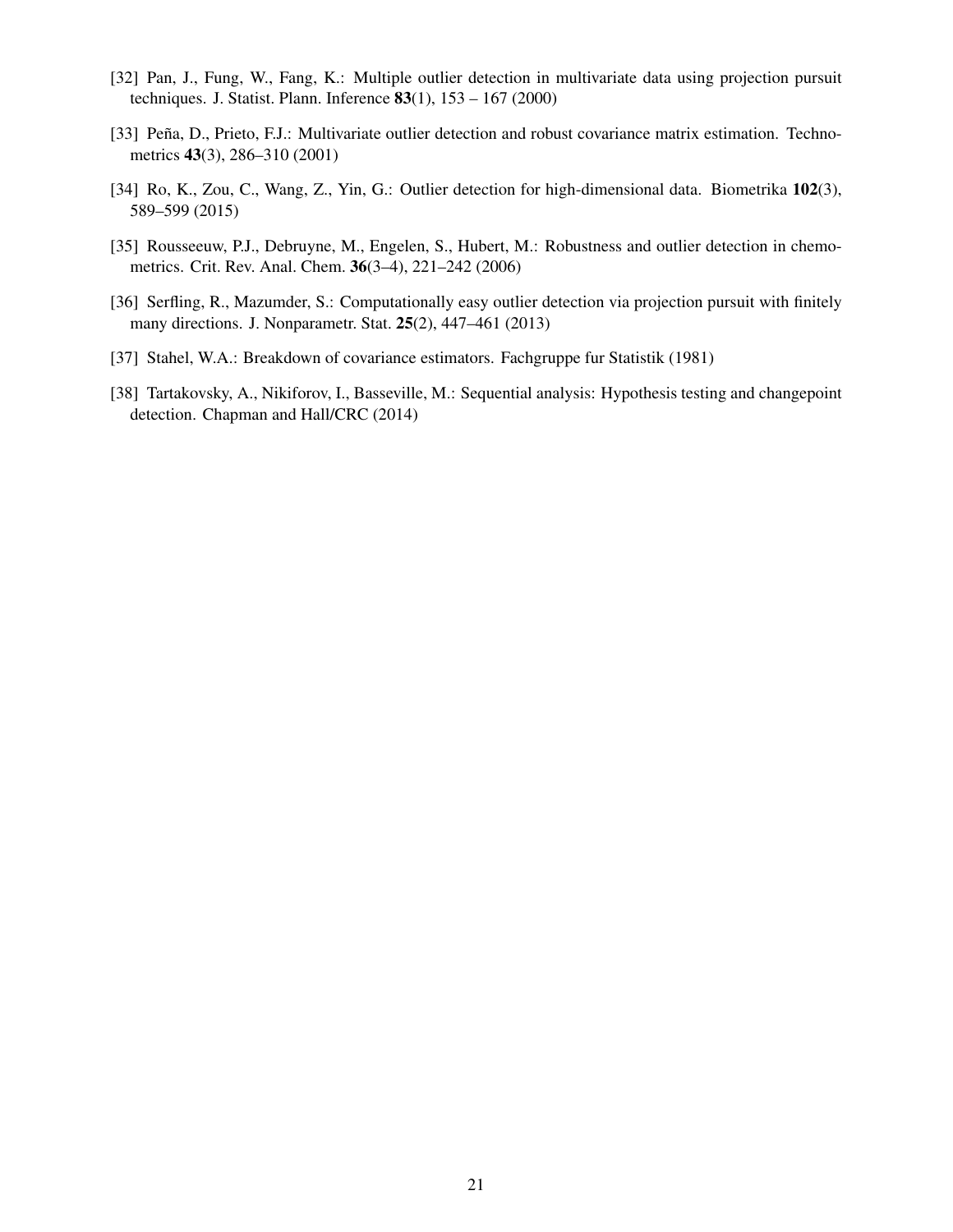## 6 Appendix I. Proofs

#### 6.1 Proofs of Section [2](#page-2-0)

Two lemmas are required to prove Theorem [1.](#page-3-0) Here  $F_d^{-1}$  $d_d^{-1}$  denotes the quantile function of the distribution  $\chi_d^2$ . Lemma [1](#page-21-0) gives an upper bound of  $F_d^{-1}$  $\frac{d}{d}$  and is the first part in Lemma 1 of Laurent and Massart [\[29\]](#page-19-17). Lemma [2](#page-21-1) follows applying twice L'Hôpital's rule.

<span id="page-21-0"></span>Lemma 1. *[Laurent and Massart] Let* d ≥ 1*. Then*

$$
F_d^{-1}(s) \le d + \log\left(\frac{1}{1-s}\right) + 2\sqrt{d\log\left(\frac{1}{1-s}\right)}, \ s \in (0,1).
$$

<span id="page-21-1"></span>**Lemma 2.** Let f and g functions such that  $\lim_{t\to\infty} f(t) = \lim_{t\to\infty} g(t) = 0$  and  $\lim_{t\to\infty}$  $f'(t)$  $\frac{f'(t)}{g'(t)} = c \in \mathbb{R}$ . Then

$$
\lim_{t \to \infty} \frac{\log(f(t))}{\log(g(t))} = 1.
$$

*Proof of Theorem [1.](#page-3-0)* Firstly, we obtain the limit when  $n \to \infty$  and d is fixed. From [\(2\)](#page-2-2) we have that if  $q_{n,d}:=F_d^{-1}$  $d_d^{-1}((1-\delta)^{1/n})$ , then  $q_{n,d} = (C_n^d(\delta))^2$ .

Lower bound: By definition we have  $(1 - \delta)^{1/n} = \mathcal{P}(d/2, q_{n,d}/2)$ , where  $\mathcal{P}(a, x) := \gamma(a, x)/\Gamma(a)$  is the regularized lower gamma function, with  $\gamma(a, x) := \int_0^x y^{a-1} e^{-y} dy$  the incomplete lower gamma function. For  $d=1$ ,

$$
(1 - \delta)^{1/n} = \mathcal{P}\left(\frac{1}{2}, \frac{q_{n,1}}{2}\right) = \int_0^{q_{n,1}/2} t^{-1/2} e^{-t} dt,
$$

Take  $\beta = 2$  and  $\alpha = \sqrt{e/(2\pi)}$  in Theorem 2 in [\[8\]](#page-18-9) to obtain

$$
(1 - \delta)^{1/n} < 1 - \sqrt{e/(2\pi)} \exp\{-q_{n,1}\},
$$

from where, taking into account that the quantiles of a chi-squared increase with the dimension, we have that for any  $d \geq 1$ :

$$
q_{n,d} > -\log(1 - (1 - \delta)^{1/n}) + \log(\sqrt{e/(2\pi)}).
$$

Upper bound: By Lemma [1,](#page-21-0) for any  $n$  and  $d$  we have that

$$
q_{n,d} \leq d - 2 \log \left( 1 - (1 - \delta)^{1/n} \right) + 2 \sqrt{-d \log \left( 1 - (1 - \delta)^{1/n} \right)}.
$$

As the third term of the above inequality has a lower order than the second one when  $n \to \infty$  and d is fixed, we have that both upper and lower bounds have the same order. Take  $f(n) := 1 - (1 - \delta)^{1/n}$  and  $g(n) := n^{-1}$ . Both functions  $f(n)$  and  $g(n)$  trivially go to zero when  $n \to \infty$ . Furthermore

$$
\lim_{n \to \infty} \frac{f'(n)}{g'(n)} = -\log(1 - \delta).
$$

Hence Lemma [2](#page-21-1) gives that  $q_{d,n}$  has the same order than  $\log(n)$  when  $n \to \infty$ .

Secondly, analyse the limit of  $C_n^d$  when  $d \to \infty$  and fixed  $n \in \mathbb{N}$ . Let  $Y_d$  be a rv with distribution  $\chi_d^2$ . Thus,  $Y_d$  is the sum of d iid rv's with distribution  $\chi_1^2$  whose mean is 1 and whose variance is 2. Then, by the Central Limit Theorem, for  $a \in \mathbb{R}$ ,

<span id="page-21-2"></span>
$$
F_{Y_d^*}(a) \to \Phi(a),\tag{12}
$$

where  $F_{Y_d^*}$  denotes the d.f. of  $Y_d^* := (Y_d - d)$ / √  $\chi^* := (Y_d - d) / \sqrt{2d}$ . Instead of in a fixed a, we are interested in computing this limit on  $a_d := ((C_n^d)^2 - d) / \sqrt{2d}$ .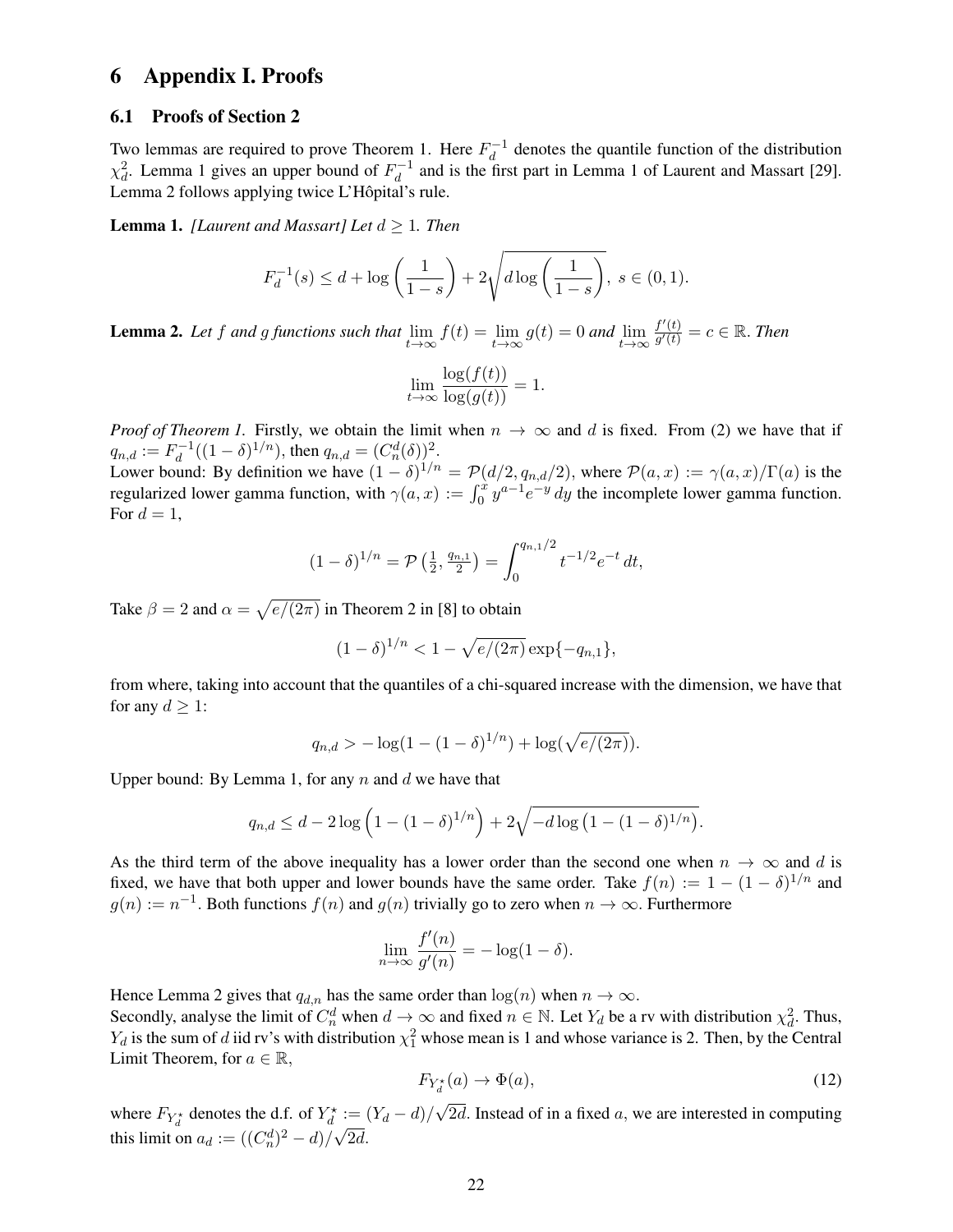Suppose for a contradiction that  ${a_d}$  is unbounded. Then there exists a subsequence  ${a_{d_k}}$  such that  $\lim_{k\to\infty} a_{d_k} = \infty$ . By [\(12\)](#page-21-2) since  $F_{Y_d^*}$  is increasing, for any  $a > 0$ , we have that

$$
1 \ge \overline{\lim} F_{Y_{d_k}^{\star}}(a_{d_k}) \ge \underline{\lim} F_{Y_{d_k}^{\star}}(a_{d_k}) \ge \lim F_{Y_{d_k}^{\star}}(a) = \Phi(a).
$$

On the other hand, since  $\lim_{t\to\infty} \Phi(t) = 1$ , we would have that  $\lim_{k\to\infty} F_{Y_{d_k}^*}(a_{d_k}) = 1$ . This is a contradiction because by definition  $F_{Y_{d_k}^*}\left(\left(C_n^{d_k}\right)^2\right) = \mathbf{P}\left(Y_{d_k}^* \leq \left(C_n^{d_k}\right)^2\right) = (1 - \delta)^{1/n} \neq 1$  (remember that *n* is fixed now). Thus  ${a_d}$  is bounded.

Suppose now that  $\{a_d\}$  does not converge, i.e. suppose that there exist two subsequences  $\{d_k^1\}$  and  $\{d_k^2\}$ such that  $a_{d_k^1} \to a_1$  and  $a_{d_k^2} \to a_2$ , with  $a_1 < a_2$ . Let  $a_1 < x_1 < x_2 < a_2$ . From an index k onward:

$$
(1 - \delta)^{1/n} = \mathbf{P}\left(\chi_{d_k^1}^2 \le \left(C_n^{d_k^1}\right)^2\right) = \mathbf{P}\left(Y_{d_k^1} \le a_{d_k^1}\right) \le \mathbf{P}\left(Y_{d_k^1} \le x_1\right) \to \Phi(x_1),\tag{13}
$$

$$
(1 - \delta)^{1/n} = \mathbf{P}\left(\chi_{d_k^2}^2 \le \left(C_n^{d_k^2}\right)^2\right) = \mathbf{P}\left(Y_{d_k^2} \le a_{d_k^2}\right) \ge \mathbf{P}\left(Y_{d_k^2} \le x_2\right) \to \Phi(x_2),\tag{14}
$$

where the convergence follow from [\(12\)](#page-21-2). Since [\(13\)](#page-22-0) and [\(14\)](#page-22-1) are simultaneously impossible, because  $\Phi(x_1) \neq \Phi(x_2)$ , we conclude that  $\{a_d\}$  does converge.

Let  $a := \lim_{d \to \infty} a_d$ , then  $0 < (1 - \delta)^{1/n} = \lim_{d \to \infty} F_{Y_d^*}(a_d) = \Phi(a)$  and we have that  $a \neq 0$ . Then, the result follows from the fact that for any  $\epsilon > 0$ , from an index onward

$$
(a - \epsilon)\sqrt{2d} + d \le (C_n^d)^2 \le (a + \epsilon)\sqrt{2d} + d.
$$

#### 6.2 Proofs of Section [3.1](#page-4-3)

To prove Proposition [1,](#page-4-1) the equality  $Y^V = \left(\frac{X'V}{\sum_{V}y}\right)^2$  $\frac{\mathbf{X}'\mathbf{V}}{\Sigma_\mathbf{V}} - \frac{\hat{\boldsymbol{\mu}}_\mathbf{V}}{\Sigma_\mathbf{V}}$  $\Sigma_{\mathbf{V}}$  $\sum$  $\frac{\partial \Delta V}{\partial y}$  leads us to consider the following rv's:

$$
Y_1 := \frac{\mathbf{X}'\mathbf{V}}{\Sigma_{\mathbf{V}}}, \quad Y_2 := \frac{\hat{\boldsymbol{\mu}}_{\mathbf{V}}}{\Sigma_{\mathbf{V}}}, \quad Y_3 := \frac{\Sigma_{\mathbf{V}}}{\hat{\sigma}_{\mathbf{V}}}.
$$
 (15)

We next obtain the pdf's of those rv's given that  $\|\mathbf{X}\|_{\Sigma} = t$ , with  $t > 0$ . Since we compute the conditional pdf's given the norm of the point, the rv  $Y_1$  does not follow a standard normal distribution. Recall also that the sample mean and the sample variance are calculated using only the sample and therefore,  $Y_1$  is the only rv which depends on X. We need Lemma [3](#page-22-2) which gives the cdf of the marginal of a uniform distribution on  $\Omega_1^{d-1}.$ 

<span id="page-22-2"></span>**Lemma 3.** Let  $\mathbf{U} = (U_1, \ldots, U_d)'$  be a rv with distribution uniform on  $\Omega_1^{d-1}$ . The cdf of  $U_1$ , denoted by  $F_{U_1}$ , is given by the following expression:

$$
F_{U_1}(u) = \text{sign}(u) \frac{1}{2} I_{u^2} \left( \frac{1}{2}, \frac{d-1}{2} \right) + \frac{1}{2}, u \in [-1, 1].
$$

*Proof.* By (2.5.11) in Fang and Zhang [\[20\]](#page-19-18),

$$
F_{U_1}(u) = \frac{\Gamma\left(\frac{d}{2}\right)}{\Gamma\left(\frac{1}{2}\right)\Gamma\left(\frac{d-1}{2}\right)} \int_{-1}^{u} (1 - y^2)^{(d-3)/2} dy.
$$

The change of variable  $y^2 = s$ , gives

$$
F_{U_1}(u) = \frac{1}{2B\left(\frac{1}{2}, \frac{d-1}{2}\right)} \left( \text{sign}(u) B\left(u^2; \frac{1}{2}, \frac{d-1}{2}\right) + B\left(\frac{1}{2}, \frac{d-1}{2}\right) \right).
$$

The result is deduced from the definition of the incomplete beta function.

<span id="page-22-3"></span><span id="page-22-1"></span><span id="page-22-0"></span> $\Box$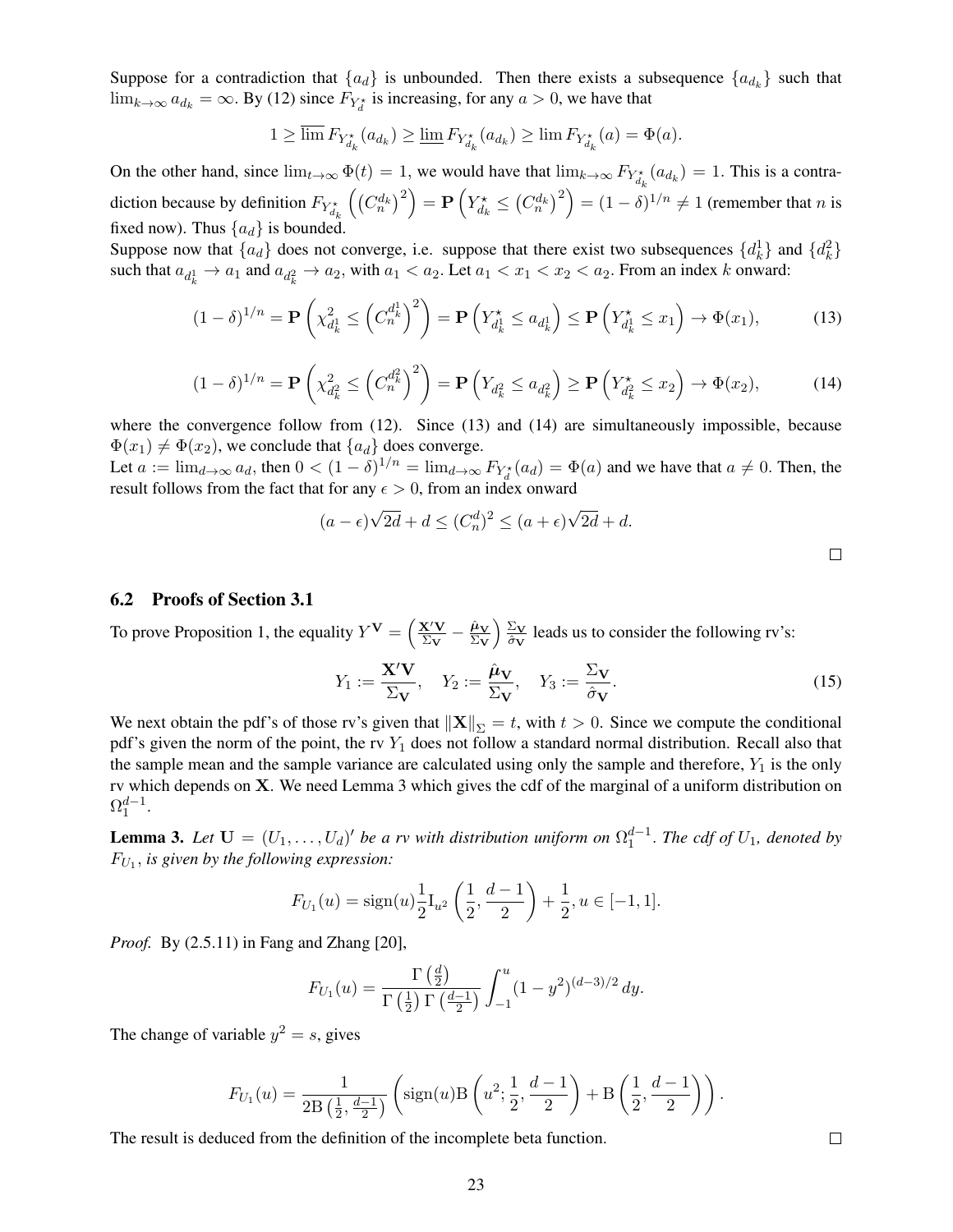<span id="page-23-0"></span>**Lemma 4.** *Under assumptions (A1) and (A2), the pdf's of the rv's*  $Y_1$ ,  $Y_2$ ,  $Y_3$ *, defined in [\(15\)](#page-22-3) given that*  $\|\mathbf{X}\|_{\Sigma} = t$  *with*  $t > 0$ *, are* 

$$
f_{Y_1}^t(u) = \left(\mathcal{B}\left(\frac{d-1}{2}, \frac{1}{2}\right)\right)^{-1} t^{2-d} (t^2 - u^2)^{(d-3)/2}, \text{ if } u \in [-t, t] \text{ and null otherwise,}
$$
  
\n
$$
f_{Y_2}(u) = \left(\frac{n}{2\pi}\right)^{1/2} \exp\{-nu^2/2\}, u \in \mathbb{R},
$$
  
\n
$$
f_{Y_3}(u) = \frac{(n-1)^{(n-1)/2}}{2^{(n-3)/2} \Gamma\left(\frac{n-1}{2}\right)} u^{-n} \exp\left\{-\frac{n-1}{2u^2}\right\}, \text{ for } u \in [0, \infty) \text{ and null otherwise.}
$$

*Proof.* Firstly, fix  $V = v$ . Using Lemma [3,](#page-22-2) it is easily seen that the pdf of  $Y_1$  given v and that  $||X||_{\Sigma} =$ t coincide with the expression we propose for  $f_{Y_1}^t$ . Secondly, for  $Y_2$ , since  $\hat{\mu}_v$  follows a  $N_1(0, \Sigma_v^2/n)$ distribution, then the rv  $\hat{\mu}_v / \Sigma_v$  follows a  $N_1(0, 1/n)$  distribution. For  $Y_3$ , it is known that  $\hat{\Sigma}_v^2(n-1)/\Sigma_v^2$ follows a  $\chi^2_{n-1}$  distribution. Then, a change of variable gives that the pdf of  $Y_3$  given v is  $f_{\chi^2_{n-1}}((n-1)$  $(1)u^{-2}$ ) $(2(n-1)u^{-3}$ , which writing the expression of  $f_{\chi^2_{n-1}}$  gives the function we propose for  $f_{Y_3}$ . The result follows because none of those distributions depend on the chosen v.

*Proof of Proposition [1.](#page-4-1)* The rv's  $Y_1, Y_2, Y_3$  defined in [\(15\)](#page-22-3) are conditionally independent given V. If  $y < 0$ , then the pdf of the rv  $Y^{\mathbf{V}}$  given  $\|\mathbf{X}\|_{\Sigma} = t$  is:

$$
f_{Y}^{t}(y) = f_{(Y_{1} - Y_{2})Y_{3}}^{t}(y)
$$
  
= 
$$
\int_{\mathbb{R}} f_{Y_{1} - Y_{2}}^{t}(x) f_{Y_{3}}(y/x) |x|^{-1} dx
$$
  
= 
$$
\int_{\mathbb{R}} f_{Y_{3}}(y/x) |x|^{-1} \left( \int_{\mathbb{R}} f_{Y_{1}}^{t}(s) f_{Y_{2}}(s-x) ds \right) dx.
$$

Write the expressions of the pdf's of the rv's  $Y_1$ ,  $Y_2$ ,  $Y_3$ , given by Lemma [4](#page-23-0) and obtain the first equality of this proposition. The reasoning when  $y$  is positive is identical.  $\Box$ 

Lemma [5](#page-23-1) and Corollary [5,](#page-24-0) which are proved next, will be used in the proof of Proposition [2.](#page-4-0) In the sets  $\mathcal{R}_i$ in Lemma [5,](#page-23-1) we assume  $v_2 \neq 0$  just to simplify the writing. It is enough that  $v_i \neq 0$  for some  $i \in \{2, \ldots, \ell\}$ .

<span id="page-23-1"></span>**Lemma 5.** With the assumptions and the notation of Proposition [2,](#page-4-0) the map  $H : \mathbb{R}^d \longrightarrow \mathbb{R}^d$  given by

$$
\mathcal{H}(v_1,\ldots,v_d):=\left(\frac{u_1v_1+\psi_{\mathbf{v}}}{(s_1^2v_1^2+\varphi_{\mathbf{v}})^{1/2}},v_2,\ldots,v_d\right)'
$$

*is injective when restricted to each of the following regions:*

$$
\mathcal{R}_1 := \left\{ \mathbf{v} : v_1 < \frac{u_1 \varphi_\mathbf{v}}{s_1^2 \psi_\mathbf{v}}, \psi_\mathbf{v} > 0, v_2 \neq 0 \right\}; \mathcal{R}_2 := \left\{ \mathbf{v} : v_1 < \frac{u_1 \varphi_\mathbf{v}}{s_1^2 \psi_\mathbf{v}}, \psi_\mathbf{v} < 0, v_2 \neq 0 \right\} \n\mathcal{R}_3 := \left\{ \mathbf{v} : v_1 > \frac{u_1 \varphi_\mathbf{v}}{s_1^2 \psi_\mathbf{v}}, \psi_\mathbf{v} > 0, v_2 \neq 0 \right\}; \mathcal{R}_4 := \left\{ \mathbf{v} : v_1 > \frac{u_1 \varphi_\mathbf{v}}{s_1^2 \psi_\mathbf{v}}, \psi_\mathbf{v} < 0, v_2 \neq 0 \right\}.
$$

*Proof.* To ease the notation, we omit the subindex v in  $\psi_v$  and  $\varphi_v$ . Note firstly that the last  $d-1$  components of H coincide with the identity function, which is obviously injective. Therefore we assume that  $v_2, \ldots, v_d$ are fixed and study the monotonicity of the function  $\mathcal{H}^1(v_1) = (u_1v_1 + \psi)/(s_1^2v_1^2 + \varphi)^{1/2}$ . We have

$$
\frac{d\mathcal{H}^1(v_1)}{dv_1} = \frac{u_1 (s_1^2 v_1^2 + \varphi)^{1/2} - (u_1 v_1 + \psi) s_1^2 v_1 (s_1^2 v_1^2 + \varphi)^{-1/2}}{s_1^2 v_1^2 + \varphi}
$$

$$
= \frac{u_1 \varphi - \psi s_1^2 v_1}{(s_1^2 v_1^2 + \varphi)^{3/2}}.
$$

Then  $\frac{d\mathcal{H}^1(v_1)}{dV_1}$  $\frac{d^1(v_1)}{dV_1} = 0$  if and only if  $v_1 = \frac{u_1\varphi}{s_1^2\psi}$  $\frac{u_1\varphi}{s_1^2\psi}$ , or  $\psi = 0$  and  $u_1 = 0$ . It is easy to check that  $\mathcal{H}^1$  is strictly increasing on  $\mathcal{R}_1$  and  $\mathcal{R}_4$  while it is strictly decreasing on  $\mathcal{R}_2$  and  $\mathcal{R}_3$ . Consequently, the result is proven.  $\Box$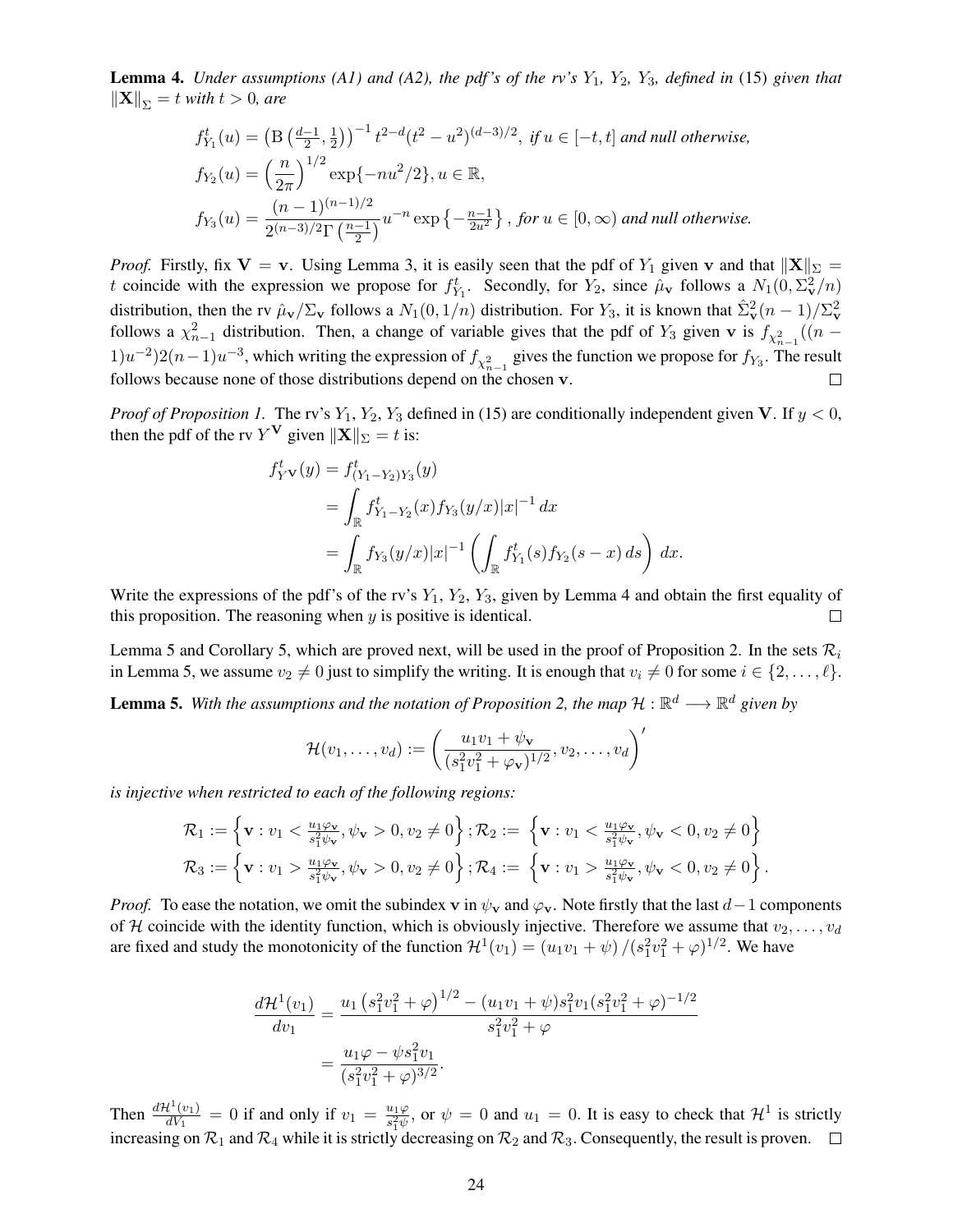For the sake of brevity we denote the function H restricted to the regions  $\mathcal{R}_1, \mathcal{R}_2, \mathcal{R}_3$  and  $\mathcal{R}_4$  as  $\mathcal{H}_1, \mathcal{H}_2, \mathcal{H}_3$ , and  $\mathcal{H}_4$ , respectively.

<span id="page-24-0"></span>**Corollary 5.** With the notation above introduced, the inverse of  $\mathcal{H}_i$ ,  $i = 1, \ldots, 4$  are

• On 
$$
\mathcal{H}(\mathcal{R}_1) = \left(-\frac{u_1}{s_1}, \sqrt{\frac{u_1^2}{s_1^2} + \frac{\psi_1^2}{\varphi \mathbf{v}}}\right) \times \left\{(v_2, \ldots, v_d)': \psi_{\mathbf{v}} > 0\right\}
$$
:  
\n
$$
\mathcal{H}_1^{-1}(y, v_2, \ldots, v_d) = \begin{cases} (h_+(y), v_2, \ldots, v_d)', & y < \frac{|u_1|}{s_1}, \\ (h_-(y), v_2, \ldots, v_d)', & \frac{|u_1|}{s_1} < y < \sqrt{\frac{u_1^2}{s_1^2} + \frac{\psi_1^2}{\varphi \mathbf{v}}}, \\ (h_-(y), v_2, \ldots, v_d)' : \psi_{\mathbf{v}} < 0\}
$$
:  
\n• On  $\mathcal{H}(\mathcal{R}_2) = \left(-\sqrt{\frac{u_1^2}{s_1^2} + \frac{\psi_2^2}{\varphi \mathbf{v}}}, -\frac{u_1}{s_1}\right) \times \left\{(v_2, \ldots, v_d)': \psi_{\mathbf{v}} < 0\right\}$ :  
\n
$$
\mathcal{H}_2^{-1}(y, v_2, \ldots, v_d) = (h_+(y), v_2, \ldots, v_d)', \quad -\sqrt{\frac{u_1^2}{s_1^2} + \frac{\psi_2^2}{\varphi \mathbf{v}}} \times y < -\frac{|u_1|}{s_1}
$$
  
\n• On  $\mathcal{H}(\mathcal{R}_3) = \left(\frac{u_1}{s_1}, \sqrt{\frac{u_1^2}{s_1^2} + \frac{\psi_1^2}{\varphi \mathbf{v}}}\right) \times \left\{(v_2, \ldots, v_d)': \psi_{\mathbf{v}} > 0\right\}$ :  
\n
$$
\mathcal{H}_3^{-1}(y, v_2, \ldots, v_d) = (h_+(y), v_2, \ldots, v_d)', \quad \frac{|u_1|}{s_1} < y < \sqrt{\frac{u_1^2}{s_1^2} + \frac{\psi_1^2}{\varphi \mathbf{v}}} \times y < -\frac{|u_1|}{s_1}
$$
  
\n• On  $\mathcal{H}(\mathcal{R}_4) = \left(-\sqrt{\$ 

 $\textit{where } h_{\pm}(y) := \left(u_1 \psi_{\mathbf{v}} \pm |y| \sqrt{u_1^2 \varphi_{\mathbf{v}} + s_1^2 \psi_{\mathbf{v}}^2 - y^2 s_1^2 \varphi_{\mathbf{v}}} \right) / \left(s_1^2 y^2 - u_1^2\right).$ 

*Proof.* From Lemma [5,](#page-23-1) we write explicitly the inverse of  $H$ :

$$
\mathcal{H}^{-1}(y, v_2, \dots, v_d) = (h_{\pm}(y), v_2, \dots, v_d)'.
$$

It remains to determine when the first coordinate of  $\mathcal{H}^{-1}(y, v_2, \dots, v_d)$  is  $h_+$  or  $h_-$ . Suppose  $\psi_{\mathbf{v}} > 0$  and  $y > |x_1|$ , (the rest of the cases are analogous), then

$$
\frac{u_1\psi_{\mathbf{v}}+|y|\sqrt{u_1^2\varphi_{\mathbf{v}}+s_1^2\psi_{\mathbf{v}}^2-s_1^2y^2\varphi_{\mathbf{v}}}}{s_1y^2-u_1^2} > \frac{x_1\psi_{\mathbf{v}}-|y|\sqrt{u_1^2\varphi_{\mathbf{v}}+s_1^2\psi_{\mathbf{v}}^2-s_1^2y^2\varphi_{\mathbf{v}}}}{s_1y^2-u_1^2}.
$$

Hence, by the definition of the regions  $\mathcal{R}_i$ , we have that  $(h_-(y), v_2, \ldots, v_d) \in \mathcal{H}_1^{-1}$  and  $(h_+(y), v_2, \ldots, v_d) \in$  $\mathcal{H}_{3}^{-1}.$  $\Box$ 

*Proof of Proposition [2.](#page-4-0)* To ease the notation, we often omit the sub-indices v, m and S of the functions. Due to the symmetry of the distribution of V, we assume  $x_i \ge 0$  for  $i = 1, \ldots, d$ . It is clear that  $y_{m,S}^V \in [-t, t]$ . Take the transformation  $H$  defined on Lemma [5.](#page-23-1)

We have that if B is a Borel set on  $\mathbb R$  and  $V^1, \ldots, V^4$  are rv's such that the distribution of  $V^i$  is that of V given that  $V \in \mathcal{R}_i$  for  $i = 1, \ldots, 4$ , then:

<span id="page-24-1"></span>
$$
\mathbf{P}(y_{\mathbf{m},S}^{\mathbf{V}} \in B) = \sum_{i=1}^{4} \mathbf{P}(\mathbf{V} \in \mathcal{R}_i) \mathbf{P}(\mathcal{H}_{i,1}(\mathbf{V}^i) \in B), \tag{16}
$$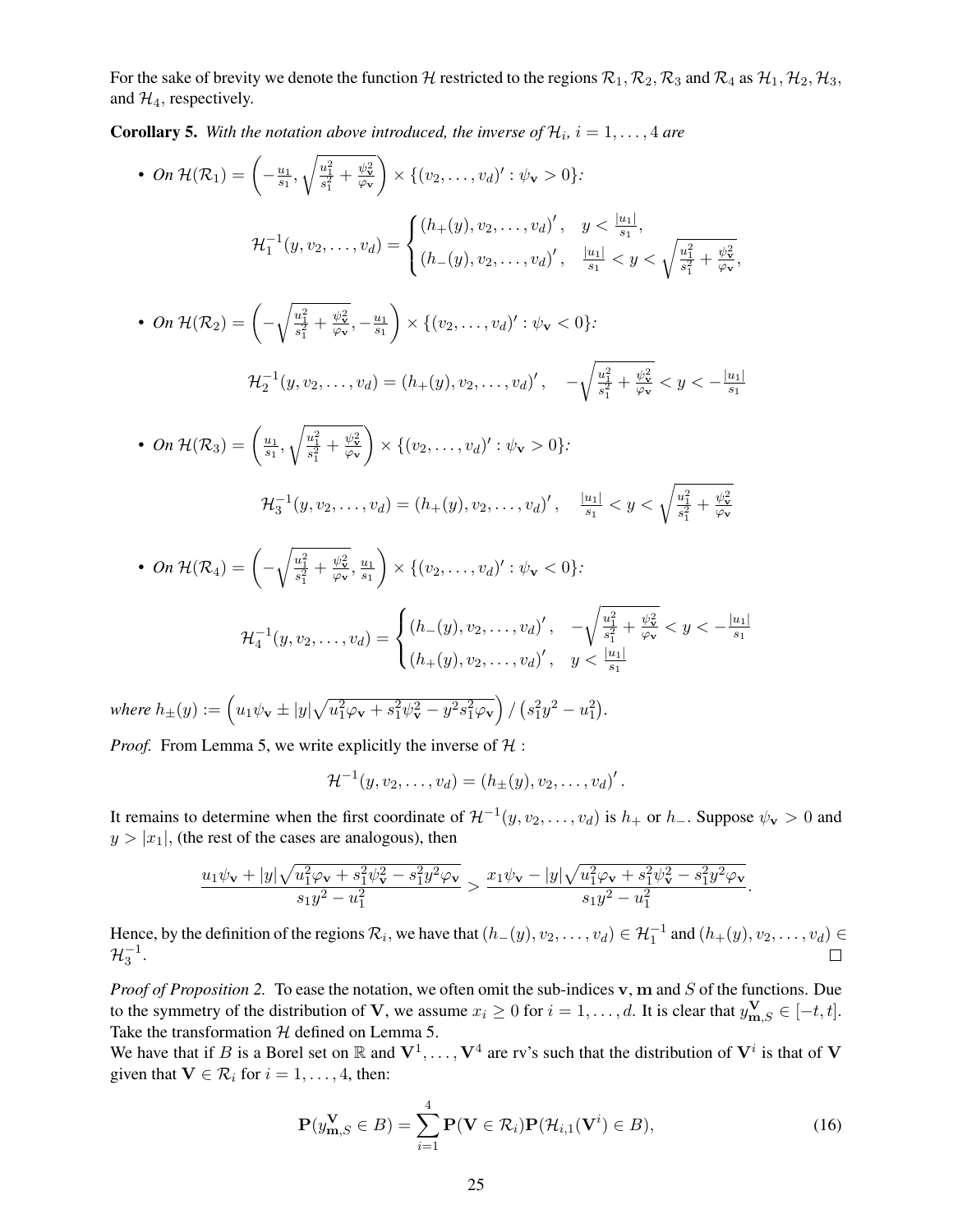where, as stated,  $\mathcal{H}_i = (\mathcal{H}_{i,1}, \dots, \mathcal{H}_{i,d})'$  is the restriction of H to the set  $\mathcal{R}_i$ . Since all  $\mathcal{H}_i$  are injective and derivable we have that

<span id="page-25-0"></span>
$$
\mathbf{P}(\mathcal{H}_{i,1}(\mathbf{V}^i) \in B) = \int_B \int_{\mathbb{R}^{d-1}} f_{V^i}(\mathcal{H}_i^{-1}(z, \mathbf{v}_{-1})) |J_{\mathcal{H}_i}(z, \mathbf{v}_{-1})| \, d\mathbf{v}_{-1} \, dz,
$$
\n(17)

where  $f_{\mathbf{V}^i}$  is the pdf of the rv  $\mathbf{V}^i$ . We trivially have that

$$
|J_{\mathcal{H}_i}(z, \mathbf{v}_{-1})| = \left| \frac{\left(\partial \mathcal{H}_i\right)_1^{-1}(z)}{\partial z} \right|
$$

and

$$
f_{\mathbf{V}^i}(\mathcal{H}_i^{-1}(z,\mathbf{v}_{-1})) = \frac{1}{\mathbf{P}(\mathbf{V}\in\mathcal{R}_i)} f_{\mathbf{V}}(\mathcal{H}_i^{-1}(z,\mathbf{v}_{-1})) \mathbb{1}_{\mathcal{R}_i}(\mathcal{H}_i^{-1}(z,\mathbf{v}_{-1})),
$$

this expression jointly with [\(16\)](#page-24-1) and [\(17\)](#page-25-0) gives

<span id="page-25-1"></span>
$$
\mathbf{P}(y_{\mathbf{m},S}^{\mathbf{V}} \in B) = \int_{B} \sum_{i=1}^{4} \int_{\mathbb{R}^{d-1}} f_{\mathbf{V}}(\mathcal{H}_i^{-1}(z,\mathbf{v}_{-1})) |J_{\mathcal{H}_i}(z,\mathbf{v}_{-1})| \, d\mathbf{v}_{-1} \, dz,
$$
\n(18)

where we have used the fact that, by definition,  $1_{\mathcal{R}_i}(\mathcal{H}_i^{-1}(z, v_{-1})) = 1$ . We study now the sign of the determinant of the Jacobian. By Corollary [5,](#page-24-0)

$$
\begin{split} \left| \frac{(\partial \mathcal{H}_i)_1^{-1}(z)}{\partial z} \right| &= \left| \frac{\partial h_{\pm}(z)}{\partial z} \right| \\ &= \frac{\left| \mp u_1^4 \varphi + u_1^2 s_1^2 ( \pm z^2 \varphi \mp \psi^2 ) \mp \psi^2 z^2 s_1^4 - 2 \psi s_1^2 u_1 z \left( \psi^2 s_1^2 + \varphi \left( u_1^2 - s_1^2 z^2 \right) \right)^{1/2} \right|}{\left( u_1^2 - s_1^2 z^2 \right)^2 \left( \psi^2 s_1^2 + \varphi \left( u_1^2 - s_1^2 z^2 \right) \right)^{1/2}}, \end{split}
$$

where the signs depend on the particular index and  $z$ .

We have that  $\left| \begin{array}{c} 0 \end{array} \right|$  $\partial h_\pm(z)$  $\left|\frac{\partial z}{\partial z}\right| = 0$  only when  $z \in \{0, \pm u_1/s_1\}$ . As those values are not in the mentioned regions, we state

If 
$$
z > 0
$$
, then  $\partial h_+(z)/\partial z < 0$  and  $\partial h_-(z)/\partial z > 0$ .  
If  $z < 0$ , then  $\partial h_+(z)/\partial z > 0$  and  $\partial h_-(z)/\partial z < 0$ .

Take  $B = (-\infty, r]$  in [\(18\)](#page-25-1) with  $r \in (-t, -|u_1/s_1|)$ , then

$$
\mathbf{P}\left(y_{\mathbf{m},S}^{\mathbf{V}} < r\right) = \int_{A_{+}^{\mathbf{V}}} \left( \int_{-t}^{r} f_{\mathbf{V}}(\mathcal{H}_{1}^{-1}(z,\mathbf{v}_{-1})) |J_{\mathcal{H}_{1}}(z,\mathbf{v}_{-1})| \, dz \right. \\
\left. + \int_{-t}^{r} f_{\mathbf{V}}(\mathcal{H}_{3}^{-1}(z,\mathbf{v}_{-1})) |J_{\mathcal{H}_{3}}(z,\mathbf{v}_{-1})| \, dz \right) \, d\mathbf{v}_{-1} \\
+ \int_{A_{-}^{\mathbf{V}}} \left( \int_{-t}^{r} f_{\mathbf{V}}(\mathcal{H}_{2}^{-1}(z,\mathbf{v}_{-1})) |J_{\mathcal{H}_{2}}(z,\mathbf{v}_{-1})| \, dz \right. \\
\left. + \int_{-t}^{r} f_{\mathbf{V}}(\mathcal{H}_{4}^{-1}(z,\mathbf{v}_{-1})) |J_{\mathcal{H}_{4}}(z,\mathbf{v}_{-1})| \, dz \right) \, d\mathbf{v}_{-1}.
$$

We have  $f_{\mathbf{V}}(\mathcal{H}_i^{-1}(z, \mathbf{v}_{-1})) | J_{\mathcal{H}_i}(z, \mathbf{v}_{-1})| = 0$  when  $r \in \left(-t, -\sqrt{u_1^2/s_1^2 + \psi^2/\varphi}\right)$  for  $i = 1, ..., 4$  and, using Corollary [5,](#page-24-0)

$$
\mathbf{P}\left(y_{\mathbf{m},S}^{\mathbf{V}}< r\right) = \int_{A_{-}^{\mathbf{V}}} \left( \int_{-\sqrt{u_1^2/s_1^2 + \psi^2/\varphi}}^{r} e^{-\frac{1}{2}(h_+^2(z) + v_2^2 + \dots + v_d^2)} \frac{\partial h_+(z)}{\partial z} dz - \int_{-\sqrt{u_1^2/s_1^2 + \psi^2/\varphi}}^{r} e^{-\frac{1}{2}(h_-^2(z) + v_2^2 + \dots + v_d^2)} \frac{\partial h_-(z)}{\partial z} dz \right) d\mathbf{v}_{-1},
$$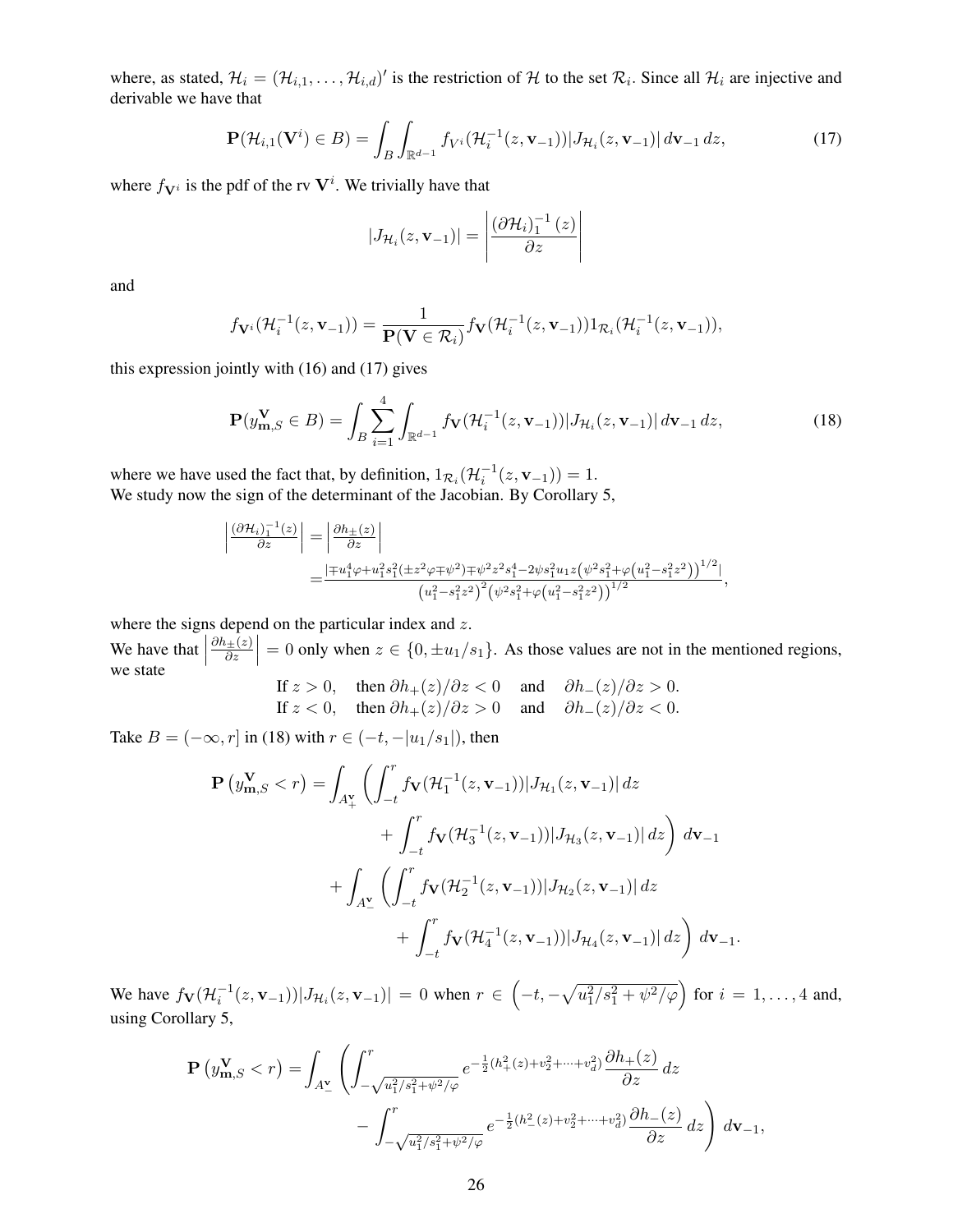From  $h = \left(-\sqrt{u_1^2/s_1^2 + \psi^2/\varphi}\right) = h_+\left(-\sqrt{u_1^2/s_1^2 + \psi^2/\varphi}\right)$ , the result is obtained. The case  $-|u_1/s_1| <$  $r < 0$  is analogous and the cases when  $r > 0$  are deduced by symmetry.

Lemma [6](#page-26-0) is obvious and it is stated for further reference.

<span id="page-26-0"></span>**Lemma 6.** Let  $V_1, \ldots, V_k$  be iid rv's, then  $Y^1, \ldots, Y^k$  defined in [\(4\)](#page-3-2) are conditionally iid given the d*dimensional vectors* **X** and **X**<sub>1</sub>, . . . , **X**<sub>n</sub>.

*Proof of Proposition [3.](#page-5-1)* Denote  $\mathbb{X}_n := (\mathbf{X}_1, \dots, \mathbf{X}_n)'$ . Taking into account Lemma [6](#page-26-0) and that  $\hat{\boldsymbol{\mu}}_{\mathbf{V}} = \hat{\boldsymbol{\mu}}' \mathbf{V}$ and  $\hat{\Sigma}_{\mathbf{V}} = \sqrt{\mathbf{V}' \hat{\Sigma} \mathbf{V}}$ , the result follows from the reasoning:

$$
F_{\Sigma}(a, b, t) = \sum_{k=1}^{\infty} \mathbf{P}(\text{ declare } \mathbf{X} \text{ as an outlier with } k \text{ proy } ||\|\mathbf{X}\|_{\Sigma} = t)
$$
  
= 
$$
\sum_{k=1}^{\infty} \mathbf{E} \Big( \mathbf{P} \left( |Y^{\mathbf{V}}| > b \mid \mathbf{X}, \mathbb{X}_n \right)
$$
  

$$
\mathbf{P} \left( |Y^{\mathbf{V}}| \in (a, b) \mid \mathbf{X}, \mathbb{X}_n \right)^{k-1} \Big| ||\mathbf{X}||_{\Sigma} = t \Big)
$$
  
= 
$$
\mathbf{E} \Big( \frac{1 - \mathbf{P}(|Y^{\mathbf{V}}| < b)}{1 - \mathbf{P}(|Y^{\mathbf{V}}| < b) + \mathbf{P}(|Y^{\mathbf{V}}| < a)} \Big| ||\mathbf{X}||_{\Sigma} = t \Big)
$$
  
= 
$$
\mathbf{E} \big( g_{a,b}(\mathbf{x}, \mathbf{m}, S) || ||\mathbf{X}||_{\Sigma} = t \big).
$$

 $\Box$ 

*Proof of Proposition* [4.](#page-5-2) Let  $t > 0$  and  $\mathbf{w} := (\mathbf{x}, \mathbf{m}, S) \in \Omega_{\Sigma}^{d-1}$  $\mathbb{E}^{d-1}(t) \times \mathbb{R}^d \times \mathbb{R}^{d^2}$ . Define  $\delta(\mathbf{w}) :=$  $\mathbf{P}\left(\left|Y^{\mathbf{V}}\right| < a|\mathbb{W} = \mathbf{w}\right) - \mathbf{P}\left(\left|Y^{\mathbf{V}}\right| < a|\mathbb{X}|\mathbb{X}| = t\right)$ , where  $\mathbb{W} = (\mathbf{X}, \hat{\boldsymbol{\mu}}, \hat{\boldsymbol{\Sigma}})$ . Proposition [2](#page-4-0) gives that the map  $\mathbf{w} \mapsto \mathbf{P}\left( |Y^{\mathbf{V}}| < a | (\mathbf{X}, \hat{\boldsymbol{\mu}}, \hat{\boldsymbol{\Sigma}}) = \mathbf{w} \right)$  is continuous and not constant on  $\mathbf{x}$  for  $a \in (0, t)$  if  $\boldsymbol{\Sigma} \neq I_d$ . Thus  $\int \delta^2(\mathbf{w}) \mathbf{P}_{\mathbb{W} \mid \mid \mid \mathbf{X} \mid \mid_{\Sigma} = t} (d\mathbf{w}) > 0$ . However, by definition of  $\delta(\mathbf{w})$ ,

$$
\mathbf{P}\left(\left|Y^{\mathbf{V}}\right| < a\right| \|\mathbf{X}\|_{\Sigma} = t\right) = \int \mathbf{P}\left(\left|Y^{\mathbf{V}}\right| < a\right| \|\mathbf{W} = \mathbf{w}\right) \mathbf{P}_{\mathbb{W}\| \|\mathbf{X}\|_{\Sigma} = t}(d\mathbf{w})
$$
\n
$$
= \mathbf{P}\left(\left|Y^{\mathbf{V}}\right| < a\left|\|\mathbf{X}\|_{\Sigma} = t\right| + \int \delta(\mathbf{w}) \mathbf{P}_{\mathbb{W}\| \|\mathbf{X}\|_{\Sigma} = t}(d\mathbf{w}),
$$

and, consequently,  $\int \delta(\mathbf{w}) \mathbf{P}_{\mathbf{W} \mid \mid \mid \mathbf{X} \mid \mid_{\Sigma} = t} (d\mathbf{w}) = 0$ . Denote  $g(a, t) := \mathbf{P}(Y^{\mathbf{V}_1} < a, Y^{\mathbf{V}_2} < a \mid \mid \mid \mathbf{X} \mid \mid_{\Sigma} = t)$ , then, by Lemma [6,](#page-26-0)

$$
g(a,t) = \int \mathbf{P}(|Y^{\mathbf{V}_1}| < a, |Y^{\mathbf{V}_2}| < a|\mathbb{W} = \mathbf{w}) \mathbf{P}_{\mathbb{W}|||\mathbf{X}||_{\Sigma}=t}(d\mathbf{w})
$$
  
\n
$$
= \int \mathbf{P}(|Y^{\mathbf{V}}| < a|\mathbb{W} = \mathbf{w})^2 \mathbf{P}_{\mathbb{W}|||\mathbf{X}||_{\Sigma}=t}(d\mathbf{w})
$$
  
\n
$$
= \int \left(\mathbf{P}(|Y^{\mathbf{V}}| < a||\mathbf{X}||_{\Sigma} = t)^2 + \delta^2(\mathbf{w})\right)
$$
  
\n
$$
+ 2\delta(\mathbf{w})\mathbf{P}(|Y^{\mathbf{V}}| < a||\mathbf{X}||_{\Sigma} = t)\right) \mathbf{P}_{\mathbb{W}|||\mathbf{X}||_{\Sigma}=t}(d\mathbf{w})
$$
  
\n
$$
= \mathbf{P}(|Y^{\mathbf{V}}| < a||\mathbf{X}||_{\Sigma} = t)^2 + \int \delta^2(\mathbf{w})\mathbf{P}_{\mathbb{W}|||\mathbf{X}||_{\Sigma}=t}(d\mathbf{w})
$$
  
\n
$$
> \mathbf{P}(|Y^{\mathbf{V}}| < a||\mathbf{X}||_{\Sigma} = t)^2.
$$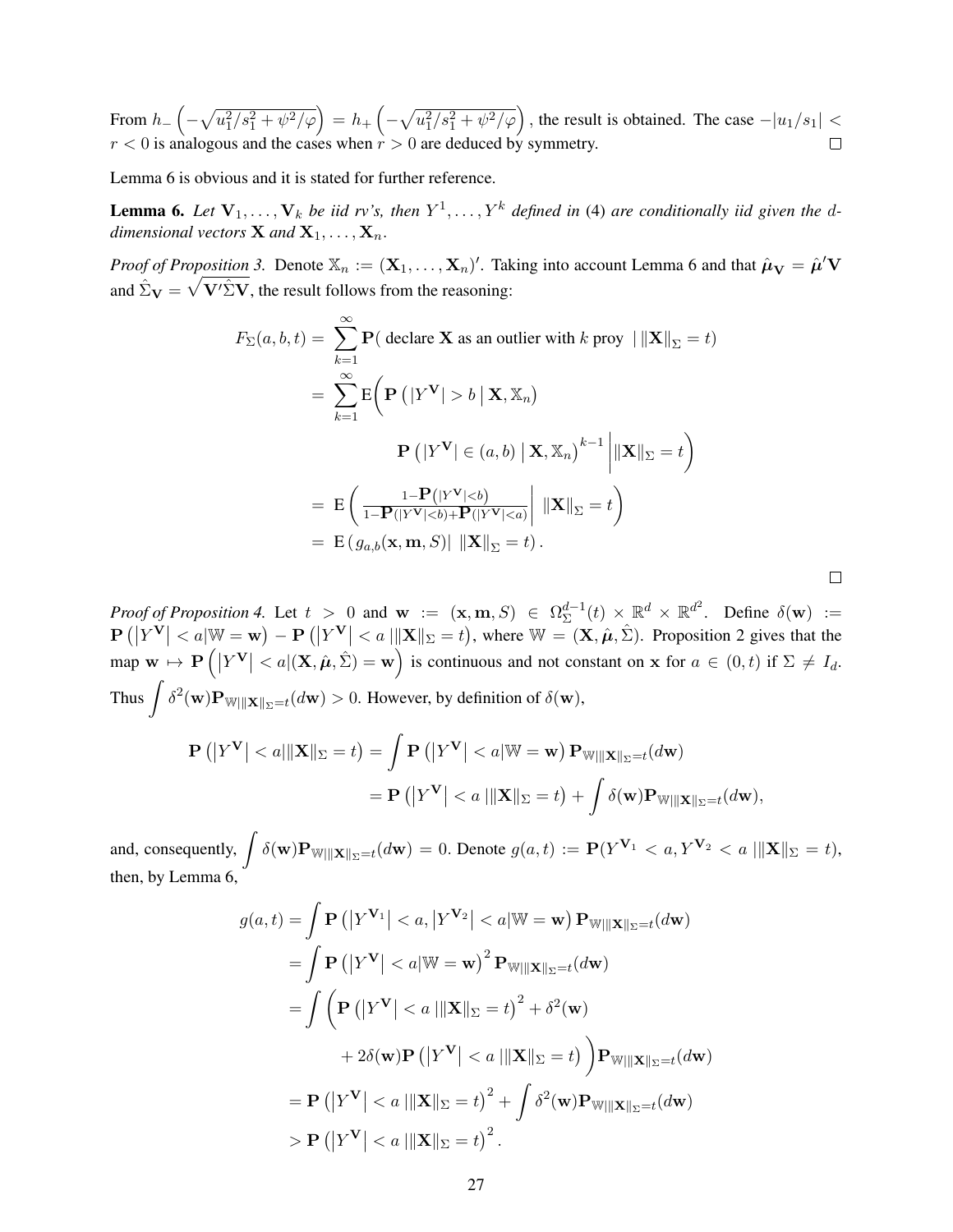However, if  $\Sigma = I_d$ , then  $\mathbf{P}(|Y^V| < a|\mathbb{W} = w)$  is constant on **X** and the same reasoning shows the independence in this case.  $\Box$ 

Before proving Proposition [5,](#page-5-4) we need some previous results.

<span id="page-27-0"></span>**Lemma 7.** Let  $d > 1$  and let S and  $\Sigma$  be  $d \times d$  semi-positive symmetric matrices and **Z** be a d-dimensional *rv. The function*  $r \mapsto f(r)$  *is increasing on* r*, where* 

$$
f(r) := \mathbf{P}(\Sigma^{1/2} \mathbf{Z} \text{ be declared outlier w.r.t. } N_d(\mathbf{0}, S) \mid \|\Sigma^{1/2} \mathbf{Z}\| = r).
$$

*Proof.* Let  $\mathbf{z} \in \mathbb{R}^d$  and let  $r = ||\Sigma^{1/2}\mathbf{z}||$ . Since the distribution of  $\mathbf{V} = (V_1, \dots, V_d)'$  is rotation invariant, we can compute  $F_{\mathbf{Z}}(\cdot)$  in any basis we choose. Thus, let us consider a basis on  $\mathbb{R}^d$  such that  $\Sigma^{1/2} \mathbf{z}/\|\Sigma^{1/2} \mathbf{z}\| =$  $(1, 0, \cdots, 0)$ ', then

$$
\mathbf{P}\left(\frac{\left|(\Sigma^{1/2} \mathbf{z})'\mathbf{V}\right|}{\Sigma_{\mathbf{V}}} > b\right) = \mathbf{P}\left(\frac{\left\|\Sigma^{1/2} \mathbf{z}\right\| |V_1|}{\Sigma_{\mathbf{V}}} > b\right) = \mathbf{P}\left(\frac{|V_1|}{\Sigma_{\mathbf{V}}} > \frac{b}{r}\right),\,
$$

which is increasing on r and that does not depend on z. A similar reasoning implies that the map  $r \mapsto$  $\mathbf{P}\left(\frac{\left|\left(\Sigma^{1/2} \mathbf{z}\right)'\mathbf{V}\right|}{\Sigma \mathbf{V}}\right)$  $\sqrt{\frac{2}{2}\mathbf{v}'\mathbf{V}}$  < a) decreases on r and the result follows from.

$$
f(r) = \int \frac{\mathbf{P}\left(\frac{\left|\left(\sum_{i}^{1/2}z\right)'V\right|}{\sum_{V}} > b\right)}{\mathbf{P}\left(\frac{\left|\left(\sum_{i}^{1/2}z\right)'V\right|}{\sum_{V}} > b\right) + \mathbf{P}\left(\frac{\left|\left(\sum_{i}^{1/2}z\right)'V\right|}{\sum_{V}} < a\right)}\mathbf{P}_{\mathbf{Z}|\ \| \sum_{i}^{1/2} \mathbf{Z} \|}(d\mathbf{z})\right)}{P\left(\frac{\left|V_{1}\right|}{\sum_{V}} > \frac{b}{r}\right)}.
$$

<span id="page-27-1"></span>**Lemma 8.** Let  $\delta < 1$ ,  $c < 1$ ,  $\Sigma$  be a semi positive definite symmetric matrix and **Z** be a rv with distribution  $N_d$  (0,  $\delta I_d$ ). *If*  $\mathbf{x} \neq 0$ , *then for any* g *increasing function* 

$$
E[g(||\Sigma^{1/2}(\mathbf{Z}+\mathbf{x})||)] \ge E[g(||\Sigma^{1/2}(\mathbf{Z}+c\mathbf{x})||)].
$$

*Proof.* The second part in Corollary 2 in [\[2\]](#page-18-10) gives that if  $x \neq 0$  and  $h(w) = w$ , then

$$
\mathbf{P}(\|\Sigma^{1/2}(\mathbf{Z}+c\mathbf{x})\| \leq r) \geq \mathbf{P}(\|\Sigma^{1/2}(\mathbf{Z}+\mathbf{x})\| \leq r).
$$

From here, the lemma trivially follows.

*Proof of Proposition [5.](#page-5-4)* Given  $\mathbf{z} \in \Omega_1^{d-1}$  and  $S \in \mathbb{R}^{d^2}$ , let us consider

$$
G_{\mathbf{z},S}(t) = \int_{\mathbb{R}^d} \frac{\mathbf{P}\left(\frac{|(t\Sigma^{1/2}\mathbf{z}-\mathbf{y})'\mathbf{V}|}{\|S^{1/2}\mathbf{V}\|} > b\right)}{\mathbf{P}\left(\frac{|(t\Sigma^{1/2}\mathbf{z}-\mathbf{y})'\mathbf{V}|}{\|S^{1/2}\mathbf{V}\|} > b\right) + \mathbf{P}\left(\frac{|(t\Sigma^{1/2}\mathbf{z}-\mathbf{y})'\mathbf{V}|}{\|S^{1/2}\mathbf{V}\|} < a\right)} f_{\hat{\mu}}(\mathbf{y}) d\mathbf{y},
$$

where  $\hat{\mu}$  follows a  $N_d(\mathbf{0}, \Sigma/n)$  distribution. The proposition will be proved if we show that  $G_{\mathbf{z},S}(t)$  is increasing because

$$
F_{\Sigma}(a,b,t) = \frac{1}{\omega_1^d} \int_{\Omega_1^{d-1}} \int_{\mathbb{R}^{d^2}} G_{\mathbf{z},S}(t) \, \mathbf{P}_{\hat{\Sigma}}(dS) \, d\mathbf{z},
$$

 $\Box$ 

 $\Box$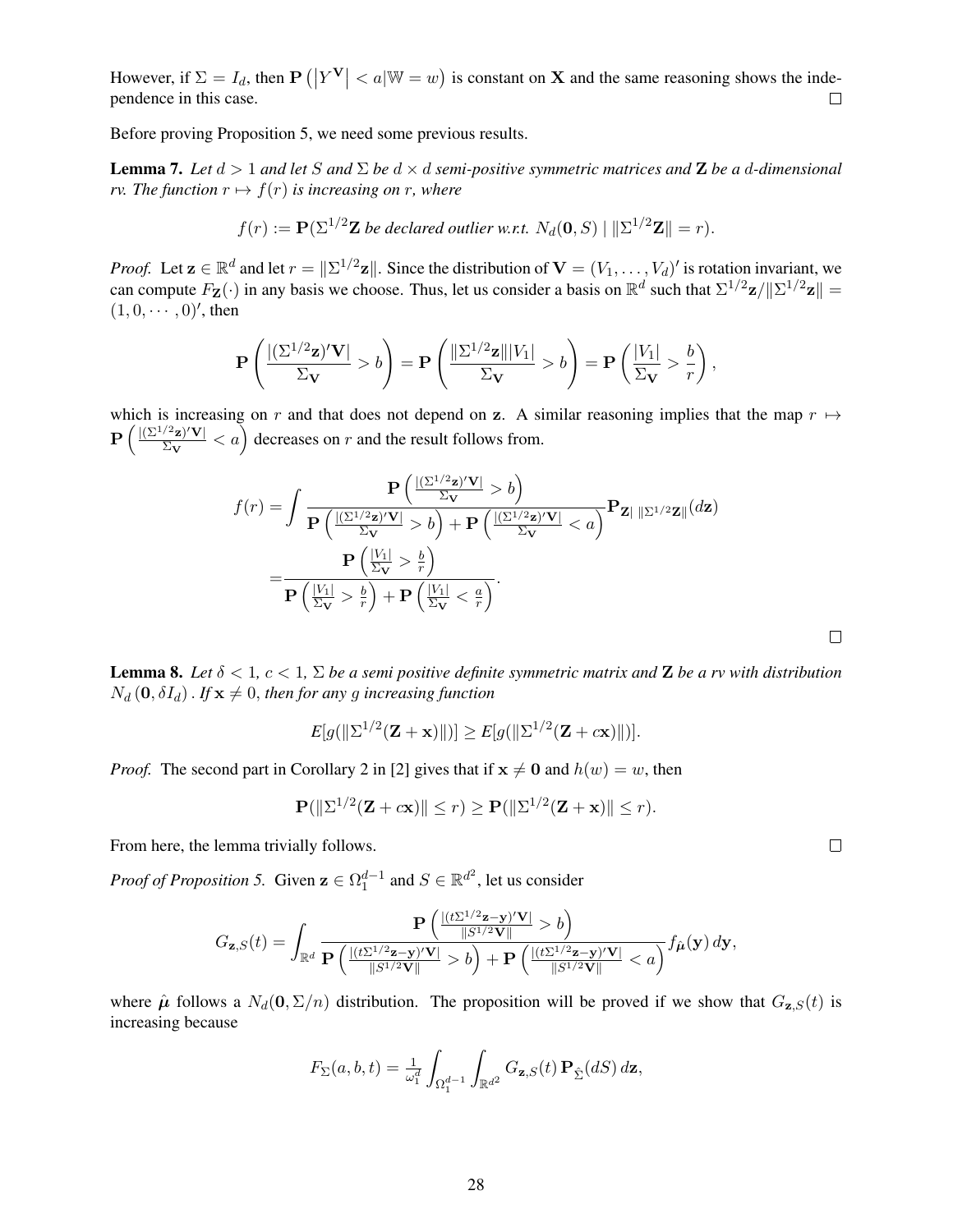where  $\hat{\Sigma}$  follows a Wishart distribution with parameters n and  $\Sigma$ . Given the rv **Z**, let {**z** outlier wrt  $N_d(0, S)$ } denote the set where **Z** is declared outlier with respect to  $N_d(\mathbf{0}, S)$ . Then

$$
\mathbf{P}\{\mathbf{Z} \text{ outlier wrt } N_d(\mathbf{0}, S)\} = \int \frac{\mathbf{P}\left(\frac{|\mathbf{z}'\mathbf{V}|}{\|S^{1/2}\mathbf{V}\|} > b\right)}{\mathbf{P}\left(\frac{|\mathbf{z}'\mathbf{V}|}{\|S^{1/2}\mathbf{V}\|} > b\right) + \mathbf{P}\left(\frac{|\mathbf{z}'\mathbf{V}|}{\|S^{1/2}\mathbf{V}\|} < a\right)} \mathbf{P}_{\mathbf{Z}}(d\mathbf{z}).
$$

If we take  $Y_n = \sum_{n=1}^{\infty} \hat{\mu}$  and f is the function defined in Lemma [7,](#page-27-0)

$$
G_{\mathbf{z},S}(t) = \mathbf{P}(\Sigma^{1/2}(\mathbf{Y}_n + t\mathbf{z}) \text{ outlier wrt } N_d(\mathbf{0}, S))
$$
  
= 
$$
\int_0^\infty \mathbf{P}(\Sigma^{1/2}(\mathbf{Y}_n + t\mathbf{z}) \text{ outlier wrt } N_d(\mathbf{0}, S)||\Sigma^{1/2}(\mathbf{Y}_n + t\mathbf{z})|| = r)\mathbf{P}(dr)
$$
  
= 
$$
\mathbf{E}[f(||\Sigma^{1/2}(\mathbf{Y}_n + t\mathbf{z})||)],
$$

and the result is deduced from Lemmas [7](#page-27-0) and [8.](#page-27-1)

#### 6.3 Proofs of Section [3.3](#page-6-0)

We first state some additional notation which is needed to prove Theorem [2.](#page-6-3) Under assumptions (A1) and (A2), denote  $\mathbf{Q}_{\mathbf{V}}$  and  $\bar{\mathbf{Q}}_{\mathbf{V}}$  the probability distribution of  $\mathbf{X}'\mathbf{V}$  and of  $|\mathbf{X}'\mathbf{V}|$ , respectively, and let

$$
R_V^n := \{ \mathbf{X}_1' \mathbf{V}, \dots, \mathbf{X}_n' \mathbf{V} \}
$$
  
\n
$$
T_V^n := \{ |\mathbf{X}_1' \mathbf{V}|, \dots, |\mathbf{X}_n' \mathbf{V}| \}
$$
  
\n
$$
S_V^n := \{ |\mathbf{X}_1' \mathbf{V} - m_{\mathbf{V}}|, \dots, |\mathbf{X}_n' \mathbf{V} - m_{\mathbf{V}}| \}
$$
  
\n
$$
\hat{S}_V^n := \{ |\mathbf{X}_1' \mathbf{V} - \hat{m}_{\mathbf{V}}|, \dots, |\mathbf{X}_n' \mathbf{V} - \hat{m}_{\mathbf{V}}| \}.
$$

Given  $S \subset \mathbb{R}$  finite (respectively the real rv X) and  $\alpha \in (0,1)$ ,  $m(S)$  and  $M(S)$  (resp.  $m(X)$  and  $M(X)$ ) denote the sets of its medians and MADNs,  $[q_\alpha(S), \bar{q}_\alpha(S)]$  (resp.  $[q_\alpha(X), \bar{q}_\alpha(X)]$ ) is the interval of the  $\alpha$ -quantiles of S (resp. X); we define  $[\underline{M}_{\alpha}(S), \overline{M}_{\alpha}(S)] := \cup_{m \in m(S)} [q_{\alpha}(|S-m|), \overline{q}_{\alpha}(|S-m|)]$ , and similarly for  $[\underline{M}_{\alpha}(X), \overline{M}_{\alpha}(X)]$ . Thus,  $m(S) = [q_{\frac{1}{2}}(S), \overline{q}_{\frac{1}{2}}(S)]$  and  $\overline{M}(S) = [\underline{M}_{\frac{1}{2}}(S), \overline{M}_{\frac{1}{2}}(S)]$ .

Since, by assumption, all random quantities we handle are defined on  $(\Upsilon, \mathcal{A}, P)$ , all of them will depend on some  $\omega \in \Upsilon$ . Very often this dependence is not made explicit, however, when required,  $\omega$  will appear as super-index as in  $\hat{m}_{\mathbf{V}}^{\omega}$ , or in  $S_{\mathbf{V}}^{n,\omega}$ .

<span id="page-28-2"></span>**Lemma 9.** Let U and V be two real rv's such that there exist  $\delta$  and  $\gamma$  and  $P\{|U - V| \leq \delta\} \geq 1 - \gamma$ . Then *for every*  $\alpha \in [\gamma, 1 - \gamma]$ ,

$$
[q_{\alpha}(U), \bar{q}_{\alpha}(U)] \subset [q_{\alpha-\gamma}(V) - \delta, \bar{q}_{\alpha+\gamma}(V) + \delta]
$$
\n(19)

$$
[\underline{M}_{\alpha}(U), \bar{M}_{\alpha}(U)] \subset [\underline{M}_{\alpha-\gamma}(V) - (2\delta + \delta_{\gamma}^{*}), \bar{M}_{\alpha+\gamma}(V) + (2\delta + \delta_{\gamma}^{*})], \tag{20}
$$

 $where \ \delta_{\gamma}^{*} = \max\{ \underline{q}_{\frac{1}{2}}(V) - \underline{q}_{\frac{1}{2}-\gamma}(V), \overline{q}_{\frac{1}{2}+\gamma}(V) - \overline{q}_{\frac{1}{2}}(V) \}.$ 

*Proof.* Let  $q \in [q_\alpha(U), \bar{q}_\alpha(U)]$ . Then, by definition of quantile:

$$
\alpha \le \mathbf{P}\{U \le q\}
$$
  
\n
$$
\le \mathbf{P}[|U - V| \le \delta, U \le q] + \mathbf{P}\{|U - V| > \delta\}
$$
  
\n
$$
\le \mathbf{P}\{V \le q + \delta\} + \gamma.
$$

Hence  $\alpha - \gamma \leq P\{V \leq q + \delta\}$ , which implies  $q + \delta \geq q_{\alpha-\gamma}(V)$ . And then  $q_{\alpha}(U) \geq q_{\alpha-\gamma}(V) - \delta$ . Analogously, we can prove  $\bar{q}_{\alpha}(U) \leq \bar{q}_{\alpha+\gamma}(V) + \delta$  and [\(19\)](#page-28-0) is shown.

To prove [\(20\)](#page-28-1), consider  $m^U \in m(U)$ . Take  $\alpha = 1/2$  in [\(19\)](#page-28-0). There exits  $m^V \in m(V)$  such that  $|m^U |m^V| \le \delta + \delta_{\gamma}^*$ . Hence, if  $|U - V| \le \delta$ , then

$$
\left| |U - m^U| - |V - m^V| \right| \le |U - V| + |m^U - m^V| \le 2\delta + \delta^*_{\gamma},
$$

and [\(20\)](#page-28-1) follows from the definition of MAD and [\(19\)](#page-28-0).

<span id="page-28-1"></span><span id="page-28-0"></span> $\Box$ 

 $\Box$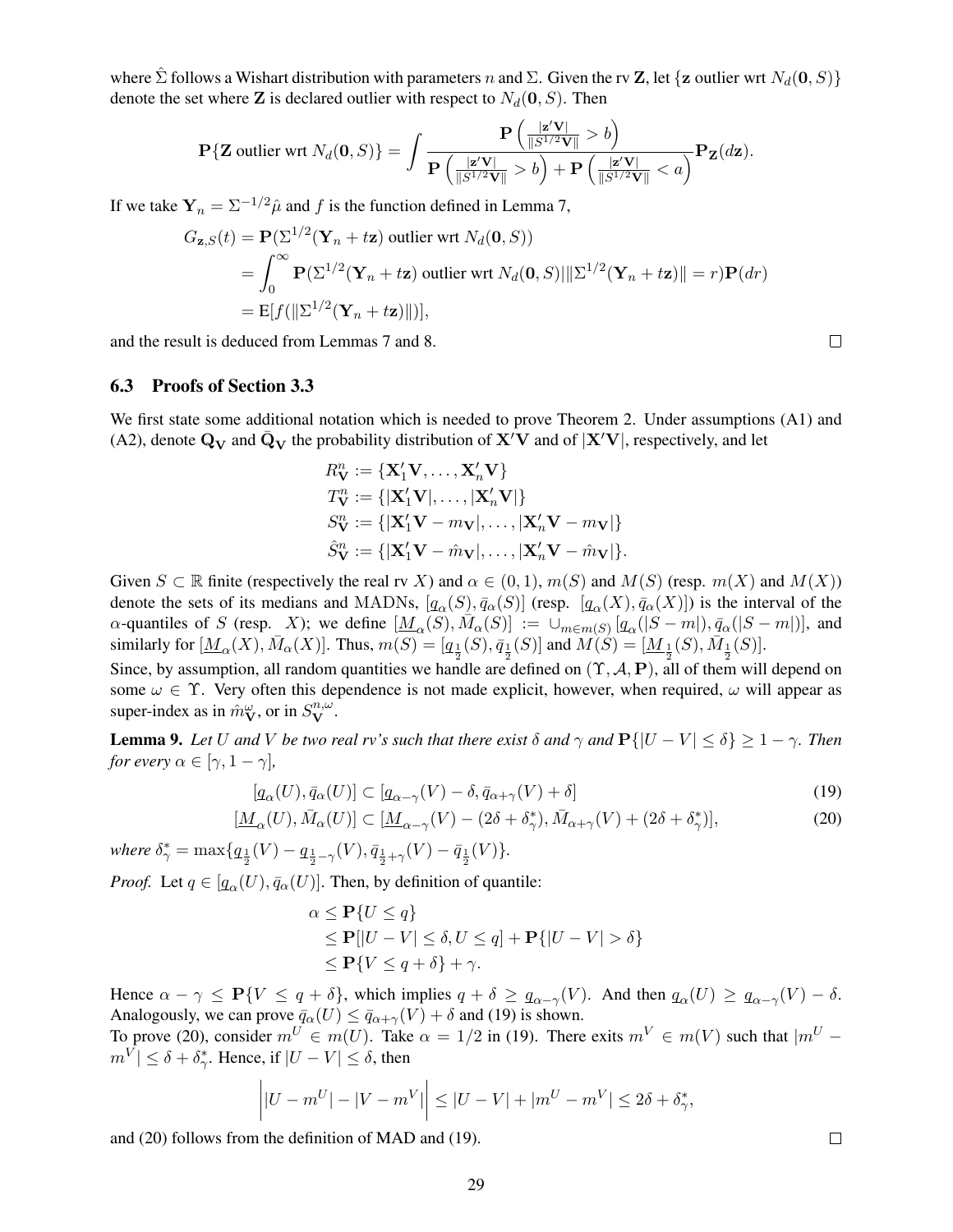**Corollary 6.** *Under hypotheses in Lemma [9,](#page-28-2)*  $m(U) \subset \left[ q_{\frac{1}{2}-\gamma}(V) - \delta, \overline{q}_{\frac{1}{2}+\gamma}(V) + \delta \right]$ .

If we apply Lemma [9](#page-28-2) to rv's uniformly distributed on finite sets with the same cardinal, we obtain the following corollary.

<span id="page-29-3"></span>**Corollary 7.** *If*  $S = \{s_1, \ldots, s_n\} \subset \mathbb{R}$  *and*  $R = \{r_1, \ldots, r_n\} \subset \mathbb{R}$  *satisfy that there exist*  $\delta, \gamma$  *such that*  $\#\{i : |s_i - r_i| \leq \delta\} \geq n(1 - \gamma)$ , then for every  $\alpha \in [\gamma, 1 - \gamma]$ ,

<span id="page-29-5"></span>
$$
[q_{\alpha}(S), \bar{q}_{\alpha}(S)] \subset [q_{\alpha-\gamma}(R) - \delta, \bar{q}_{\alpha+\gamma}(R) + \delta]
$$
\n(21)

$$
[\underline{M}_{\alpha}(S), \bar{M}_{\alpha}(S)] \subset [\underline{M}_{\alpha-\gamma}(R) - (2\delta + \delta_{\gamma}^{*}), \bar{M}_{\alpha+\gamma}(R) + (2\delta + \delta_{\gamma}^{*})], \tag{22}
$$

where  $\delta_\gamma^* = \max\Big\{q_{\frac{1}{2}}(R) - q_{\frac{1}{2}-\gamma}(R), \bar{q}_{\frac{1}{2}+\gamma}(R) - \bar{q}_{\frac{1}{2}}(R)\Big\}.$ 

<span id="page-29-0"></span>**Lemma 10.** For every  $v \in \Omega_1^{d-1}$ , there exists a probability one set A such that for every  $\omega \in A$  and  $\gamma \in (0,1/2)$ 

$$
\sup_{\alpha \in (\gamma, 1 - \gamma)} \left( \max \left\{ \left| \underline{q}_{\alpha} (R_{\mathbf{v}}^{n, \omega}) - \underline{q}_{\alpha} (\mathbf{Q}_{\mathbf{v}}) \right|, \left| \bar{q}_{\alpha} (R_{\mathbf{v}}^{n, \omega}) - \underline{q}_{\alpha} (\mathbf{Q}_{\mathbf{v}}) \right| \right\} \right) \to 0,
$$
  
\n
$$
\sup_{\alpha \in (\gamma, 1 - \gamma)} \left( \max \left\{ \left| \underline{q}_{\alpha} (T_{\mathbf{v}}^{n, \omega}) - \underline{q}_{\alpha} (\bar{\mathbf{Q}}_{\mathbf{v}}) \right|, \left| \bar{q}_{\alpha} (T_{\mathbf{v}}^{n, \omega}) - \underline{q}_{\alpha} (\bar{\mathbf{Q}}_{\mathbf{v}}) \right| \right\} \right) \to 0.
$$

*Proof.* Since  $X'v$  is a normal rv, then the assumptions in Corollary 1.4.3 in [\[9\]](#page-18-11) are satisfied. Therefore, (1.4.24) in [\[9\]](#page-18-11) holds and first statement here is verified. A similar reasoning leads to the second one.  $\Box$ 

*Proof of Theorem* [2.](#page-6-3) We first apply the Glivenko-Cantelli Theorem to the iid rv's  $\{\|\mathbf{X}_i\|\}$  and we have that a.s.

<span id="page-29-2"></span><span id="page-29-1"></span>
$$
\sup_{r>0} \left| \frac{\#\{i \le n : \|\mathbf{X}_i\| \le r\}}{n} - \mathbf{P}(\|\mathbf{X}_1\| \le r) \right| \to 0. \tag{23}
$$

Given  $h \in \mathbb{N}$ , since  $\Omega_1^{d-1}$  is compact, there exist  $\mathbf{v}_1^h, \dots, \mathbf{v}_{J_h}^h \in \Omega_1^{d-1}$  such that for every  $\mathbf{v} \in \Omega_1^{d-1}$  there exists  $i_v \in \{1, ..., J_h\}$  such that  $\|\mathbf{v} - \mathbf{v}_{i_h}^h\| \leq h^{-1}$ . Lemma [10](#page-29-0) gives that there exists  $A_h \in \mathcal{A}$  such that  $P(A_h) = 1$  and for every  $\omega \in A_h$ , [\(23\)](#page-29-1) is satisfied and for every  $\gamma \in (0, 1/2)$ ,

$$
\sup_{\alpha \in (\gamma, 1-\gamma)} \left( \max_{i \le J_h} \left\{ \left| q_{\alpha}(R_{\mathbf{v}_i^h}^{n, \omega}) - q_{\alpha}(\mathbf{Q}_{\mathbf{v}_i^h}) \right|, \left| \bar{q}_{\alpha}(R_{\mathbf{v}_i^h}^{n, \omega}) - q_{\alpha}(\mathbf{Q}_{\mathbf{v}_i^h}) \right| \right\} \right) \to 0,
$$
\n
$$
\sup_{\alpha \in (\gamma, 1-\gamma)} \left( \max_{i \le J_h} \left\{ \left| q_{\alpha}(T_{\mathbf{v}_i^h}^{n, \omega}) - q_{\alpha}(\bar{\mathbf{Q}}_{\mathbf{v}_i^h}) \right|, \left| \bar{q}_{\alpha}(T_{\mathbf{v}_i^h}^{n, \omega}) - q_{\alpha}(\bar{\mathbf{Q}}_{\mathbf{v}_i^h}) \right| \right\} \right) \to 0.
$$
\n(24)

Denote  $A_0 = \bigcap_{h \in \mathbb{N}} A_h$ . Obviously  $A_0 \in \mathcal{A}$  and  $P(A_0) = 1$ . Let  $\omega \in A_0$  be a point which will remain fixed along the proof. We begin proving the first statement in [\(10\)](#page-6-6). Let  $\varepsilon > 0$ . Let  $\lambda_d$  be the largest eigenvalue of Σ. Given **v** ∈  $Ω<sub>1</sub><sup>d-1</sup>$  and  $γ ∈ (0, 1/2)$ , we have that

$$
q_{\frac{1}{2}+\gamma}(\mathbf{Q}_{\mathbf{v}}) - q_{\frac{1}{2}-\gamma}(\mathbf{Q}_{\mathbf{v}}) = (\mathbf{v}'\Sigma \mathbf{v}) \left( q_{\frac{1}{2}+\gamma}(N_1(0,1)) - q_{\frac{1}{2}-\gamma}(N_1(0,1)) \right)
$$
  

$$
\leq \lambda_d \left( q_{\frac{1}{2}+\gamma}(N_1(0,1)) - q_{\frac{1}{2}-\gamma}(N_1(0,1)) \right).
$$

Therefore, there exists  $\gamma_1 \in (0, 1/2)$  such that

<span id="page-29-4"></span>
$$
\sup_{\mathbf{v}\in\Omega_1^{d-1}}\left(q_{\frac{1}{2}+\gamma_1}(\mathbf{Q}_\mathbf{v})-q_{\frac{1}{2}-\gamma_1}(\mathbf{Q}_\mathbf{v})\right)<\frac{\varepsilon}{3}.\tag{25}
$$

Analogously, we can prove that there exits  $\gamma_2 \in (0, 1/2)$  such that,

<span id="page-29-6"></span>
$$
\sup_{\mathbf{v}\in\Omega_1^{d-1}}\left(q_{\frac{1}{2}+\gamma_2}(\bar{\mathbf{Q}}_{\mathbf{v}})-q_{\frac{1}{2}-\gamma_2}(\bar{\mathbf{Q}}_{\mathbf{v}})\right)<\frac{\varepsilon}{3}.\tag{26}
$$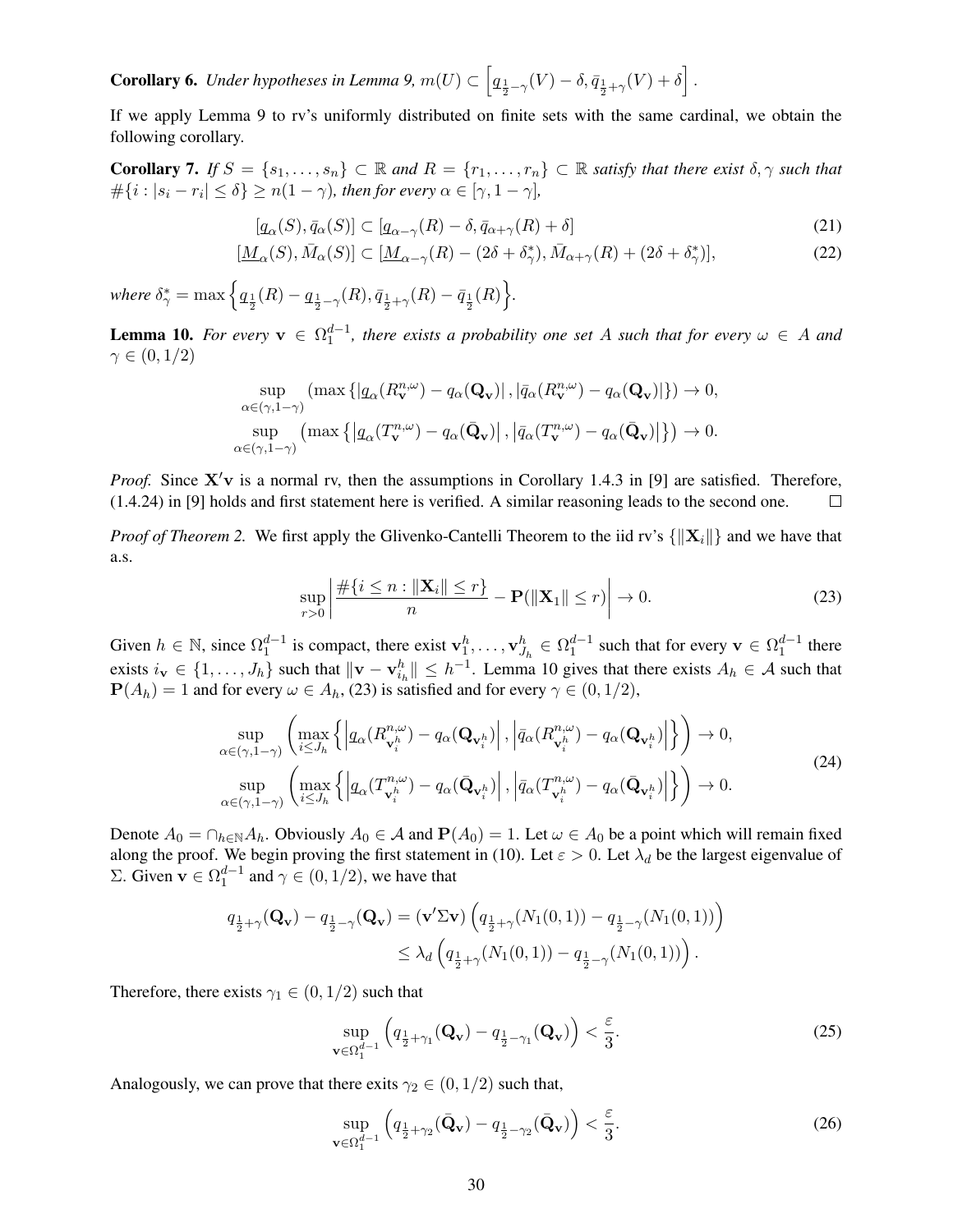Take  $\gamma = \inf \{ \gamma_1, \gamma_2, \varepsilon \}.$  Let  $r > 0$  such that  $P(\|\mathbf{X}_1\| \le r) > 1 - \gamma$  and let  $h \in \mathbb{N}$  be such that  $r/h < \varepsilon/3$ and  $2d\lambda_d M_1/h < \varepsilon/3$ , where  $M_1$  is the MADN of a  $N_1(0, 1)$ . By [\(23\)](#page-29-1) and [\(24\)](#page-29-2), there exists  $N^{\omega}$  such that if  $n \ge N^{\omega}$ , then  $\#\{i \le n : ||\mathbf{X}_i(\omega)|| < r\} > n(1 - \gamma)$  and

$$
\sup_{\alpha \in \left(\frac{1}{2} - \gamma, \frac{1}{2} + \gamma\right)} \left( \max_{i \leq J_h} \left\{ \left| q_\alpha(R_{\mathbf{V}_i^h}^{n,\omega}) - q_\alpha(\mathbf{Q}_{\mathbf{v}_i^h}) \right|, \left| \bar{q}_\alpha(R_{\mathbf{v}_i^h}^{n,\omega}) - q_\alpha(\mathbf{Q}_{\mathbf{v}_i^h}) \right| \right\} \right) < \frac{\varepsilon}{3}
$$
\n
$$
\sup_{\alpha \in \left(\frac{1}{2} - \gamma, \frac{1}{2} + \gamma\right)} \left( \max_{i \leq J_h} \left\{ \left| q_\alpha(T_{\mathbf{v}_i^h}^{n,\omega}) - q_\alpha(\bar{\mathbf{Q}}_{\mathbf{v}_i^h}) \right|, \left| \bar{q}_\alpha(T_{\mathbf{v}_i^h}^{n,\omega}) - q_\alpha(\bar{\mathbf{Q}}_{\mathbf{v}_i^h}) \right| \right\} \right) < \frac{\varepsilon}{3}.
$$
\n(27)

Let  $\mathbf{v} \in \Omega_1^{d-1}$ , if  $\|\mathbf{X}_j(\omega)\| \leq r$ ,

$$
\left| (\mathbf{X}_{j}(\omega))'\mathbf{v} - (\mathbf{X}_{j}(\omega))'\mathbf{v}_{i_{\mathbf{v}}}^{h} \right| \leq \|\mathbf{X}_{j}(\omega)\| \|\mathbf{v} - \mathbf{v}_{i_{\mathbf{v}}}^{h}\| \leq rh^{-1} < \frac{\varepsilon}{3},\tag{28}
$$

and therefore, by Corollary [7](#page-29-3) with  $\alpha = 1/2$ , we have that,

<span id="page-30-6"></span><span id="page-30-0"></span>
$$
\hat{m}_{\mathbf{v}}^{\omega} \in \left[ q_{\frac{1}{2} - \gamma} \left( R_{\mathbf{V}_{i_{\mathbf{v}}}^{h}}^{n, \omega} \right) - \frac{\varepsilon}{3}, \bar{q}_{\frac{1}{2} + \gamma} \left( R_{\mathbf{V}_{i_{\mathbf{v}}}^{h}}^{n, \omega} \right) + \frac{\varepsilon}{3} \right],
$$

and [\(27\)](#page-30-0) gives

$$
\hat{m}_{\mathbf{v}}^{\omega} \in \left[ q_{\frac{1}{2} - \gamma} \left( \mathbf{Q}_{\mathbf{v}_{i_{\mathbf{v}}}^{h}} \right) - \frac{2\varepsilon}{3}, q_{\frac{1}{2} + \gamma} \left( \mathbf{Q}_{\mathbf{v}_{i_{\mathbf{v}}}^{h}} \right) + \frac{2\varepsilon}{3} \right].
$$
\n(29)

On the other hand, we have that

$$
|\hat{m}_{\mathbf{v}}^{\omega} - m_{\mathbf{v}}| \le |\hat{m}_{\mathbf{v}}^{\omega} - m_{\mathbf{v}_{i_{\mathbf{v}}}^{h}}| + |m_{\mathbf{v}_{i_{\mathbf{v}}}^{h}} - m_{\mathbf{v}}|.
$$
\n(30)

Moreover,  $m_v = 0$  for every v because all probabilities  $Q_v$  are normal with mean zero. Thus, the second addend in [\(30\)](#page-30-1) is null. However, [\(29\)](#page-30-2) and [\(25\)](#page-29-4) imply

<span id="page-30-4"></span><span id="page-30-3"></span><span id="page-30-2"></span><span id="page-30-1"></span>
$$
|\hat{m}_{\mathbf{v}}^{\omega} - m_{\mathbf{v}_{i_{\mathbf{v}}}^{h}}| < \varepsilon. \tag{31}
$$

Then, the first item in [\(10\)](#page-6-6) is proved because by [\(30\)](#page-30-1) and [\(31\)](#page-30-3) we have that, if  $n > N^{\omega}$ 

<span id="page-30-5"></span>
$$
\sup_{\mathbf{v}} |\hat{m}_{\mathbf{v}}^{\omega} - m_{\mathbf{v}}| < \varepsilon. \tag{32}
$$

Concerning to the second item in [\(10\)](#page-6-6), notice that if  $\mathbf{v} \in \Omega_1^{d-1}$  and  $h \in \mathbb{N}$ , then

$$
|\hat{M}_{\mathbf{v}}^{\omega} - M_{\mathbf{v}}| \le |\hat{M}_{\mathbf{v}}^{\omega} - \hat{M}_{\mathbf{v}_{i_{\mathbf{v}}}^{h}}^{\omega}| + |\hat{M}_{\mathbf{v}_{i_{\mathbf{v}}}^{h}}^{\omega} - M_{\mathbf{v}_{i_{\mathbf{v}}}^{h}}| + |M_{\mathbf{v}_{i_{\mathbf{v}}}^{h}} - M_{\mathbf{v}}|.
$$
\n(33)

If  $n \ge N^{\omega}$ ,  $i = 1, ..., n$ , and  $\mathbf{v} \in \Omega_1^{d-1}$ , from [\(32\)](#page-30-4) (remember that  $\mathbf{m} = \mathbf{0}$ ) we have

$$
\left| \left( \mathbf{X}_i(\omega) \right)' \mathbf{v} - \hat{m}_{\mathbf{v}} \right| - \left| \left( \mathbf{X}_i(\omega) \right)' \mathbf{v} \right| \right| \leq |\hat{m}_{\mathbf{v}}| < \varepsilon.
$$
 (34)

Therefore, we can apply Corollary [7](#page-29-3) with  $\alpha = 1/2$ ,  $\delta = \varepsilon$  and  $\gamma = 0$  to obtain that

$$
\left[\underline{M}_{\frac{1}{2}}\left(R_{\mathbf{v}}^{n,\omega}\right),\bar{M}_{\frac{1}{2}}\left(R_{\mathbf{v}}^{n,\omega}\right)\right]=\left[q_{\frac{1}{2}}\left(\hat{S}_{\mathbf{v}}^{n,\omega}\right),\bar{q}_{\frac{1}{2}}\left(\hat{S}_{\mathbf{v}}^{n,\omega}\right)\right]
$$

$$
\subset\left[q_{\frac{1}{2}}\left(T_{\mathbf{v}}^{n,\omega}\right)-2\varepsilon,\bar{q}_{\frac{1}{2}}\left(T_{\mathbf{v}}^{n,\omega}\right)+2\varepsilon\right]
$$

which joined to [\(27\)](#page-30-0) and the fact that  $M_{\mathbf{v}} = m(\bar{Q}_{\mathbf{v}})$  gives that if  $n \ge N^{\omega}$ 

 $\overline{\phantom{a}}$ I  $\overline{\phantom{a}}$  $\mid$ 

$$
\left| \hat{M}^{\omega}_{\mathbf{V}_{i_{\mathbf{V}}}^{h}} - M_{\mathbf{V}_{i_{\mathbf{V}}}^{h}} \right| < 2\varepsilon + \frac{\varepsilon}{3}.
$$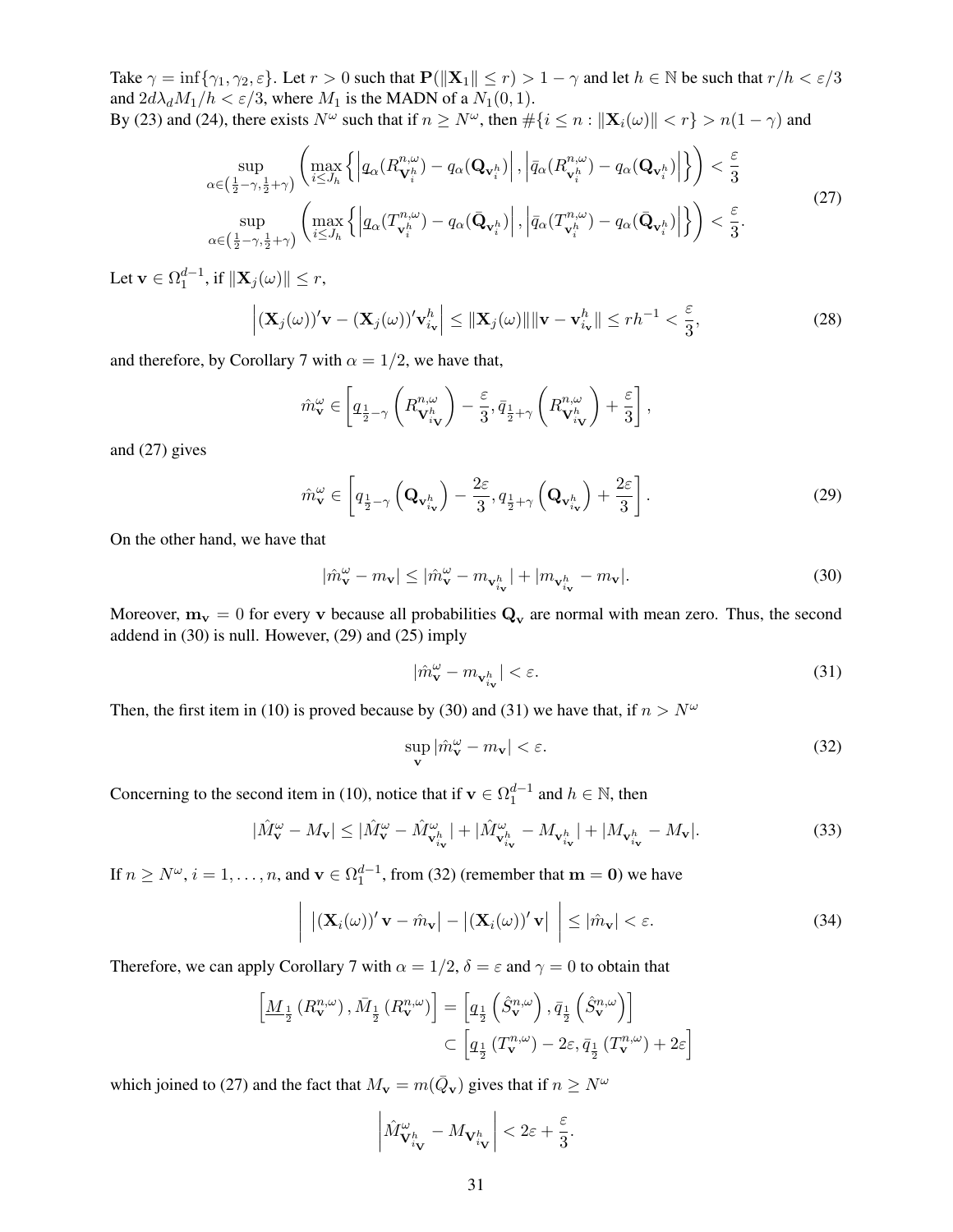Concerning the third addend in [\(33\)](#page-30-5), notice that  $M_{\bf v} = m(\bar{\bf Q}_{\bf v})$  coincides with  ${\bf v}' \Sigma {\bf v} M_1$ . Thus, if we write  $\mathbf{v}=(v^1,\ldots,v^d)'$ , then

$$
|M_{\mathbf{v}_{i_{\mathbf{v}}}^{h}} - M_{\mathbf{v}}| = \left| \mathbf{v}' \Sigma \mathbf{v} - (\mathbf{v}_{i_{\mathbf{v}}}^{h})' \Sigma \mathbf{v}_{i_{\mathbf{v}}}^{h} \right| M_{1}
$$
  
\n
$$
= \left| \sum_{j=1}^{d} (v^{j})^{2} \lambda_{j} - \sum_{j=1}^{d} ((\mathbf{v}_{i_{\mathbf{v}}}^{h})^{j})^{2} \lambda_{j} \right| M_{1}
$$
  
\n
$$
\leq \lambda_{d} M_{1} \sum_{j=1}^{d} \left| (v^{j})^{2} - ((\mathbf{v}_{i_{\mathbf{v}}}^{h})^{j})^{2} \right|
$$
  
\n
$$
\leq 2 \lambda_{d} M_{1} \sum_{j=1}^{d} \left| v^{j} - (\mathbf{v}_{i_{\mathbf{v}}}^{h})^{j} \right|
$$
  
\n
$$
\leq 2 d \lambda_{d} M_{1} \left\| \mathbf{v} - \mathbf{v}_{i_{j}}^{h} \right\| \leq \frac{2 d \lambda_{d} M_{1}}{h} < \frac{\varepsilon}{3}.
$$

Now, let us pay attention to the first addend in [\(33\)](#page-30-5). According to [\(28\)](#page-30-6) and [\(22\)](#page-29-5) in Corollary [7,](#page-29-3) we have that

$$
|\hat{M}_{\mathbf{v}} - \hat{M}_{\mathbf{v}_{i_{\mathbf{v}}}^{h}}| \leq \bar{M}_{\frac{1}{2}+\alpha} \left( R_{\mathbf{v}_{i_{\mathbf{v}}}^{h}}^{n,\omega} \right) - \underline{M}_{\frac{1}{2}-\alpha} \left( R_{\mathbf{v}_{i_{\mathbf{v}}}^{h}}^{n,\omega} \right) + \frac{2\varepsilon}{3} + \delta_{\gamma}^{*}.
$$
 (35)

First, [\(27\)](#page-30-0) and [\(25\)](#page-29-4) give that

$$
\delta_\gamma^* \leq \bar{q}_{\frac{1}{2}+\gamma}\left(R^{n,\omega}_{\mathbf{v}^h_{i_\mathbf{v}}}\right) - q_{\frac{1}{2}-\gamma}\left(R^{n,\omega}_{\mathbf{v}^h_{i_\mathbf{v}}}\right) \leq q_{\frac{1}{2}+\gamma}\left(\mathbf{Q}_{\mathbf{v}^h_{i_k}}\right) - q_{\frac{1}{2}-\gamma}\left(\mathbf{Q}_{\mathbf{v}^h_{i_k}}\right) + \frac{2\varepsilon}{3} < \varepsilon.
$$

For the first addend in [\(35\)](#page-31-0), by Corollary [7](#page-29-3) with  $\gamma = 0$ , we conclude that

$$
\begin{aligned} \bar{M}_{\frac{1}{2}+\gamma}\left(R^{n,\omega}_{\mathbf{v}^h_{i_\mathbf{v}}}\right)-\underline{M}_{\frac{1}{2}-\gamma}\left(R^{n,\omega}_{\mathbf{v}^h_{i_\mathbf{v}}}\right)&=\bar{q}_{\frac{1}{2}+\gamma}\left(S^{n,\omega}_{i_\mathbf{v}^h}\right)-q_{\frac{1}{2}+\gamma}\left(S^{n,\omega}_{i_\mathbf{v}^h}\right)\\ &\leq \bar{q}_{\frac{1}{2}+\gamma}(T^{n,\omega}_{\mathbf{v}^h_{i_\mathbf{v}}})-q_{\frac{1}{2}-\gamma}(T^{n,\omega}_{\mathbf{v}^h_{i_\mathbf{v}}})+2\left|\hat{m}_{\mathbf{v}^h_{i_\mathbf{v}}}\right|, \end{aligned}
$$

and from  $(27)$ ,  $(26)$  and  $(32)$  we have that

$$
\bar{M}_{\frac{1}{2}+\gamma}\left(R^{n,\omega}_{\mathbf{v}^h_{i_{\mathbf{v}}}}\right)-\underline{M}_{\frac{1}{2}-\gamma}\left(R^{n,\omega}_{\mathbf{v}^h_{i_{\mathbf{v}}}}\right)<3\varepsilon.
$$

And the proof ends because [\(35\)](#page-31-0) and previous inequalities give that if  $\omega \in A_0$  and  $n \ge N^{\omega}$ , then

$$
\left|\hat{M}_{\mathbf{v}} - \hat{M}\mathbf{v}_{i_{\mathbf{v}}}^{h}\right| < 6\varepsilon.
$$

<span id="page-31-0"></span> $\Box$ 

*Proof of Theorem [3.](#page-6-2)* Let  $\omega \in \Upsilon$  and denote

$$
g_{a,b}^{n,\omega}(\mathbf{x}):=\frac{\mathbf{P}\left(\mathbf{v}:\frac{\left|\mathbf{x}'\mathbf{v}-\hat{m}_{\mathbf{v}}^{n,\omega}\right|}{\hat{M}_{\mathbf{v}}^{n,\omega}} > b\right)}{\mathbf{P}\left(\mathbf{v}:\frac{\left|\mathbf{x}'\mathbf{v}-\hat{m}_{\mathbf{v}}^{n,\omega}\right|}{\hat{M}_{\mathbf{v}}^{n,\omega}} > b\right)+\mathbf{P}\left(\mathbf{v}:\frac{\left|\mathbf{x}'\mathbf{v}-\hat{m}_{\mathbf{v}}^{n,\omega}\right|}{\hat{M}_{\mathbf{v}}^{n,\omega}} < a\right)}.
$$

Notice that the probabilities involved in this expression are conditioned given the sample  $X_1, \ldots, X_n$ . It is clear that if we integrate on the samples

$$
\mathbf{P}\left(|\tilde{Y}^{L_n}| > b \|\|\mathbf{X}\|_{\Sigma} = t\right) = \int_{\Omega_{\Sigma}^{d-1}(t)} \left(\int_{\Upsilon} g_{a,b}^{n,\omega}(\mathbf{x}) d\mathbf{P}(\omega)\right) f_t(\mathbf{x}) d\mathbf{x}.
$$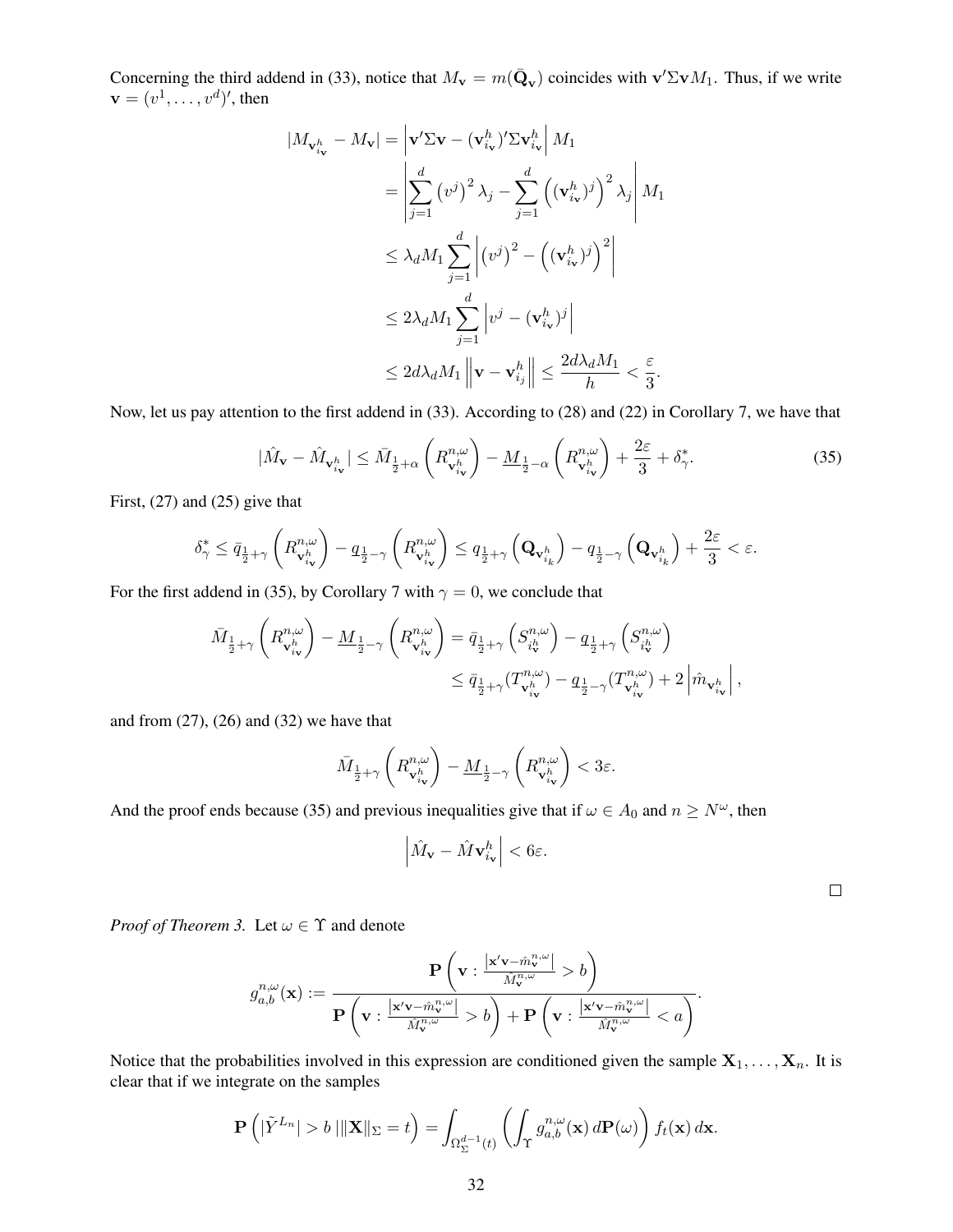Let us prove that the map  $g_{a,b}^{n,\omega}$  is well defined. As before we denote by  $M_1$ , the MADN of the  $N_1(0,1)$ . If  $\mathbf{v} \in \Omega_1^{d-1}$ , then  $M_{\mathbf{v}} = (\mathbf{v}' \Sigma \mathbf{v})^{1/2} M_1 \ge \lambda_1 M_1$ .

 $\mathbf{X} \in \mathbb{R}^n_1$ , then  $M\mathbf{V} = (\mathbf{V} \times \mathbf{V})^n M_1 \le \mathcal{A}_1 M_1$ .<br>According to Theorem [2,](#page-6-3) there exists a set  $A_0 \in \mathcal{A}$  with  $\mathbf{P}(A_0) = 1$  such that for every  $\omega \in A_0$ , there exits  $N^{\omega}$  such that if  $n \ge N^{\omega}$  then for every  $\mathbf{v} \in \Omega_1^{d-1}$ ,  $\hat{M}_{\mathbf{v}}^{n,\omega} > \lambda_1 M_1/2$  and  $|\hat{m}_{\mathbf{v}}^{n,\omega}| < a\lambda_1 M_1/4$ . Then, if  $\mathbf{x}\in \Omega^{d-1}_{\Sigma}$  $\sum_{\Sigma}^{d-1}(t)$ 

$$
\mathbf{P}\left(\mathbf{v}: \frac{|\mathbf{x}'\mathbf{v}-\hat{m}_{\mathbf{v}}^{n,\omega}|}{\hat{M}_{\mathbf{v}}^{n,\omega}} < a\right) = \mathbf{P}\left(\mathbf{v}: \mathbf{x}'\mathbf{v} \in \left(\hat{m}_{\mathbf{v}}^{n,\omega} - a\hat{M}_{\mathbf{v}}^{n,\omega}, \hat{m}_{\mathbf{v}}^{n,\omega} + a\hat{M}_{\mathbf{v}}^{n,\omega}\right)\right)
$$

$$
\geq \mathbf{P}\left(\mathbf{v}: \mathbf{x}'\mathbf{v} \in \left(\hat{m}_{\mathbf{v}}^{n,\omega} - \frac{a\lambda_1 M_1}{2}, \hat{m}_{\mathbf{v}}^{n,\omega} + \frac{a\lambda_1 M_1}{2}\right)\right)
$$

$$
\geq \mathbf{P}\left(\mathbf{v}: \mathbf{x}'\mathbf{v} \in \left(-\frac{a\lambda_1 M_1}{4}, \frac{a\lambda_1 M_1}{4}\right)\right) > 0,
$$

where the last inequality follows from the fact that  $\{v : |x'v| < a\lambda_1M_1/4\} \neq \emptyset$ . Additionally, for every  $\omega \in A_0$ ,  $\mathbf{v} \in \Omega_1^{d-1}$  and  $\mathbf{x} \in \Omega_{\Sigma}^{d-1}$  $\sum_{\Sigma}^{d-1}(t)$ 

$$
1_{\left\{\frac{|\mathbf{x}'\mathbf{v}-\hat{m}_{\mathbf{v}}^{n,\omega}|}{\hat{M}_{\mathbf{v}}^{n,\omega}}>\delta\right\}} \to 1_{\left\{\frac{|\mathbf{x}'\mathbf{v}|}{M_{\mathbf{v}}}>b\right\}}
$$
(36)

unless v satisfies that  $|x'v| = bM_v$ , but this equality only happens for v in a set (depending on x) with Lebesgue measure equal to zero. Consequently, for every  $\omega \in A_0$  and  $\mathbf{x} \in \Omega^{d-1}_{\Sigma}$  $\sum_{k=1}^{d-1}(t)$ , the convergence in [\(36\)](#page-32-0) holds for almost every  $v \in \Omega_1^{d-1}$ . Since the involved functions are bounded, (36) gives that, for every  $\omega \in A_0$ ,

<span id="page-32-0"></span>
$$
g_{a,b}^{n,\omega}(\mathbf{x}) \to \tilde{g}_{a,b}(\mathbf{x}).
$$

The fact that  $0 \leq g_{a,b}^{n,\omega}(\mathbf{x}) \leq 1$  for every x, allows to apply the dominated convergence theorem and the result is proven.  $\Box$ 

### 6.4 Proofs of Section [3.4](#page-7-0)

*Proof of Proposition [8.](#page-7-1)* We know  $a \leq b$ . If  $a = b$ , then

$$
\alpha = \int_{\Omega_{\Sigma}^{d-1}(C_n^d)} \int_{\mathbb{R}^d} \int_{\mathbb{R}^{d^2}} \mathbf{P}\left(|y_{\mathbf{m},S}^{\mathbf{V}}| > b\right) f_{\hat{\boldsymbol{\mu}}}(\mathbf{m}) f_t(\mathbf{x}) \mathbf{P}_{\hat{\Sigma}}(dS) d\mathbf{m} d\mathbf{x}.
$$
 (37)

This condition determines b because the function  $b \mapsto P\left(|y_{\mathbf{m},S}^{\mathbf{V}}| > b\right)$  is strictly decreasing and continuous for any m, S, and x. Let  $b_0$  be the unique solution of [\(37\)](#page-32-1). If  $a < b_0$ , there exists a unique  $b_a$  such that

<span id="page-32-1"></span>
$$
\alpha = F_{\Sigma}(a, b_a, C_n^d),
$$

because the integrand which implicitly appears in  $F_{\Sigma}(a, b, C_n^d)$  (see Proposition [3\)](#page-5-1) is strictly increasing on b and continuous.

If  $a_1 < a_2$ , then  $g_{a_2}^{b_{a_1}}(\mathbf{x}, \mathbf{m}, S) < g_{a_1}^{b_{a_1}}(\mathbf{x}, \mathbf{m}, S)$  since  $\mathbf{P}\left(|y_{\mathbf{m},S}^{\mathbf{V}}| < a_1\right) < \mathbf{P}\left(|y_{\mathbf{m},S}^{\mathbf{V}}| < a_2\right)$ . Hence  $F_{\Sigma}(a_2, b_{a_1}, t) > F_{\Sigma}(a_1, b_{a_1}, t)$ , then  $b_{a_2} < b_{a_1}$ .  $\Box$ 

*Proof of Proposition* [9.](#page-7-2) Remark [1](#page-7-4) gives that, for a general  $\Sigma$ , a.s.

$$
E\left(L_n^{a,b} \left| \left\| \mathbf{X} \right\|_{\Sigma} = t, \mathbb{X}_n^{\Sigma} \right) \to \int_{\Omega_{\Sigma}^{d-1}(t)} \frac{1}{\mathbf{P}(|y_{0,\Sigma}^{\mathbf{v}}| > b) + \mathbf{P}(|y_{0,\Sigma}^{\mathbf{v}}| < a)} f_t(\mathbf{x}) d\mathbf{x},\tag{38}
$$

which, in the case  $\Sigma = I_d$ , (see Corollary [3\)](#page-6-1) becomes that a.s.

$$
E\left(L_n^{a,b} \|\mathbf{X}\| = t, \mathbb{X}_n^{I_d}\right) \to \frac{1}{1 - F(b,t) + F(a,t)}.\tag{39}
$$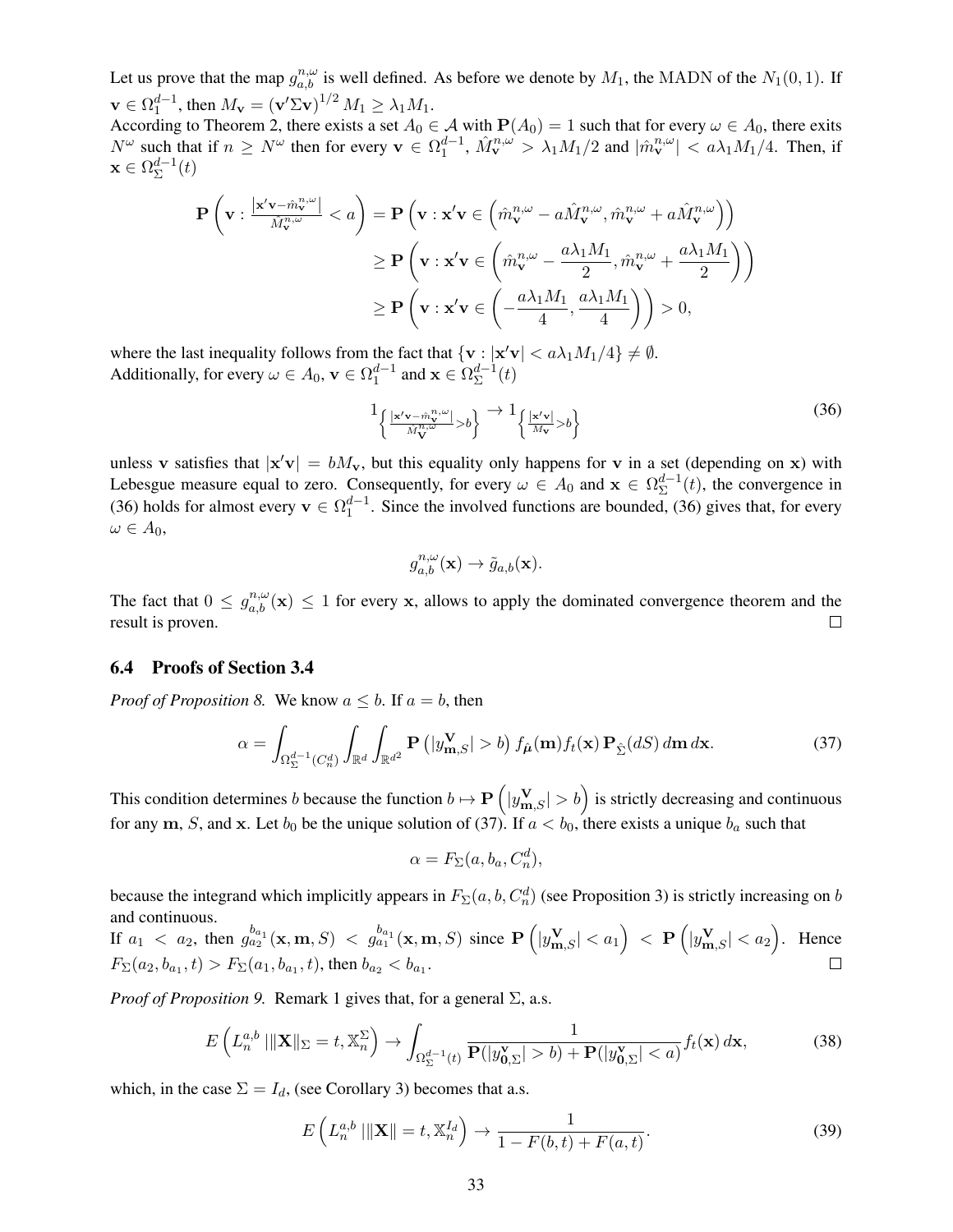However, Jensen's inequality gives

$$
\frac{1}{1 - F(b, t) + F(a, t)} = \frac{1}{\int_{\Omega_{\Sigma}^{d-1}(t)} \mathbf{P}(|y_{0,\Sigma}^{\mathbf{v}}| > b) + \mathbf{P}(|y_{0,\Sigma}^{\mathbf{v}}| < a) f_t(\mathbf{x}) d\mathbf{x}} < \int_{\Omega_{\Sigma}^{d-1}(t)} \frac{1}{\mathbf{P}(|y_{0,\Sigma}^{\mathbf{v}}| > b) + \mathbf{P}(|y_{0,\Sigma}^{\mathbf{v}}| < a)} f_t(\mathbf{x}) d\mathbf{x},
$$

where the inequality comes from the fact that the map  $x \mapsto P(|y_{0,\Sigma}^{\mathbf{v}}| > b) + P(|y_{0,\Sigma}^{\mathbf{v}}| < a)$  is not a.s. constant.  $\Box$ 

# 7 Appendix II. Additional material

# <span id="page-33-2"></span>**7.1** Behaviour of  $C_n^d(\delta)$

Table [12](#page-33-1) illustrates the variation of  $C_n^d$ . In this table, it is evident that, even for small sizes, the value of  $C_n^d$ grows faster on the dimension than on the sample size.

<span id="page-33-1"></span>d  $n = 10$   $n = 20$   $n = 50$   $n = 100$   $n = 200$   $n = 1000$ 50 8.91 9.09 9.30 9.46 9.79 9.93 200 15.97 16.14 16.35 16.50 16.64 16.95 500 24.19 24.35 24.56 24.71 24.85 25.15 1000 33.44 33.61 33.82 33.96 34.10 34.40

Table 12: Values of  $C_n^d(\delta)$  for different dimensions, sample sizes and  $\delta = 0.05$ .

#### <span id="page-33-3"></span>7.2 Graphical representation of the formulae in Corollary [3](#page-6-1)

Figure [5](#page-34-0) shows the curves  $t \to E(K_n||\mathbf{X}|| = t) \pm (\text{Var}(K_n||\mathbf{X}|| = t))^{1/2}$  and  $t \to E(K_n||\mathbf{X}|| = t)$ . Since those curves only depend on  $p_{a,b}^t := \mathbf{P}\left( |Y^{\mathbf{V}}| \in (a,b) | ||\mathbf{X}|| = t \right)$ , those are the values that we represent in the axis of abscissas .

### <span id="page-33-0"></span>7.3 Some notes on the use of the constants  $a_I$  and  $b_I$  when we handle general  $\Sigma$ 's

In this section we provide some guidelines of a research now in progress to find conditions allowing to use the constants  $a, b$  associated to the identity with other covariance matrices when the dimension is large. An important piece will be the following simple lemma.

<span id="page-33-4"></span>**Lemma 11.** Let  $\{\Sigma^d\}_d$  be a sequence of diagonal  $d \times d$ -dimensional matrices with eigenvalues  $0 < \sigma_1^d \le$  $\ldots \leq \sigma_d^d$ . Let us assume

*A.1 The sequence*  $\{d\sigma_d^d/\text{trace}(\Sigma^d)\}_d$  *is bounded.* 

*If*  $\{Z_d\}$  *is a sequence of integrable iid real rv's, then* 

$$
\frac{1}{trace(\Sigma^d)}\sum_{i=1}^d \sigma_i^d Z_i \stackrel{a.s.}{\to} E[X_1].
$$

*Proof.* Obviously

$$
\left(\frac{1}{\operatorname{trace}(\Sigma^d)}\sum_{i=1}^d \sigma_i^d Z_i\right) - \operatorname{E}[Z_1] = \frac{1}{d} \sum_{i=1}^d \frac{d\sigma_i^d}{\operatorname{trace}(\Sigma^d)} (Z_i - \operatorname{E}[Z_1]).
$$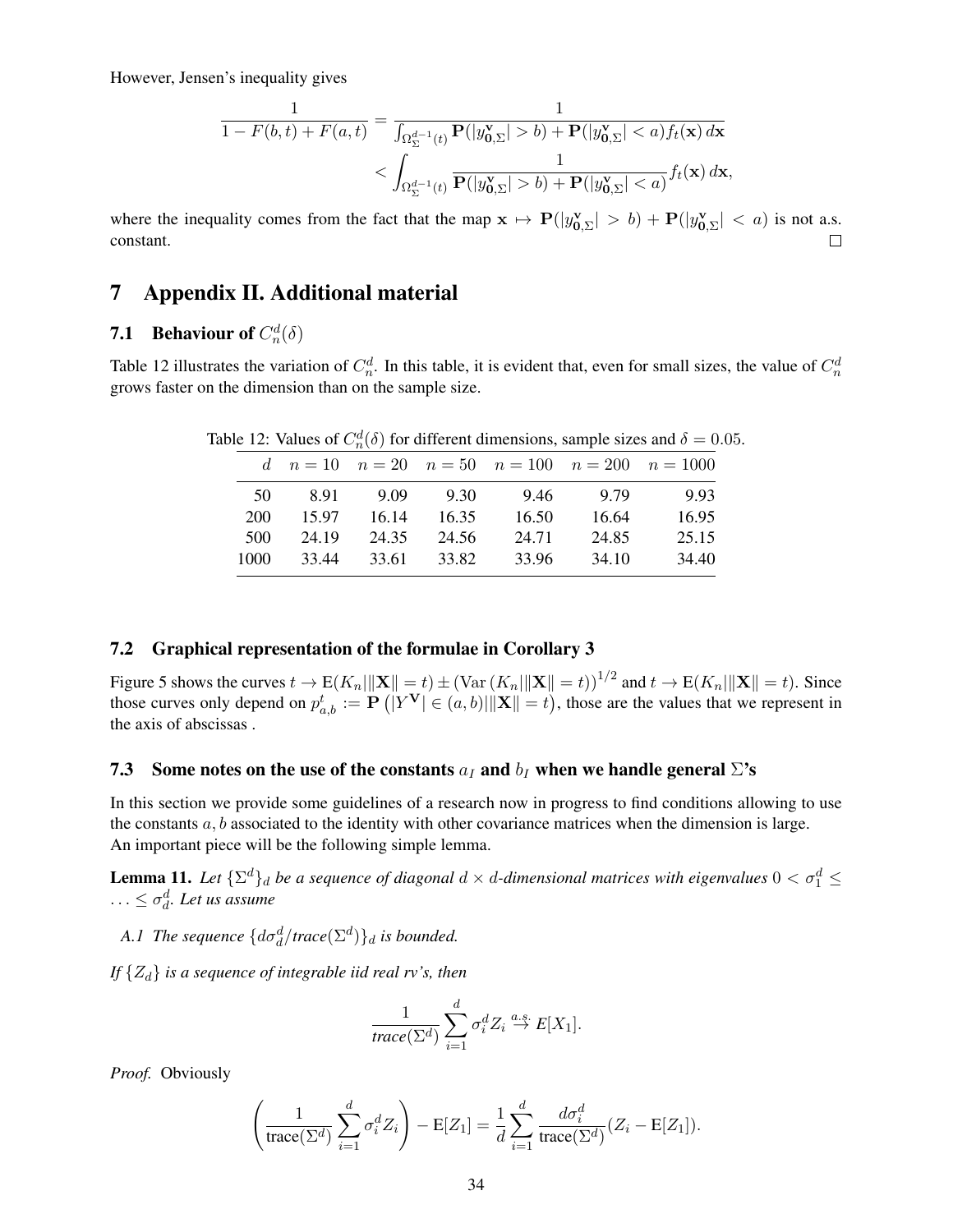Expected number of random projections



<span id="page-34-0"></span>Figure 5: Curves  $E(K_n||\mathbf{X}|| = t)$  (black) and  $E(K_n||\mathbf{X}|| = t) \pm (\text{Var}(K_n||\mathbf{X}|| = t))^{1/2}$  (blue)

Since the rv's in the sum in the right hand side are stochastically bounded by  $\sup_d \Big($  $\frac{d\sigma_d^d}{\text{trace}(\Sigma^d)}$  $\Big(|Z_1| + \mathbb{E}[|Z_1|])\Big|$  which is integrable, we can apply Theorem 2 in [\[24\]](#page-19-19) and the result follows.  $\Box$ 

Let us assume that the parameters are known. Therefore, the statement in Proposition [3](#page-5-1) becomes

$$
F_{\Sigma^d}(a,b,t) = \int_{\Omega_{\Sigma}^{d-1}(t)} g_a^b(\mathbf{x}_d,\mathbf{0},\Sigma^d) f_t(\mathbf{x}_d) d\mathbf{x}_d,
$$

where we write  $x_d$  and  $\Sigma^d$  instead of x and  $\Sigma$  to emphasize their dependence on the dimension. We will denote with  $\sigma_1^d, \ldots, \sigma_d^d$  to the eigenvalues of  $\Sigma^d$ .

Let us analyse the numerator of  $g_a^b(\mathbf{x}_d, \mathbf{0}, \Sigma^d)$ . Let  $\{X_d\}$  and  $\{V_d\}$  be two iid sequences of one-dimensional standard normal variables. Let us denote  $\mathbf{X}_d := (X_1, \dots, X_d)'$  and  $\mathbf{V}_d := (V_1, \dots, V_d)'$ . Obviously,  $\mathbf{X}_d$  and  $\mathbf{V}_d$  are two independent rv's with distribution standard normal d-dimensional. We also define

<span id="page-34-1"></span>
$$
\mathcal{F}_d(\mathbf{X}_d, V_d) := \frac{1}{\|\mathbf{X}_d\|} \frac{((\Sigma^d)^{1/2} \mathbf{X}_d)' \mathbf{V}_d}{(\mathbf{V}_d' \Sigma^d \mathbf{V}_d)^{1/2}} = \frac{1}{\|\mathbf{X}_d\|} \frac{\sum_{i=1}^d (\sigma_i^d)^{1/2} X_i V_i}{\left(\sum_{i=1}^d \sigma_i^d V_i^2\right)^{1/2}}.
$$
\n(40)

With this notation, we have that

$$
\mathbf{P}\left(|y_{\mathbf{0},\Sigma^d}^{\mathbf{V}_d}| > b\right) = ^d \mathbf{P}\left(t \ \mathcal{F}_d(\mathbf{X}_d,V_d) > b \mid \mathbf{X}_d = \mathbf{x}_d\right).
$$

Next we divide the analysis depending on when Assumption A.1 holds or not.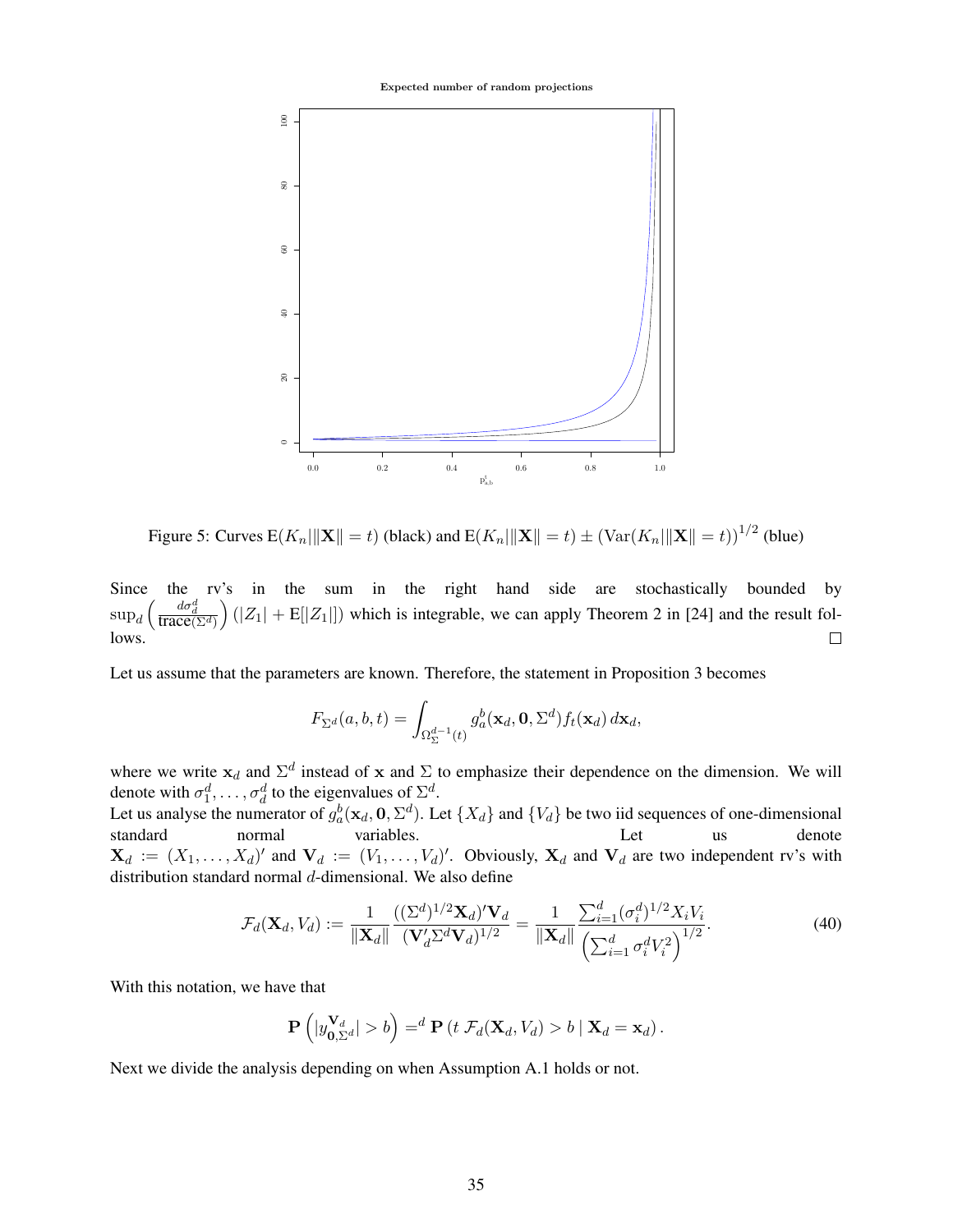#### 7.3.1 Case 1: Assume that assumption A.1 holds

Since A.1 holds, Lemma [11](#page-33-4) allows us to conclude that

$$
\frac{\sum_{i=1}^{d} \sigma_i V_i^2}{\text{trace}(\Sigma^d)} \xrightarrow{a.s.} E[V_1^2] = 1.
$$
\n(41)

However, the assumption on the vector  $V_d$  gives that the conditional distribution of the real rv  $\sum_{i=1}^d \sigma_i^{1/2} X_i V_i$ /  $(\text{trace}(\Sigma^d))^{1/2}$  given  $\mathbf{X}_d$  is centred normal with variance  $\frac{1}{\text{trace}(\Sigma^d)} \sum_{i=1}^d \sigma_i X_i^2$ . Now, Lemma [11](#page-33-4) gives that, for almost every sequence  $X_d$ , it happens that

$$
\frac{1}{\text{trace}(\Sigma^d)} \sum_{i=1}^d \sigma_i X_i^2 \to \text{E}[X_1^2] = 1.
$$

The Strong Law of Large Numbers allows to conclude that, for almost every sequence  $X_d$ , it happens that 1  $\frac{1}{d^{1/2}}\|\mathbf{X}_d\| \to 1$ . Therefore we have that, for almost every sequence  $\mathbf{X}_d$ , the expression [\(40\)](#page-34-1), asymptotically, behaves like a one-dimensional centred normal with variance equal to  $d^{-1}$ .

The following lemma follows form Tchebichev's inequality and allows to generalise assumption A.1 at the price of replacing the a.s. convergence by convergence in probability. This would allow to obtain similar conclusions as before with a more elaborated reasoning.

Lemma 12. *If we replace A.1 in Lemma [11](#page-33-4) by*

$$
\lim_{d} \frac{(\sigma_1^d)^2 + \ldots + (\sigma_d^d)^2}{(\sigma_1^d + \ldots + \sigma_d^d)^2} = 0.
$$

*and we assume that*  $Var(Z_1) < \infty$ *, then* 

$$
\frac{1}{\text{trace}(\Sigma^d)}\sum_{i=1}^d \sigma_i^d Z_i \stackrel{c.p.}{\to} E[Z_1].
$$

<span id="page-35-0"></span>**Remark 2.** Since  $\sigma_1^d \geq 1$ , the fact that  $\{d\sigma_d^d / trace(\Sigma^d)\}_d$  is bounded holds every time the sequence  $\{\sigma_d^d\}$  is bounded, but it also holds for the matrices  $\Sigma_1^d$  and  $\Sigma_2^d$  (notice that in the last case, trace $(\Sigma_2^d)\geq \frac{d}{2}$ 2  $d^2$  $\frac{d^2}{2}$ ). *This* shows that all those cases behave similarly and, in particular, that the term in the numerator of  $g_a^b(\mathbf{x}_d,\mathbf{0},\Sigma^d)$ behaves similarly to the case in which  $\Sigma^d$  is the identity.

*Since the second term in the denominator is similar to that one in the numerator, we can make an educated guessing that, when the dimension is large, if we handle matrices which satisfy A.1, then the constants* a, b *chosen for the identity should be very similar to the required for the specific matrix at hand.*

#### 7.3.2 Case 2: Assume that assumption A.1 fails

This case is clearly more tricky than the previous one and here some situations appear in which the equivalence with the identity fails.

For an example, let us consider the case of the sequence of matrices  $\Sigma_3^d$ . Remember that here  $1 = \sigma_1^d =$ ... =  $\sigma_{d-1}^d$  and  $\sigma_d^d = d^2$ . Thus, trace( $\Sigma_3^d$ ) =  $d-1+d^2$ , and consequently,

$$
\frac{\sum_{i=1}^{d} \sigma_i^d V_i^2}{\text{trace}(\Sigma^d)} \approx V_d^2,
$$

$$
\frac{1}{(\text{trace}(\Sigma^d))^{1/2}} \sum_{i=1}^{d} \sigma_i^{1/2} X_i V_i \approx \mathbf{X}_d V_d,
$$

therefore, in this case, the behaviour of the three terms in  $\mathcal{F}_d(\mathbf{X}_d, V_d)$  asymptotically on d is determined by the distribution of the real rv  $d^{-1/2} \frac{X_1}{W_1}$  $\frac{X_1}{|V_1|}$ , which is of the same order as the normal appearing in Case 1 but different from that.

It seems plausible this being the reason of the different behaviour of this covariance matrix w.r.t. the others.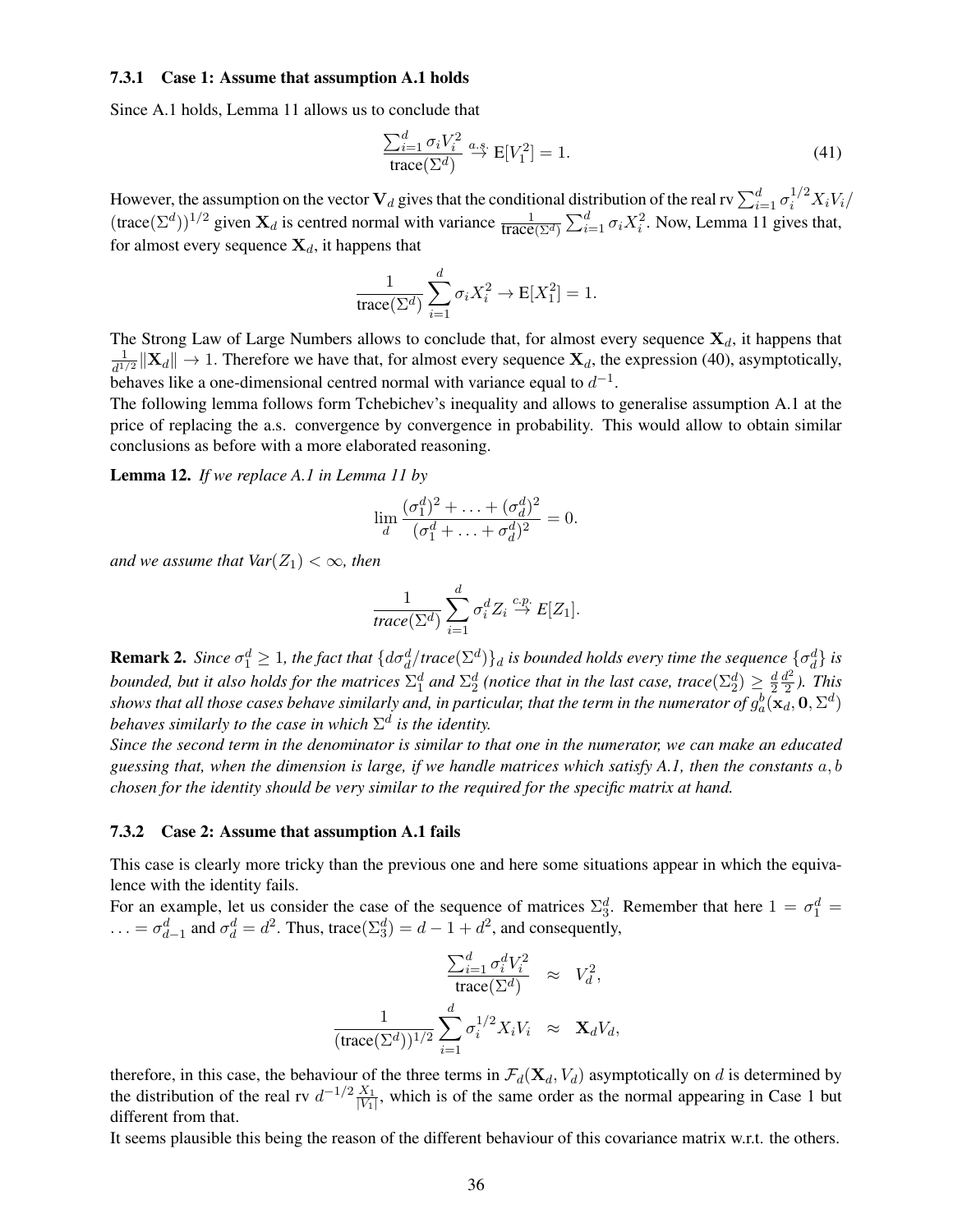Remark 3. *Obviously many different combinations of asymptotical distributions can be obtained in this scheme, however, we conjecture that all of them will involve random variables with order* d <sup>−</sup>1/<sup>2</sup> *which may explain why the constants obtained for the identity are not so different from the real ones when we consider*  $\Sigma_3^d$ .

<span id="page-36-0"></span>**Remark 4.** *Notice that the precise value of*  $\sigma_d^d$  *is not so important as the number of times in which it is reached, because*  $\sigma_d^d = d^2$  for  $\Sigma_i^d$ ,  $i = 1, 2, 3$ , the difference being that the order of the maximum is reached *only in a value for*  $\sum_{3}^{d}$  *and in a half (or more) of them for*  $\sum_{i}^{d}$ ,  $i = 1, 2$ .

*Thus, we conjecture that the constants of the identity could be used for every covariance matrix, excepting* those included in a sequence such that  $\sigma_d^d/d\to\infty$  and that, additionally, satisfies something similar to the *existence of*  $\{p_d\} \subset \mathbb{N}$  *such that* 

$$
p_d \leq d
$$
,  $\frac{p_d}{d} \to 1$  and  $\frac{1}{\sigma_d^d} \sum_{i=1}^{p_d} \sigma_i^d \to 0$ .

#### 7.4 Additional tables

#### <span id="page-36-2"></span>7.4.1 Computation of  $a, b$  for general covariance matrices

Table [13](#page-36-1) shows the values of b for some covariance matrices  $\Sigma$ , n and d.

<span id="page-36-1"></span>Table 13: Approximated values of  $b_{\Sigma}$  for  $\Sigma = \Sigma_1^d$  and different values of n and d. The a's are the values obtained in Table [1](#page-9-1) for  $l_I^1 = 50, 100$ . The values of  $\hat{l}_1^1$  are also shown.

|                |            | $n=50$       |               |              |               |              |                 | $n = 100$    |               |              |               | $n = 500$    |               |
|----------------|------------|--------------|---------------|--------------|---------------|--------------|-----------------|--------------|---------------|--------------|---------------|--------------|---------------|
|                |            | $l_I^1 = 50$ |               | $l_I^1$ =100 |               | $l_I^1 = 50$ |                 | $l_I^1$ =100 |               | $l_I^1 = 50$ |               | $l_I^1$ =100 |               |
| $\overline{d}$ | Σ          | $b_{\Sigma}$ | $\hat{l}_1^1$ | $b_{\Sigma}$ | $\hat{l}^1_1$ | $b_{\Sigma}$ | $\tilde{l}_1^1$ | $b_{\Sigma}$ | $\hat{l}_1^1$ | $b_{\Sigma}$ | $\hat{l}_1^1$ | $b_{\Sigma}$ | $\hat{l}_1^1$ |
| 50             | $\Sigma_1$ | 5.0236       | 49            | 5.3996       | 99            | 4.6351       | 51              | 4.9236       | 97            | 4.4517       | 48            | 4.7039       | 100           |
|                | $\Sigma_2$ | 4.9995       | 50            | 5.4076       | 100           | 4.6284       | 48              | 4.9289       | 99            | 4.4522       | 48            | 4.6932       | 101           |
|                | $\Sigma_3$ | 5.1413 189   |               | 5.4932       | 389           | 4.6374 192   |                 | 4.9504       | 384           | 4.4439 180   |               | 4.6858       | 381           |
|                | $\Sigma_4$ | 5.0236 51    |               | 5.3798       | 125           | 4.6194 49    |                 | 4.9075       | 103           | 4.4520 51    |               | 4.7080       | 99            |
| 100            | $\Sigma_1$ | 4.7425 51    |               | 5.0891       | 101           | 4.3529 51    |                 | 4.6494       | 93            | 4.1477 50    |               | 4.4083       | 99            |
|                | $\Sigma_2$ | 4.7425 50    |               | 5.1213       | 100           | 4.3538 52    |                 | 4.6387       | 99            | 4.1471       | 49            | 4.4056       | 98            |
|                | $\Sigma_3$ | 4.8813 260   |               | 5.1857       | 541           | 4.3539 269   |                 | 4.6494       | 525           | 4.1399 260   |               | 4.3691       | 530           |
|                | $\Sigma_4$ | 4.7523       | 48            | 5.1052       | 110           | 4.3497 51    |                 | 4.6467       | 98            | 4.1458 49    |               | 4.3922       | 100           |
| 500            | $\Sigma_1$ | 4.3012 51    |               | 4.6556       | 100           | 3.9438 49    |                 | 4.2325       | 99            | 3.7279       | 48            | 3.9533       | 102           |
|                | $\Sigma_2$ | 4.3244 48    |               | 4.6361       | 99            | 3.9701       | 49              | 4.2069       | 99            | 3.7421       | 51            | 3.9509       | 97            |
|                | $\Sigma_3$ | 4.3244 580   |               | 4.6946 1162  |               | 4.0248 590   |                 | 4.2460 1180  |               | 3.7421 580   |               | 3.9143 1195  |               |
|                | $\Sigma_4$ | 4.3219 49    |               | 4.6166       | 100           | 3.9613 51    |                 | 4.2216       | 101           | 3.7509 49    |               | 3.9475       | 102           |
| 1000           | $\Sigma_1$ | 4.2058 50    |               | 4.5254       | 100           | 3.8623 48    |                 | 4.1146       | 101           | 3.6276       | 49            | 3.8192       | 98            |
|                | $\Sigma_2$ | 4.2272 50    |               | 4.5385       | 100           | 3.8442 48    |                 | 4.1094       | 101           | 3.6236       | 50            | 3.8363       | 101           |
|                | $\Sigma_3$ | 4.3129 830   |               | 4.6166 1678  |               | 3.9221 805   |                 | 4.1094 1610  |               | 3.6080 834   |               | 3.8168 1620  |               |
|                | $\Sigma_4$ | 4.2272 49    |               | 4.5385       | 102           | 3.8442 51    |                 | 4.1094       | 100           | 3.6080 50    |               | 3.8326       | 101           |

#### <span id="page-36-3"></span>7.4.2 Computational times

Table [14](#page-37-0) shows the required time to compute the values of a and b for several combinations of dimensions, sample sizes and expected number of projections. The computation was carried out in a four cores processor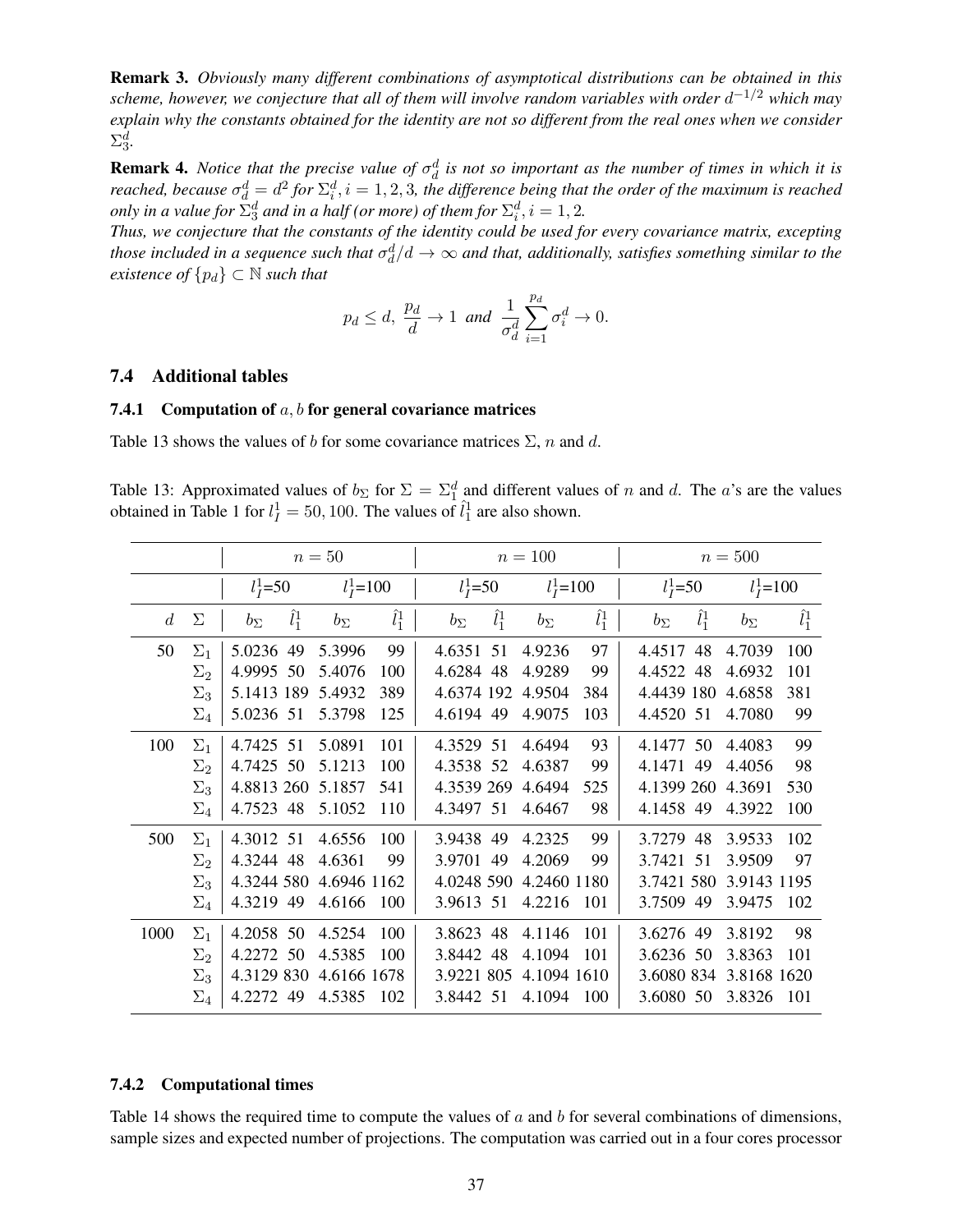3.2 GHz Intel Core i5. The decrement observed in the cases  $n = 100$ ,  $l_I^1 = 100$  are due to the fact that those cases required a very sort bisection step.

<span id="page-37-0"></span>

|  |  | $\begin{array}{c c c c c c c c} & n=50 & n=100 & n=500 \\ d & l_I^1 = 50 & l_I^1 = 100 & l_I^1 = 100 & l_I^1 = 50 & l_I^1 = 100 \end{array}$                                  |  |  |
|--|--|-------------------------------------------------------------------------------------------------------------------------------------------------------------------------------|--|--|
|  |  |                                                                                                                                                                               |  |  |
|  |  | $\begin{array}{c c c c c c c c} 50 & 37.972 & 142.930 & 74.400 & 55.347 & 92.132 & 321.988 \\ 1000 & 184.780 & 624.712 & 282.090 & 535.981 & 1047.797 & 1982.664 \end{array}$ |  |  |
|  |  |                                                                                                                                                                               |  |  |

Table 14: Computation times (in seconds) of a, b with  $N = 10^5$  simulated values of  $\tilde{Y}^V$ .

### <span id="page-37-1"></span>7.4.3 Detecting outliers

Table [15](#page-38-0) is Table [5](#page-12-0) expanded to  $n = 100, 500$ . It shows the values of  $\hat{l}_{\Sigma}$  and the proportion of times that a point with Mahalanobis norm  $C_n^d$  was identified as an outlier. Tables [16](#page-39-0) and [17](#page-40-0) are the expansion of the Table [6](#page-12-1) to  $n = 100$  and  $n = 500$ .

#### <span id="page-37-2"></span>7.4.4 Comparison with other methods

In this subsection we present Tables [19](#page-41-1) and [20](#page-42-0) which show the results obtained with the simulations described in Subsection [5.3](#page-13-0) when applied to the families of matrices  $\Sigma_i^d$ ,  $i = 1, ..., 4$  introduced in Subsection [3.4.2.](#page-8-1)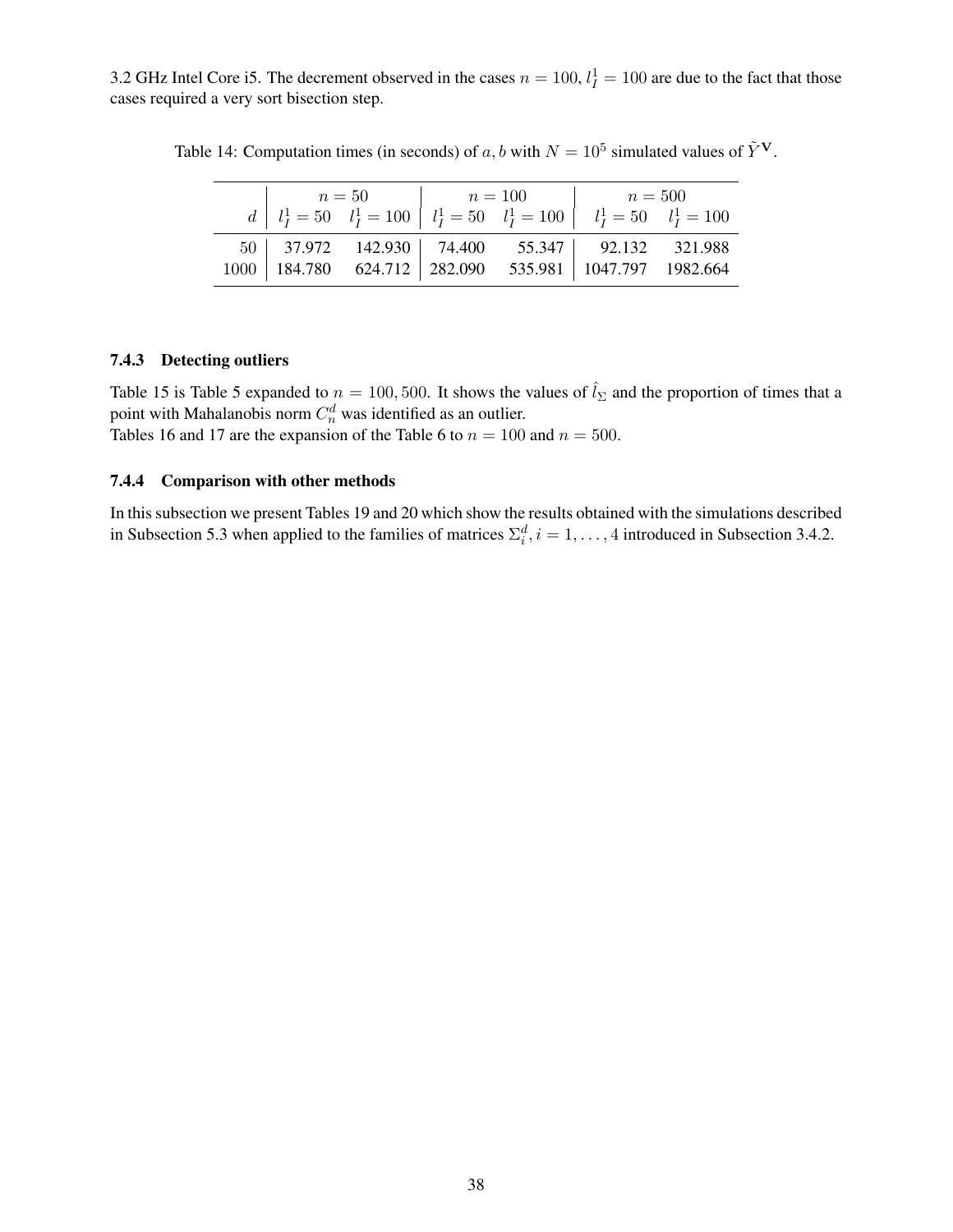|                  |         |                       |        |               |              |               | $d=50$                     |               |              |                         |              |
|------------------|---------|-----------------------|--------|---------------|--------------|---------------|----------------------------|---------------|--------------|-------------------------|--------------|
| $\boldsymbol{n}$ | $l_I^1$ | $\hat{l}^1_I$         | $I_d$  | $\hat{l}^1_1$ | $\Sigma_1^d$ | $\hat{l}^1_2$ | $\Sigma_2^d$               | $\hat{l}_3^1$ | $\Sigma_3^d$ | $\hat l_4^1$            | $\Sigma_4^d$ |
| 50               | 50      | 51                    | 0.0528 | 49            | 0.0571       | 49            | 0.0541                     | 186           | 0.0668       | 50                      | 0.0569       |
|                  | 100     | 98                    | 0.0560 | 99            | 0.0558       | 103           | 0.0553                     | 366           | 0.0580       | 99                      | 0.0572       |
| 100              | 50      | 50                    | 0.0497 | 52            | 0.0528       | 50            | 0.0511                     | 186           | 0.0566       | 49                      | 0.0477       |
|                  | 100     | 102                   | 0.0478 | 101           | 0.0535       | 100           | 0.0535                     | 382           | 0.0510       | 101                     | 0.0539       |
| 500              | 50      | 50                    | 0.0501 | 50            | 0.0537       | 50            | 0.0484                     | 194           | 0.0537       | 50                      | 0.0558       |
|                  | 100     | 99                    | 0.0533 | 99            | 0.0484       | 99            | 0.0492                     | 387           | 0.0499       | 98                      | 0.0487       |
|                  |         |                       |        |               |              |               | $d = 100$                  |               |              |                         |              |
| $\boldsymbol{n}$ | $l_I^1$ | $\hat{l}^1_I$         | $I_d$  | $\hat{l}^1_1$ | $\Sigma_1^d$ | $\hat{l}^1_2$ | $\Sigma_2^d$               | $\hat{l}^1_3$ | $\Sigma_3^d$ | $\hat{l}_4^1$           | $\Sigma_4^d$ |
| 50               | 50      | 49                    | 0.0507 | 48            | 0.0496       | 50            | 0.0501                     | 249           | 0.0628       | 50                      | 0.0489       |
|                  | 100     | 100                   | 0.0538 | 101           | 0.0519       | 100           | 0.0526                     | 526           | 0.0603       | 98                      | 0.0494       |
| 100              | 50      | 50                    | 0.0535 | 51            | 0.0496       | 48            | 0.0548                     | 251           | 0.0560       | 49                      | 0.0528       |
|                  | 100     | 99                    | 0.0479 | 99            | 0.0495       | 99            | 0.0490                     | 508           | 0.0540       | 99                      | 0.0481       |
| 500              | 50      | 50                    | 0.0547 | 49            | 0.0538       | 50            | 0.0538                     | 264           | 0.0573       | 50                      | 0.0536       |
|                  | 100     | 97                    | 0.0557 | 98            | 0.0572       | 100           | 0.0523                     | 516           | 0.0494       | 97                      | 0.0507       |
|                  |         |                       |        |               |              |               | $d = 500$                  |               |              |                         |              |
| $\, n$           | $l_I^1$ | $\hat{l}^1_I$         | $I_d$  | $\hat{l}^1_1$ | $\Sigma_1^d$ | $\hat{l}_2^1$ | $\Sigma_2^d$               | $\hat{l}^1_3$ | $\Sigma_3^d$ | $\hat{l}_4^1$           | $\Sigma_4^d$ |
| 50               | 50      | 49                    | 0.0481 | 50            | 0.0507       | 50            | 0.0518                     | 552           | 0.0628       | 50                      | 0.0483       |
|                  | 100     | 100                   | 0.0520 | 102           | 0.0509       | 99            | 0.0545                     | 1111          | 0.0589       | 101                     | 0.0538       |
| 100              | 50      | 49                    | 0.0543 | 50            | 0.0532       | 50            | 0.054                      | 571           | 0.0588       | 50                      | 0.0527       |
|                  | 100     | 101                   | 0.0522 | 102           | 0.0518       | 100           | 0.0511                     | 1136          | 0.0549       | 99                      | 0.0550       |
| 500              | 50      | 51                    | 0.0508 | 50            | 0.0530       | 50            | 0.0502                     | 596           | 0.0538       | 50                      | 0.0506       |
|                  | 100     | 103                   | 0.0520 | 100           | 0.0540       | 102           | 0.0470                     | 1199          | 0.0489       | 102                     | 0.0505       |
|                  |         |                       |        |               |              |               | $d = 1000$                 |               |              |                         |              |
| $\boldsymbol{n}$ | $l_I^1$ | $\hat{l}^1_{\bar{I}}$ | $I_d$  | $\hat{l}^1_1$ | $\Sigma_1^d$ |               | $\hat{l}^1_2$ $\Sigma^d_2$ | $\hat{l}^1_3$ | $\Sigma_3^d$ | $\bar{\hat{l}}_{4}^{1}$ | $\Sigma_4^d$ |
| $50\,$           | 50      | 50                    | 0.0496 | 50            | 0.0538       | 49            | 0.0534                     | 790           | 0.0586       | 50                      | 0.0500       |
|                  | 100     | 100                   | 0.0520 | 101           | 0.0476       | 102           | 0.0507                     | 1601          | 0.0549       | 99                      | 0.0553       |
| 100              | 50      | 49                    | 0.0564 | 50            | 0.0556       | 50            | 0.0509                     | 775           | 0.0599       | 50                      | 0.0513       |
|                  | 100     | 100                   | 0.0516 | 101           | 0.0518       | 101           | 0.0534                     | 1650          | 0.0545       | 101                     | 0.0571       |
| 500              | 50      | 51                    | 0.0588 | 50            | 0.0508       | 49            | 0.0536                     | 830           | 0.0543       | 49                      | 0.0539       |
|                  | 100     | 100                   | 0.0500 | 100           | 0.0529       | 98            | 0.0569                     | 1688          | 0.0444       | 100                     | 0.0568       |

<span id="page-38-0"></span>Table 15: Estimation of the probability of declaring as an outlier a vector such that  $\|\mathbf{X}\|_{\Sigma} = C_n^d$ , for several values of  $n, d$  and  $\Sigma$ . We also show the sample means of  $L_n$ .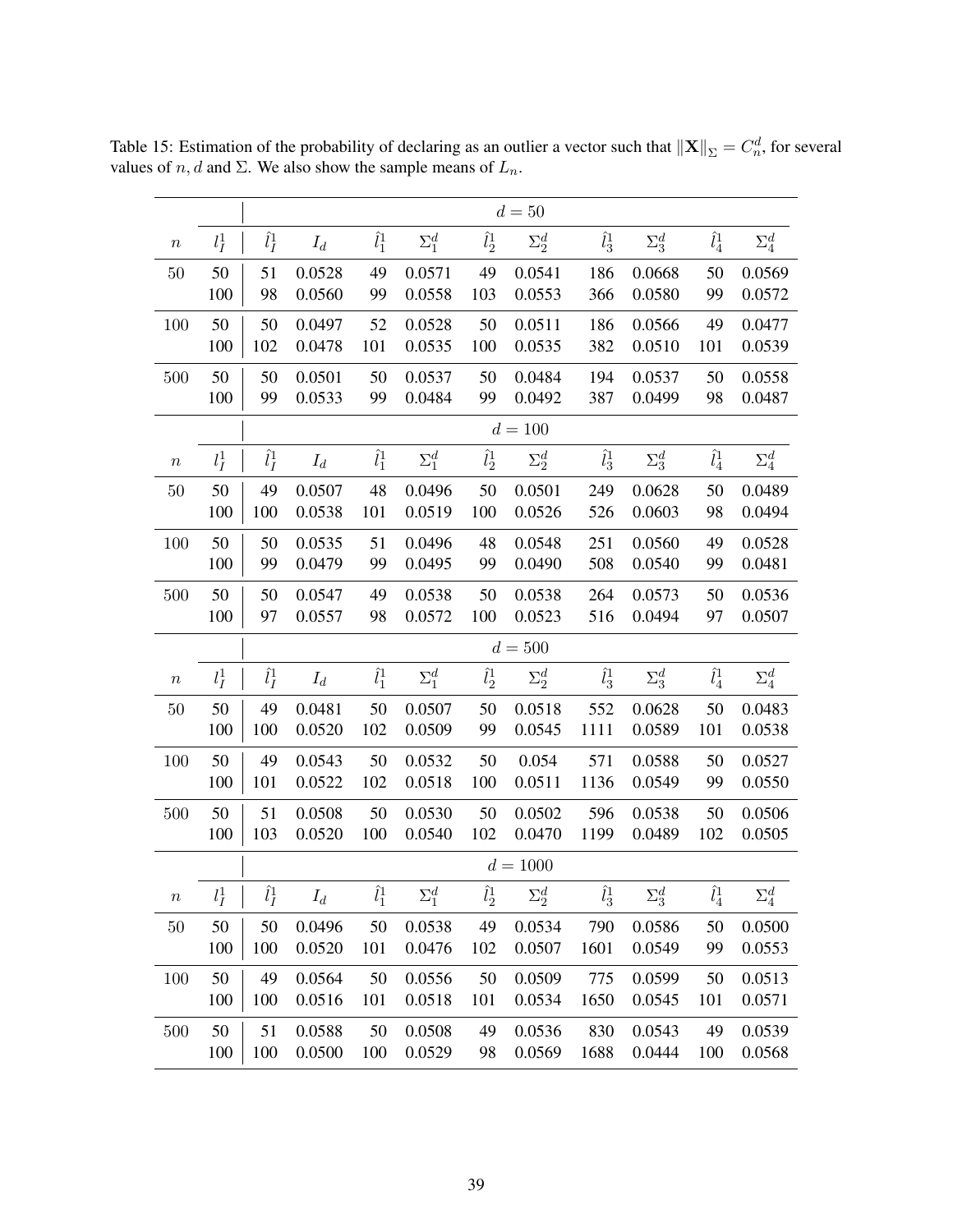<span id="page-39-0"></span>

|                  |           | $d=50$                       |        |                     |              |                   |              |                   |              |                   |              |  |  |
|------------------|-----------|------------------------------|--------|---------------------|--------------|-------------------|--------------|-------------------|--------------|-------------------|--------------|--|--|
| $\boldsymbol{n}$ | $l_I^1$   | $\hat{l}^{1.2}_I$            | $I_d$  | $\hat{l}_{1}^{1.2}$ | $\Sigma_1^d$ | $\hat{l}_2^{1.2}$ | $\Sigma_2^d$ | $\hat{l}_3^{1.2}$ | $\Sigma_3^d$ | $\hat{l}_4^{1.2}$ | $\Sigma_4^d$ |  |  |
| 50               | 50        | 48                           | 0.2378 | 48                  | 0.2247       | 48                | 0.2338       | 163               | 0.1752       | 48                | 0.2333       |  |  |
|                  | 100       | 93                           | 0.2729 | 96                  | 0.2412       | 95                | 0.2617       | 313               | 0.1867       | 92                | 0.2639       |  |  |
| 100              | 50        | 47                           | 0.2618 | 48                  | 0.2403       | 47                | 0.2530       | 163               | 0.1764       | 47                | 0.2626       |  |  |
|                  | 100       | 89                           | 0.3057 | 91                  | 0.2731       | 88                | 0.2935       | 307               | 0.1968       | 88                | 0.3006       |  |  |
| 500              | 50        | 44                           | 0.3079 | 45                  | 0.2702       | 44                | 0.2897       | 152               | 0.1957       | 45                | 0.2991       |  |  |
|                  | 100       | 82                           | 0.3471 | 87                  | 0.2985       | 84                | 0.3306       | 296               | 0.2054       | 82                | 0.3412       |  |  |
|                  |           |                              |        |                     |              | $d = 100$         |              |                   |              |                   |              |  |  |
| $\boldsymbol{n}$ | $l_I^1$   | $\hat{l}_I^{1.2}$            | $I_d$  | $\hat{l}_1^{1.2}$   | $\Sigma_1^d$ | $\hat{l}_2^{1.2}$ | $\Sigma_2^d$ | $\hat{l}_3^{1.2}$ | $\Sigma_3^d$ | $\hat{l}_4^{1.2}$ | $\Sigma_4^d$ |  |  |
| 50               | 50        | 48                           | 0.2235 | 49                  | 0.2093       | 48                | 0.2146       | 223               | 0.1729       | 49                | 0.2191       |  |  |
|                  | 100       | 97                           | 0.2387 | 97                  | 0.2236       | 95                | 0.2320       | 460               | 0.1723       | 96                | 0.2487       |  |  |
| 100              | 50        | 46                           | 0.2501 | 47                  | 0.2331       | 47                | 0.2527       | 218               | 0.1803       | 47                | 0.2571       |  |  |
|                  | 100       | 90                           | 0.2795 | 90                  | 0.2605       | 91                | 0.2766       | 418               | 0.1832       | 90                | 0.2884       |  |  |
| 500              | 50        | 45                           | 0.2930 | 46                  | 0.2746       | 45                | 0.2863       | 209               | 0.1917       | 45                | 0.3002       |  |  |
|                  | 100       | 84                           | 0.3319 | 85                  | 0.3080       | 85                | 0.3220       | 409               | 0.2026       | 84                | 0.3296       |  |  |
|                  | $d = 500$ |                              |        |                     |              |                   |              |                   |              |                   |              |  |  |
| $\boldsymbol{n}$ | $l_I^1$   | $\hat{l}_I^{1.2}$            | $I_d$  | $\hat{l}_1^{1.2}$   | $\Sigma_1^d$ | $\hat{l}^{1.2}_2$ | $\Sigma_2^d$ | $\hat{l}_3^{1.2}$ | $\Sigma_3^d$ | $\hat{l}_4^{1.2}$ | $\Sigma_4^d$ |  |  |
| 50               | 50        | 50                           | 0.2160 | 48                  | 0.2132       | 49                | 0.2168       | 518               | 0.1711       | 50                | 0.2198       |  |  |
|                  | 100       | 97                           | 0.2454 | 99                  | 0.2375       | 96                | 0.2399       | 973               | 0.1761       | 97                | 0.2412       |  |  |
| 100              | 50        | 46                           | 0.2647 | 47                  | 0.2575       | 47                | 0.2569       | 474               | 0.1766       | 47                | 0.2558       |  |  |
|                  | 100       | 91                           | 0.2795 | 91                  | 0.2810       | 90                | 0.2737       | 963               | 0.1821       | 91                | 0.2766       |  |  |
| 500              | 50        | 46                           | 0.2690 | 46                  | 0.2701       | 46                | 0.2831       | 483               | 0.1844       | 46                | 0.2709       |  |  |
|                  | 100       | 89                           | 0.3196 | 88                  | 0.3139       | 87                | 0.3191       | 961               | 0.1954       | 86                | 0.3104       |  |  |
|                  |           |                              |        |                     |              | $d = 1000$        |              |                   |              |                   |              |  |  |
| $\, n$           |           | $l_I^1 \mid \hat{l}_I^{1.2}$ | $I_d$  | $\hat{l}_1^{1.2}$   | $\Sigma_1^d$ | $\hat{l}_2^{1.2}$ | $\Sigma_2^d$ | $\hat{l}_3^{1.2}$ | $\Sigma_3^d$ | $\hat{l}_4^{1.2}$ | $\Sigma_4^d$ |  |  |
| $50\,$           | 50        | 49                           | 0.2202 | 51                  | 0.2136       | 49                | 0.2159       | 700               | 0.1632       | 49                | 0.2156       |  |  |
|                  | 100       | 98                           | 0.2470 | 97                  | 0.2338       | 97                | 0.2429       | 1383              | 0.1616       | 96                | 0.2366       |  |  |
| 100              | 50        | 46                           | 0.2545 | 46                  | 0.2575       | 47                | 0.2536       | 651               | 0.1720       | 46                | 0.2583       |  |  |
|                  | 100       | 92                           | 0.2883 | 92                  | 0.2828       | 91                | 0.2809       | 1373              | 0.1778       | 90                | 0.2835       |  |  |
| 500              | 50        | 45                           | 0.2790 | 46                  | 0.2726       | 46                | 0.2723       | 689               | 0.1823       | 45                | 0.2805       |  |  |
|                  | 100       | 88                           | 0.3172 | 85                  | 0.3210       | 84                | 0.3213       | 1333              | 0.1963       | 86                | 0.3173       |  |  |

Table 16: Estimation of the probability of declaring as an outlier a vector such that  $\|\mathbf{X}\|_{\Sigma} = 1.2C_n^d$ , for several values of  $n, d$  and  $\Sigma$ . We also show the sample means of  $L_n$ .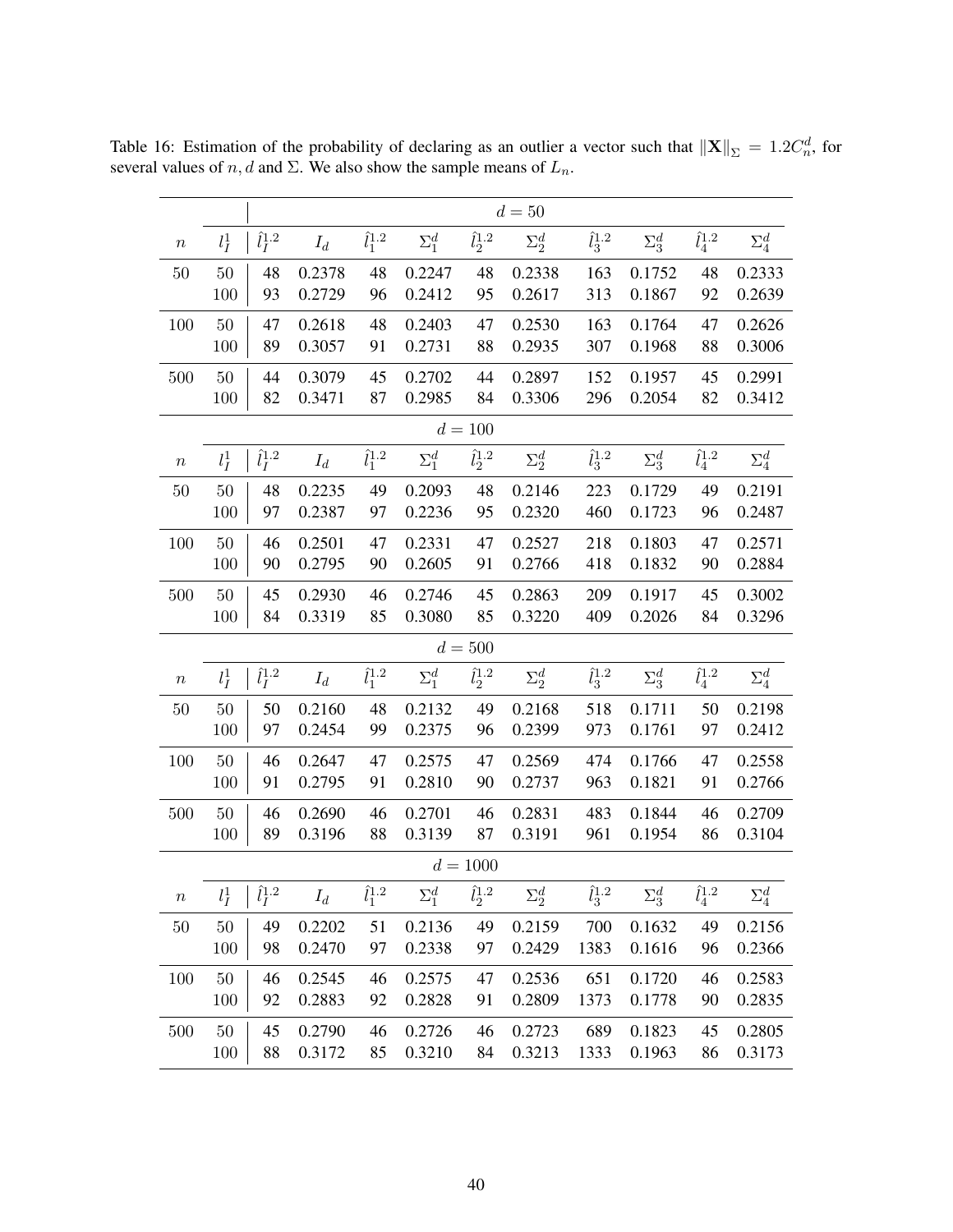<span id="page-40-0"></span>

|                  |         |               |        |               |              |               | $d=50$       |               |              |               |              |
|------------------|---------|---------------|--------|---------------|--------------|---------------|--------------|---------------|--------------|---------------|--------------|
| $\boldsymbol{n}$ | $l_I^1$ | $\hat{l}_I^2$ | $I_d$  | $\hat{l}_1^2$ | $\Sigma_1^d$ | $\hat l_2^2$  | $\Sigma_2^d$ | $\hat{l}_3^2$ | $\Sigma_3^d$ | $\hat{l}_4^2$ | $\Sigma_4^d$ |
| $50\,$           | 50      | 12            | 0.8817 | 13            | 0.8660       | 12            | 0.8830       | 47            | 0.6575       | 12            | 0.8912       |
|                  | 100     | 16            | 0.9259 | 19            | 0.9061       | 16            | 0.9153       | 74            | 0.6985       | 16            | 0.9229       |
| 100              | $50\,$  | 50            | 0.9101 | 11            | 0.8880       | 10            | 0.9009       | 40            | 0.6801       | 10            | 0.9053       |
|                  | 100     | 12            | 0.9349 | 15            | 0.9257       | 13            | 0.9372       | 62            | 0.7393       | 13            | 0.9375       |
| 500              | $50\,$  | 8             | 0.9193 | 9             | 0.9116       | 9             | 0.9185       | 35            | 0.7134       | 8             | 0.9205       |
|                  | 100     | 10            | 0.9506 | 12            | 0.9391       | 11            | 0.9509       | 51            | 0.7658       | 10            | 0.9502       |
|                  |         |               |        |               |              |               | $d = 100$    |               |              |               |              |
| $\boldsymbol{n}$ | $l_I^1$ | $\hat{l}_I^2$ | $I_d$  | $\hat{l}_1^2$ | $\Sigma_1^d$ | $\hat{l}_2^2$ | $\Sigma_2^d$ | $\hat{l}_3^2$ | $\Sigma_3^d$ | $\hat{l}_4^2$ | $\Sigma_4^d$ |
| $50\,$           | $50\,$  | 13            | 0.8829 | 13            | 0.8678       | 13            | 0.8734       | 70            | 0.6289       | 13            | 0.8743       |
|                  | 100     | 18            | 0.9150 | 19            | 0.9081       | 18            | 0.9115       | 113           | 0.6738       | 18            | 0.9160       |
| 100              | $50\,$  | 10            | 0.9009 | 11            | 0.8924       | 11            | 0.9019       | 56            | 0.6631       | 10            | 0.9003       |
|                  | 100     | 13            | 0.9369 | 15            | 0.9251       | 14            | 0.9351       | 90            | 0.7050       | 14            | 0.9353       |
| 500              | 50      | 9             | 0.9240 | 9             | 0.9109       | 9             | 0.9134       | 49            | 0.6858       | 9             | 0.9182       |
|                  | 100     | 11            | 0.9480 | 12            | 0.9379       | 11            | 0.9434       | 74            | 0.7329       | 11            | 0.9446       |
|                  |         |               |        |               |              |               | $d = 500$    |               |              |               |              |
| $\boldsymbol{n}$ | $l_I^1$ | $\hat{l}_I^2$ | $I_d$  | $\hat{l}_1^2$ | $\Sigma_1^d$ | $\hat{l}^2_2$ | $\Sigma_2^d$ | $\hat{l}_3^2$ | $\Sigma_3^d$ | $\hat{l}_4^2$ | $\Sigma_4^d$ |
| 50               | 50      | 13            | 0.8771 | 13            | 0.8617       | 13            | 0.8780       | 150           | 0.6139       | 13            | 0.8726       |
|                  | 100     | 18            | 0.9166 | 18            | 0.9185       | 18            | 0.9075       | 249           | 0.6513       | 18            | 0.9090       |
| 100              | $50\,$  | 11            | 0.8985 | 11            | 0.8992       | 11            | 0.8981       | 124           | 0.6488       | 11            | 0.8949       |
|                  | 100     | 14            | 0.9355 | 15            | 0.9307       | 14            | 0.9273       | 204           | 0.6901       | 14            | 0.9313       |
| 500              | 50      | 9             | 0.9089 | 9             | 0.9133       | 9             | 0.9137       | 114           | 0.6708       | 9             | 0.9113       |
|                  | 100     | 12            | 0.9451 | 12            | 0.9421       | 12            | 0.9450       | 173           | 0.7119       | 12            | 0.9410       |
|                  |         |               |        |               |              |               | $d = 1000$   |               |              |               |              |
| $\, n$           | $l_I^1$ | $\hat{l}_I^2$ | $I_d$  | $\hat l_1^2$  | $\Sigma_1^d$ | $\hat l_2^2$  | $\Sigma_2^d$ | $\hat l_3^2$  | $\Sigma_3^d$ | $\hat l_4^2$  | $\Sigma_4^d$ |
| $50\,$           | $50\,$  | 13            | 0.8797 | 13            | 0.8728       | 13            | 0.8729       | 214           | 0.6128       | 13            | 0.8674       |
|                  | 100     | 19            | 0.9116 | 19            | 0.9134       | 19            | 0.9093       | 360           | 0.6551       | 19            | 0.9124       |
| 100              | $50\,$  | 11            | 0.8994 | 11            | 0.8986       | 11            | 0.8947       | 182           | 0.6508       | 10            | 0.8956       |
|                  | 100     | 14            | 0.9315 | 15            | 0.9300       | 14            | 0.9300       | 283           | 0.6894       | 14            | 0.9288       |
| 500              | $50\,$  | 9             | 0.9143 | 9             | 0.9105       | 9             | 0.9136       | 154           | 0.6683       | 9             | 0.9080       |
|                  | 100     | 12            | 0.9409 | 12            | 0.9412       | 12            | 0.9477       | 238           | 0.7128       | 12            | 0.9432       |

Table 17: Estimation of the probability of declaring as an outlier a vector such that  $\|\mathbf{X}\|_{\Sigma} = 2C_n^d$ , for several values of  $n, d$  and  $\Sigma$ . We also show the sample means of  $L_n$ .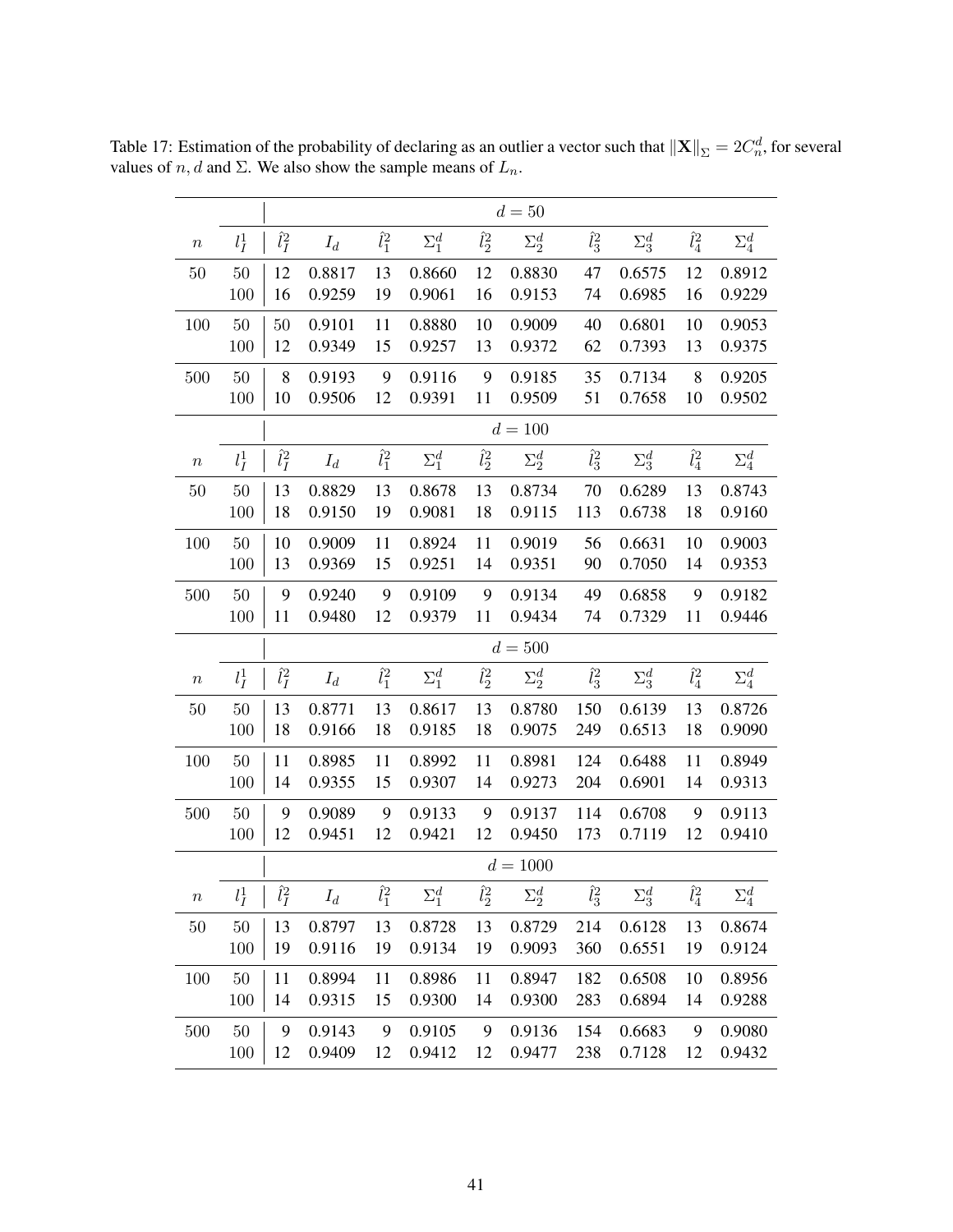<span id="page-41-0"></span>Table 18: Samples contain 2% of outliers such that  $\|\mathbf{X}\|_{\Sigma} = rC_n^d$  for each  $r = 1.05, 1.25, 1.5, 2, 3$ . Columns show the proportion of each type of point declared as outlier along 1000 replications, for several covariance matrices and dimensions with  $n = 50, 100$ .

|              |                         |      |      | $n=50$ |                |                  | $n = 100$                                                                                                                                                     |      |      |     |                |   |
|--------------|-------------------------|------|------|--------|----------------|------------------|---------------------------------------------------------------------------------------------------------------------------------------------------------------|------|------|-----|----------------|---|
| $d \Sigma$   | $\langle C_n^d \rangle$ | 1.05 | 1.25 | 1.5    | $\overline{2}$ | $\boldsymbol{3}$ | $\langle C_n^d \rangle$                                                                                                                                       | 1.05 | 1.25 | 1.5 | $\overline{2}$ | 3 |
|              |                         |      |      |        |                |                  | $50\ \ I_{d}\, 0.0039\, 0.0710\;0.2620\;0.5860\;0.8620\;0.9650\, 0.0015\, 0.0700\;0.3125\;0.6325\;0.8950\;0.9790$                                             |      |      |     |                |   |
| $\Sigma_1^d$ |                         |      |      |        |                |                  | $\vert 0.0042 \vert 0.0850$ 0.2470 0.5590 0.8460 0.9670 $\vert 0.0016 \vert 0.0760$ 0.2700 0.5795 0.8800 0.9655                                               |      |      |     |                |   |
| $\Sigma^d_2$ |                         |      |      |        |                |                  | $\vert 0.0044 \, \vert 0.0670 \, 0.2730 \, 0.5730 \, 0.8510 \, 0.9710 \, \vert 0.0017 \, \vert 0.0615 \, 0.2810 \, 0.6160 \, 0.8980 \, 0.9710$                |      |      |     |                |   |
| $\Sigma^d_3$ |                         |      |      |        |                |                  | $ 0.0098 0.0810 0.1950 0.3860 0.6500 0.8670 0.0037 0.0635 0.1975 0.4015 0.6660 0.8795$                                                                        |      |      |     |                |   |
|              |                         |      |      |        |                |                  | $\Sigma_4^d$ 0.0038 0.1030 0.2750 0.6150 0.8630 0.9690 0.0017 0.0760 0.2975 0.6370 0.8945 0.9715                                                              |      |      |     |                |   |
|              |                         |      |      |        |                |                  | 500 $I_d$ 0.0199 0.0700 0.2590 0.5880 0.8620 0.9710 0.0167 0.0775 0.3145 0.6085 0.8955 0.9705                                                                 |      |      |     |                |   |
| $\Sigma^d_1$ |                         |      |      |        |                |                  | $0.0211$ $0.0530$ 0.2740 0.5410 0.8640 0.9670 0.0168 0.0795 0.2795 0.6250 0.8900 0.9775                                                                       |      |      |     |                |   |
|              |                         |      |      |        |                |                  | $\vert 0.0209 \vert 0.0610 \vert 0.2880 \vert 0.5660 \vert 0.8620 \vert 0.9590 \vert 0.0160 \vert 0.0810 \vert 0.3025 \vert 0.6290 \vert 0.8930 \vert 0.9725$ |      |      |     |                |   |
|              |                         |      |      |        |                |                  | $\Sigma_3^d$ 0.0383 0.0790 0.1930 0.3790 0.6080 0.7840 0.0276 0.0815 0.2025 0.3865 0.6450 0.8330                                                              |      |      |     |                |   |
|              |                         |      |      |        |                |                  | $\Sigma_4^d$   0.0219   0.0700 0.2700 0.5820 0.8830 0.9680   0.0166   0.0795 0.3190 0.6170 0.8890 0.9750                                                      |      |      |     |                |   |
|              |                         |      |      |        |                |                  | $10^3 \ \ I_{d} \   0.0257 \   0.0670 \ 0.2740 \ 0.5490 \ 0.8490 \ 0.9690 \   0.0222 \   0.0835 \ 0.3080 \ 0.6125 \ 0.8820 \ 0.9670$                          |      |      |     |                |   |
| $\Sigma^d_1$ | 0.0276                  |      |      |        |                |                  | $0.0610$ 0.2620 0.5550 0.8780 0.9740 $0.0212$ 0.0760 0.2875 0.6265 0.8860 0.9690                                                                              |      |      |     |                |   |
|              | 0.0272                  |      |      |        |                |                  | $0.080000.29500058400.86000.97400002230007750.31050.62150.88850.9730$                                                                                         |      |      |     |                |   |
|              | 0.0500                  |      |      |        |                |                  | 0.0930 0.2220 0.3580 0.6310 0.8210 0.0351 0.0845 0.2225 0.3850 0.6370 0.8160                                                                                  |      |      |     |                |   |
|              |                         |      |      |        |                |                  | 0.0710 0.2490 0.5800 0.8520 0.9610 0.0217 0.0810 0.2955 0.6260 0.8800 0.9705                                                                                  |      |      |     |                |   |

|                  |      | <b>MDP</b>   |              |                         |                                                                                   | <b>PCOut</b> |                         | <b>RP</b>                                            |              |              |              |
|------------------|------|--------------|--------------|-------------------------|-----------------------------------------------------------------------------------|--------------|-------------------------|------------------------------------------------------|--------------|--------------|--------------|
| $\boldsymbol{n}$ |      | $\Sigma_2^d$ | $\Sigma_3^d$ |                         | $\Sigma_4^d$   $\Sigma_1^d$ $\Sigma_2^d$ $\Sigma_3^d$ $\Sigma_4^d$   $\Sigma_1^d$ |              |                         |                                                      | $\Sigma_2^d$ | $\Sigma_2^d$ | $\Sigma^d_4$ |
| 50               | 50   |              |              | .2460.1372.2509.1348    |                                                                                   |              |                         | .1095. 1326. 1118. 1077.   1043.   1053. 1095. 1118. |              |              |              |
|                  | 500  |              |              | .0884 .0579 .3748 .1291 |                                                                                   |              |                         | .0961. 1104. 1104. 1104. 1368. 0944. 0944. 0944.     |              |              |              |
|                  | 1000 |              |              |                         |                                                                                   |              |                         | .0978. 1462. 1144. 1144. 0970. 0970. 1043. 0978.     |              |              |              |
| 100              | 50   |              |              |                         | .1027, 1038, 1046, 1019, 1019, 1029, 1056, 1013, 1011, 2209, 757, 797, 758, 2209, |              |                         |                                                      |              |              |              |
|                  | 500  |              |              | .0702.0552.2310.0833    |                                                                                   |              | .0803.0833.0794.0788    | .1069.1106.1228.1090                                 |              |              |              |
|                  | 1000 |              |              |                         |                                                                                   |              | .0813 .0809 .0806 .0784 | .1116 .1249 .1128 .1121                              |              |              |              |

<span id="page-41-1"></span>Table 19: Proportion of outliers found in a clean data set for several covariance matrices.